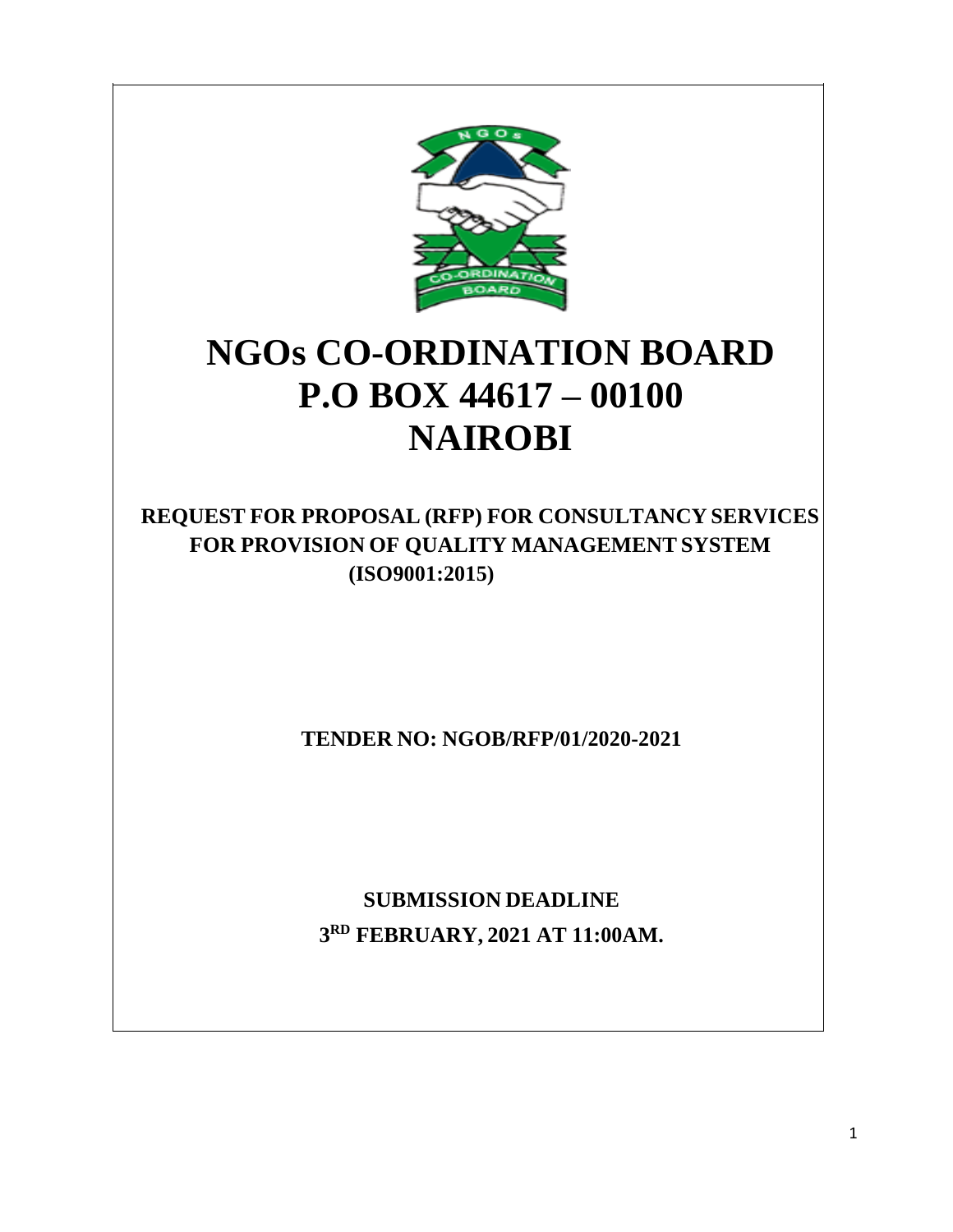### **SECTION A: - REQUEST FOR PROPOSAL FOR CONSULTANCY SERVICES FOR PROVISION OF QUALITY MANAGEMENT SYSTEM (ISO 9001:2015)**

#### **INVITATION TO TENDER**

The NGOs Co-ordination Board invites sealed proposals to carry out the above consultancy services as detailed in the tender documents. The Board will enter into a contract with the winning firm for period up to the end of the pre -certification process.

- 1. Interested eligible candidates may obtain further information from and inspect the tender documents at Boards offices, Co-operative Bank House or at the Procurement office based on the 15th & 14th floor during normal working hours.
- 2. A complete set of tender documents may be obtained by interested candidates from the cash office situated at Co-operative Bank House  $15<sup>th</sup>$  floor during normal working hours (8.00) a.m.  $-5.00$  p.m.) upon payment of a non - refundable fee of Kes.1, 000.00 by either direct deposit to account no. **01136030582102** or Bankers Cheque payable to the NGOs Coordination Board.
- 3. The document may also be downloaded from the NGOs Co-ordination website [www.ngobureau.go.ke](http://www.ngobureau.go.ke/) o r PPIP portal [www.tenders.go.ke](http://www.tenders.go.ke/) free of charge. Bidders who download the tender document **MUST** register with NGOs Board the company name, postal and physical, and email and telephone address for the purposes of receiving any further tender clarifications/or addendums if need be on [procurement@ngobureau.go.ke](mailto:procurement@ngobureau.go.ke)
- 4. Prices quoted should be net inclusive of all taxes, delivery costs and must be in Kenya Shillings and shall remain valid for (90) days from the closing date of the tender.
- 5. Complete tender documents should be enclosed in plain sealed envelope clearly marked NGOB/RFP/01/2020-2021 - REQUEST FOR PROPOSAL FOR CONSULTANCY SERVICES FOR PROVISION OF QUALITY MANAGEMENT SYSTEM (ISO 9001:2015) and be deposited in the Tender Box located on the 14th floor of Boards offices and addressed as shown below so as to reach on or before  $3<sup>rd</sup>$  February, 2021. Bulky tender documents which do not fit in the tender box will be delivered and registered at the Executive Director's office on 15<sup>th</sup> floor.

**EXECUTIVE DIRECTOR, NGOs CO-ORDINATION BOARD P.O. Box 44617 -00100 NAIROBI.**

Email: [procurement@ngobureau.go.ke](mailto:procurement@ngobureau.go.ke) Website: [www.ngobureau.go.ke](http://www.ngobureau.go.ke/)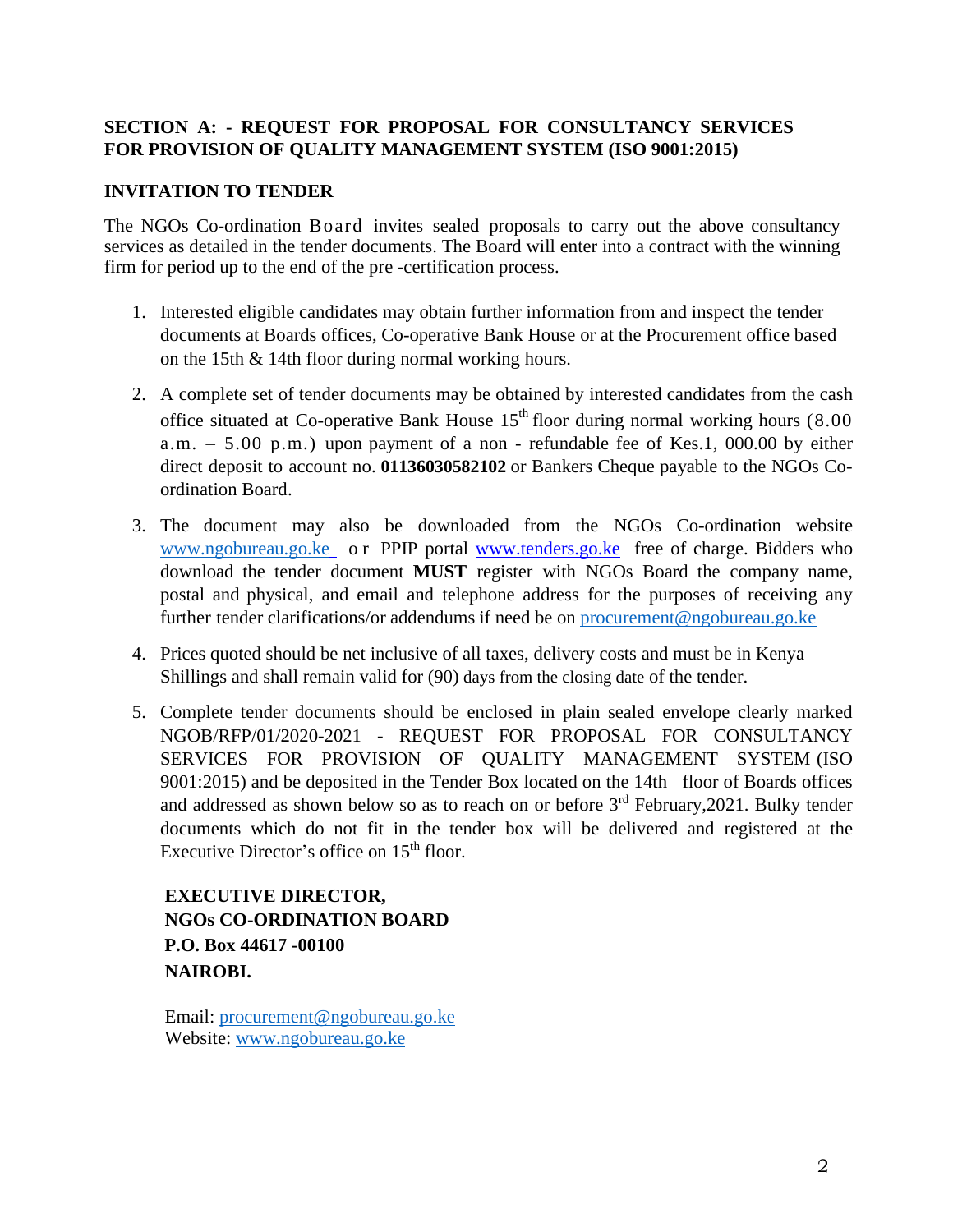### **NOTE:**

Tenders will be opened immediately thereafter in the presence of the Candidates or their representatives who choose to attend at the Boards offices 15th Floor Board room. Bidders must page/number or serialize their tender documents.

*DISCALAIMER: The Board will not be held liable for loss and/tampering of unpaged/unnumbered or un-serialized tender documents.*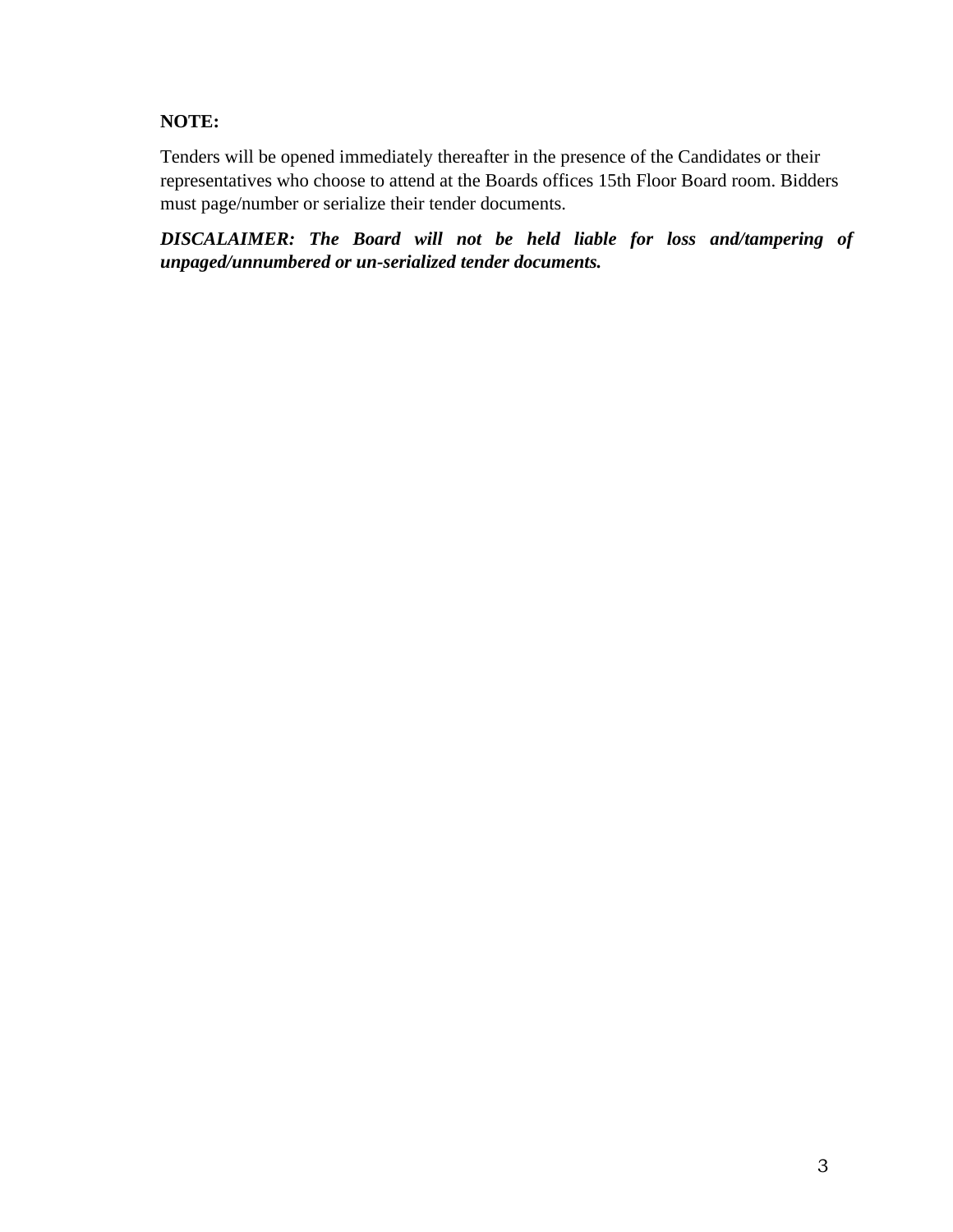#### **SECTION B: - INFORMATION TO CONSULTANTS**

- **1. Introduction** 1.1 The Board named in Appendix "A" will select a firm among those invited to submit a proposal, in accordance with the method of selection detailed under this section.
	- 1.2 The consultants are invited to submit **a Technical Proposal and a Financial Proposal**, as specified in Appendix "A" for consulting services required for the assignment named in the said Appendix.
	- 1.3 The Board will provide the inputs specified in Appendix "A", assist the firm in obtaining licenses and permits needed to carry out the services and make available relevant project data and reports.
	- 1.4 Please note that (i) the costs of preparing the proposal and of negotiating the Contract, including any visit to the Board are not reimbursable as a direct cost of the assignment; and (ii) the Board is not bound to accept any of the proposals submitted.
- **2. Clarification and** 2.1 Consultants may request a clarification of any of the documents only up to seven [7] days before the proposal submission date. Any request for clarification must **Amendment of RFP** be sent in writing by paper mail, cable or
- **Documents** electronic mail to the Board's address indicated in Appendix "A". The Board will respond by cable or electronic mail to such requests and will send written copies of the response (including an explanation of the query but without identifying the source of inquiry) to all invited consultants who intend to submit proposals.
	- 2.2 At any time before the submission of proposals, the Board may for any reason, whether at his own initiative or in response to a clarification requested by an invited firm, amend the RFP. Any amendment shall be issued in writing through addendum. Addendum shall be sent by mail or cable to all invited consultants and will be binding on them. The Board may at his discretion extend the deadline for the submission of proposals.

#### **3. Preparation of Proposal** 3.1 The Consultant's proposal shall be written in English language.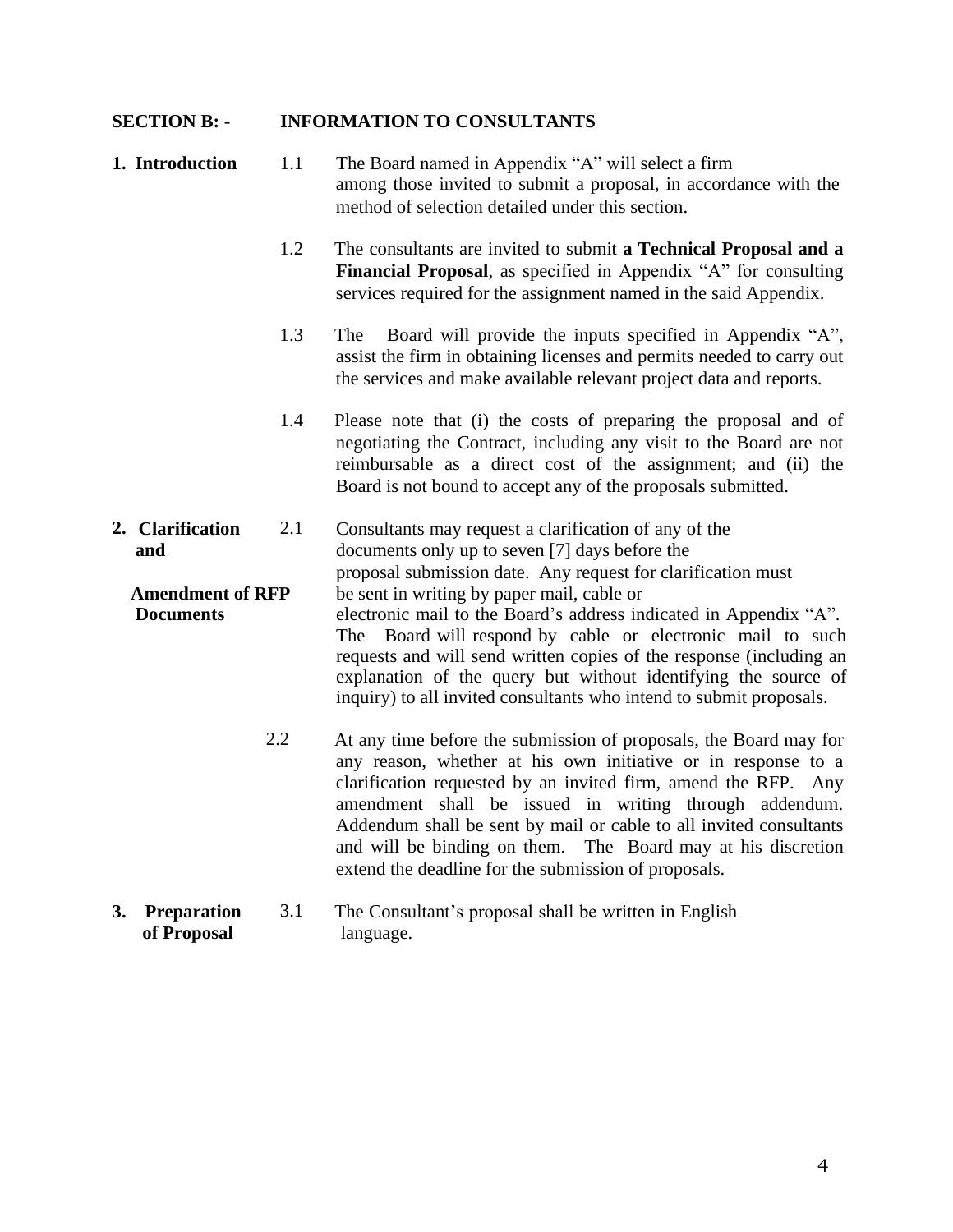### **Technical Proposal 3.2** In preparing the Technical Proposal, a Consultant is expected to examine the documents constituting this RFP in detail. Material deficiencies in providing the information requested may result in rejection of a proposal.

- 3.3 While preparing the Technical Proposal, Consultants must give particular attention to the following:
	- (i) If a firm considers that it does not have all the expertise for the assignment, it may obtain a full range of expertise by associating with individual consultant(s) and/or other firms or entities in a joint venture or sub consultancy as appropriate. Consultants shall not associate with the other consultants invited for this assignment Any firms associating in contravention of this requirement shall automatically be disqualified.
	- (ii) For assignments on a staff-time basis, the estimated number of professional staff-months is given in Appendix "A". The proposal shall however be based on the number of professional staff- months estimated by the firm.
	- (iii) It is desirable that the majority of the key professional staff proposed be permanent employees of the firm or has an extended and stable working relationship with it.
	- (iv) Proposed professional staff must as a minimum, have the experience indicated in Appendix "A", preferably working under conditions similar to those prevailing in Kenya.
	- (v) Alternative professional staff shall not be proposed and only one Curriculum Vitae (CV) may be submitted for each position.
- 3.4 The Technical Proposal shall provide the following information using the attached Standard Forms;
	- (i) A brief description of the firm's organization and an outline of recent experience on assignments of a similar nature. For each assignment the outline should indicate *inter alia,*  the profiles of the staff proposed, duration of the assignment, contract amount and firm's involvement.
	- (ii) Any comments or suggestions on the Terms of Reference, a list of services and facilities to be provided by the Client.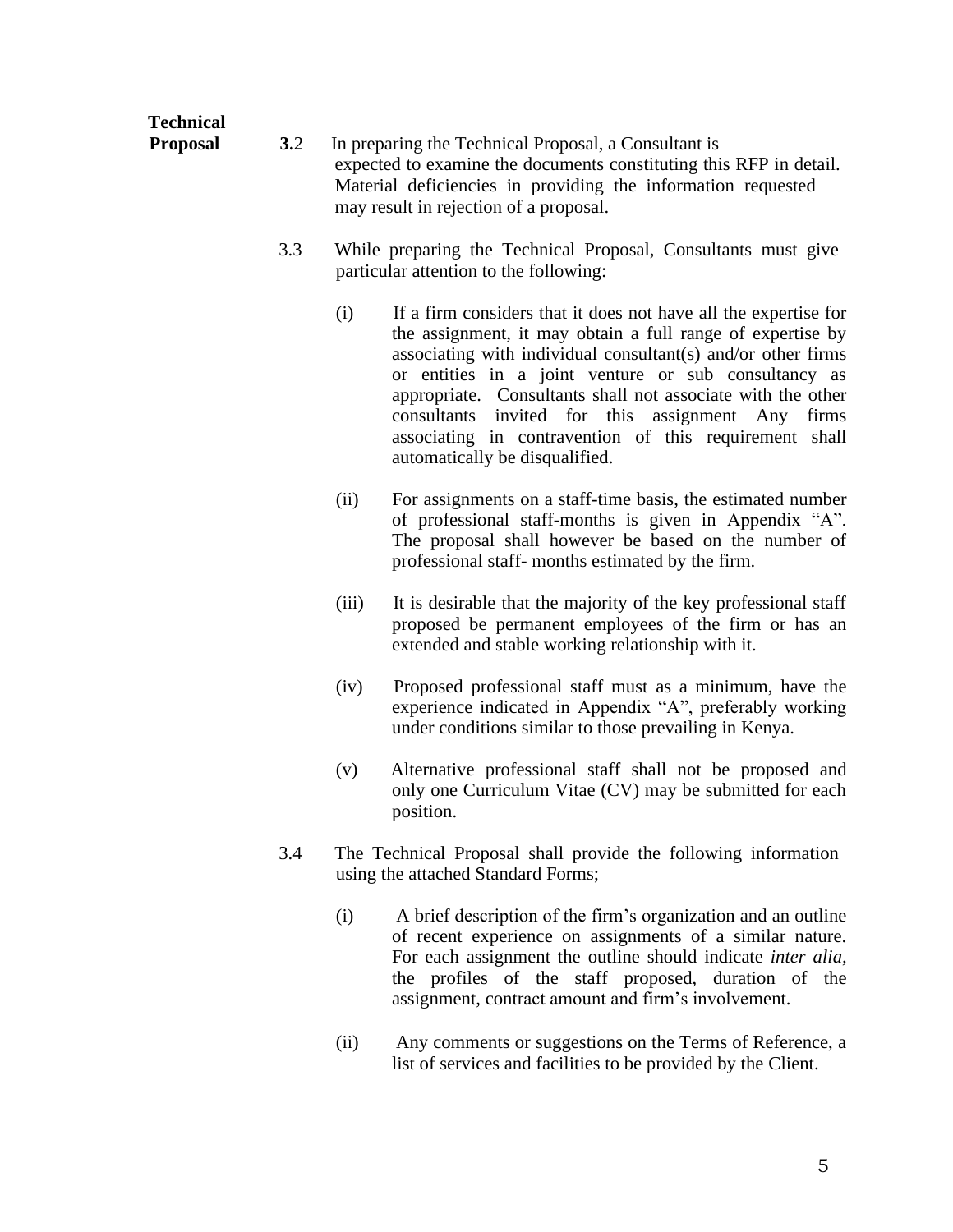- (iii) A description of the methodology and work plan for performing the assignment.
- (iv) The list of the proposed staff team by specialty, the tasks that would be assigned to each staff team member and their timing.
- (v) CVs recently signed by the proposed professional staff and the authorized representative submitting the proposal. Key information should include number of years working for the firm/entity and degree of responsibility held in various assignments during the last ten (10) years or so.
- (vi) Estimates of the total staff input (professional and support staff-time) needed to carry out the assignment supported by bar chart diagrams showing the time proposed for each professional staff team member.
- (vii) A detailed description of the proposed methodology, staffing and monitoring of training, if Appendix "A" specifies training as a major component of the assignment.
- (viii) Any additional information requested in Appendix "A".
- 3.5 The Technical Proposal shall not include any financial information.
- **Financial** 3.6 In preparing the Financial Proposal, a Consultant is **Proposal** expected to take into account the requirements and conditions outlined in the RPF documents. The Financial Proposal should follow Standard Forms (Section D). It lists all costs associated with the assignment including; (a) remuneration for staff (in the field and at headquarters), and; (b) reimbursable expenses such as subsistence (per diem, housing), transportation (international and local, for mobilization and demobilization), services and equipment (vehicles, office equipment, furniture, and supplies), office rent, insurance, printing of documents, surveys, and training, if it is a major component of the assignment. If appropriate these costs should be broken down by activity.
	- 3.7 The Financial Proposal should clearly identify as a separate amount, the local taxes, duties, fees, levies and other charges imposed under the law on the consultants, the sub consultants and their personnel.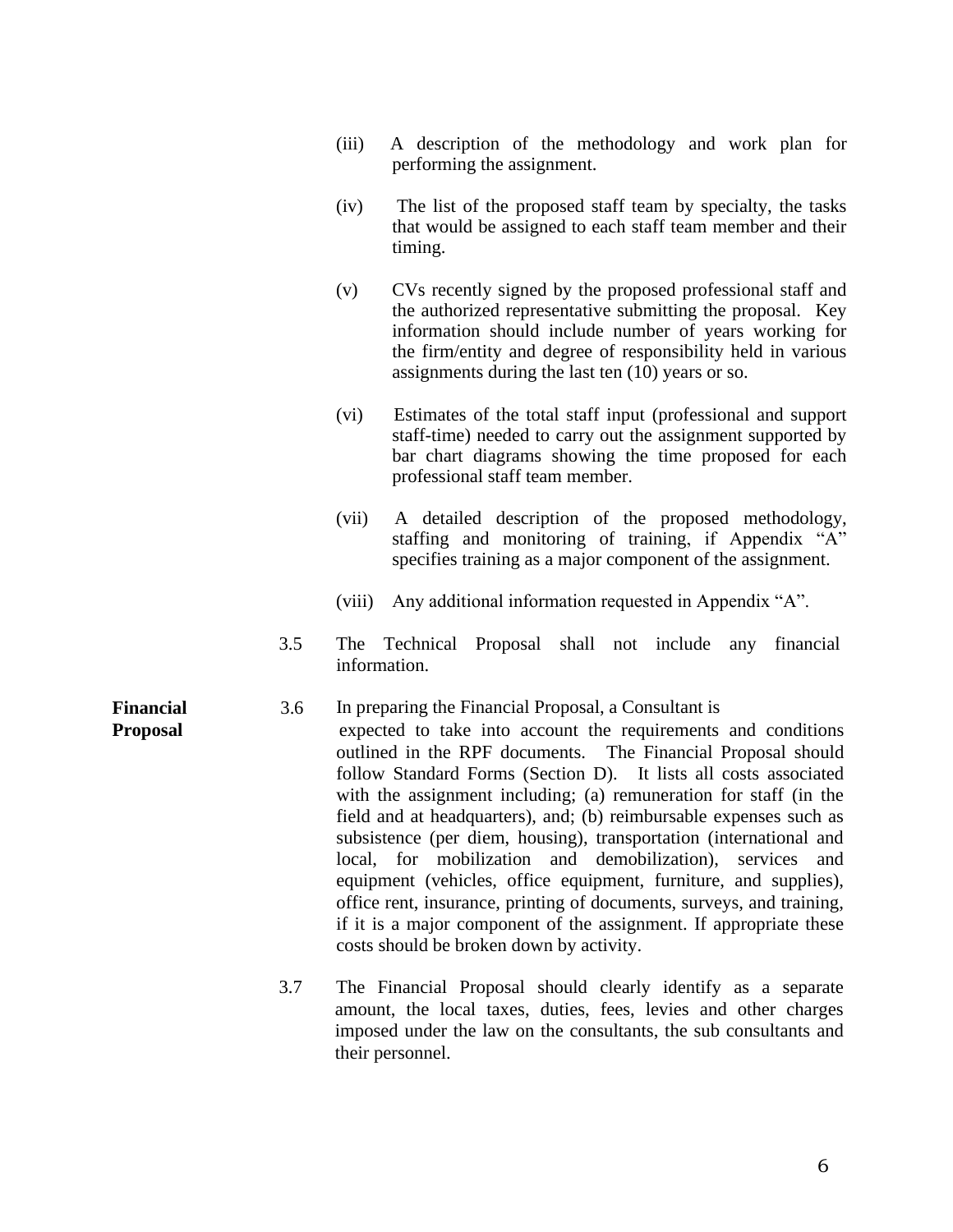- 3.8 A Consultant shall express the price of their services in Kenya Shillings.
- 3.9 Authorities and gratuities, if any, paid or to be paid by consultants and related to the assignment will be listed in the Financial Proposal submission Form.
- 3.10 The Proposal must remain valid for 120 days after the submission date. During this period, the consultant is expected to keep available, at his own cost, the professional staff proposed for the assignment. The Board will make his best effort to complete negotiations within this period. If the Board wishes to extend the validity period of the proposals, the consultants who do not agree have the right not to extend the validity of their proposal.
- **4 Submission, 4.1** The original proposal (Technical Proposal and, **Receipt, and Opening of** Financial Proposal) shall be prepared in indelible ink It shall contain no interlineations or **Opening of Proposals** overwriting except as necessary to correct errors made by the firm itself. Any such corrections must be initialled by the persons or person authorized to sign the proposals.
	- 4.2 For each proposal, the consultants shall prepare the number of copies indicated in Appendix "A". Each Technical Proposal and Financial Proposal shall be marked **"ORIGINAL"** or **"COPY"** as appropriate. If there are any discrepancies between the original and the copies of the proposal, the original shall govern.
	- **4.3** The original and all copies of the Technical Proposal shall be placed in a sealed envelope clearly marked "**TECHNICAL PROPOSAL**," and the original and all copies of the Financial Proposal in a sealed envelope clearly marked **"FINANCIAL PROPOSAL"** and warning: **"DO NOT OPEN WITH THE TECHNICAL PROPOSAL"**. Both envelopes shall be placed into an outer envelope and sealed. This outer envelope shall bear the submission address and other information indicated in Appendix "A" and be clearly marked, **"DO NOT OPEN, EXCEPT IN PRESENCE OF THE EVALUATION COMMITTEE."**
	- 4.4 The completed Technical and Financial Proposals must be delivered at the submission address on or before the time and date stated in Appendix "A". Any proposal received after the closing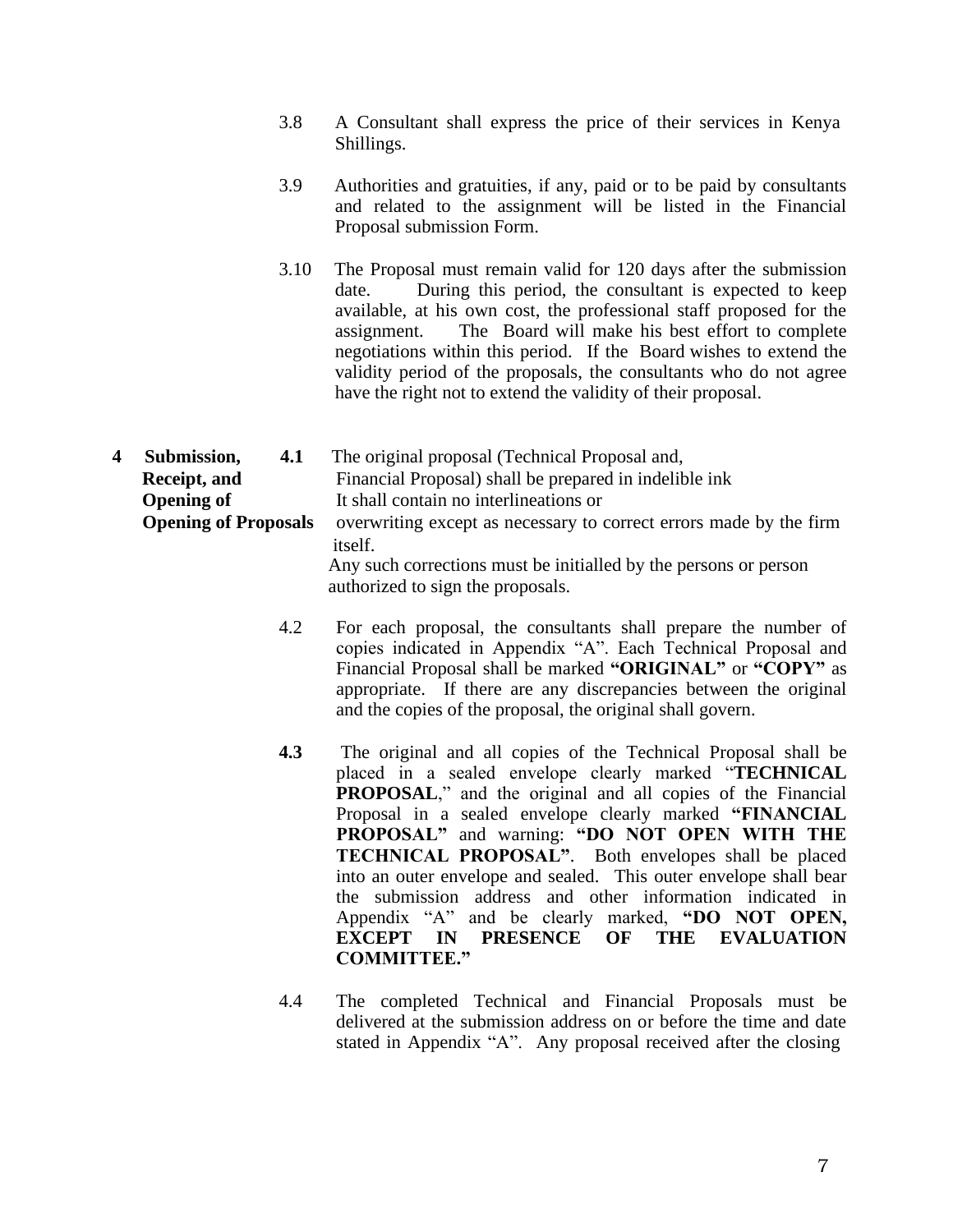time for submission of proposals shall be returned to the respective consultant unopened.

4.5 After the deadline for submission of proposals, the Technical Proposal shall be opened immediately by the tender opening committee. The Financial Proposal shall remain sealed and deposited with a responsible officer of the Board department until all submitted proposals are opened publicly.

### **5 Proposal Evaluation General** 5.1 From the time the bids are opened to the time the contract is awarded, if any consultant wishes to contact the Board on any matter related to his proposal, he should do so in writing at the address indicated in Appendix "A". Any effort by the firm to influence the Client in the proposal evaluation, proposal comparison or Contract award decisions may result in the rejection of the consultant's proposal. 5.2 Evaluators of Technical Proposals shall have no access to the Financial Proposals until the technical evaluation is concluded. **Evaluation** 5.3 The evaluation committee appointed by the Board shall evaluate the proposals on the basis of their **of Technical Proposals** responsiveness to the Terms of Reference, applying the evaluation criteria as follows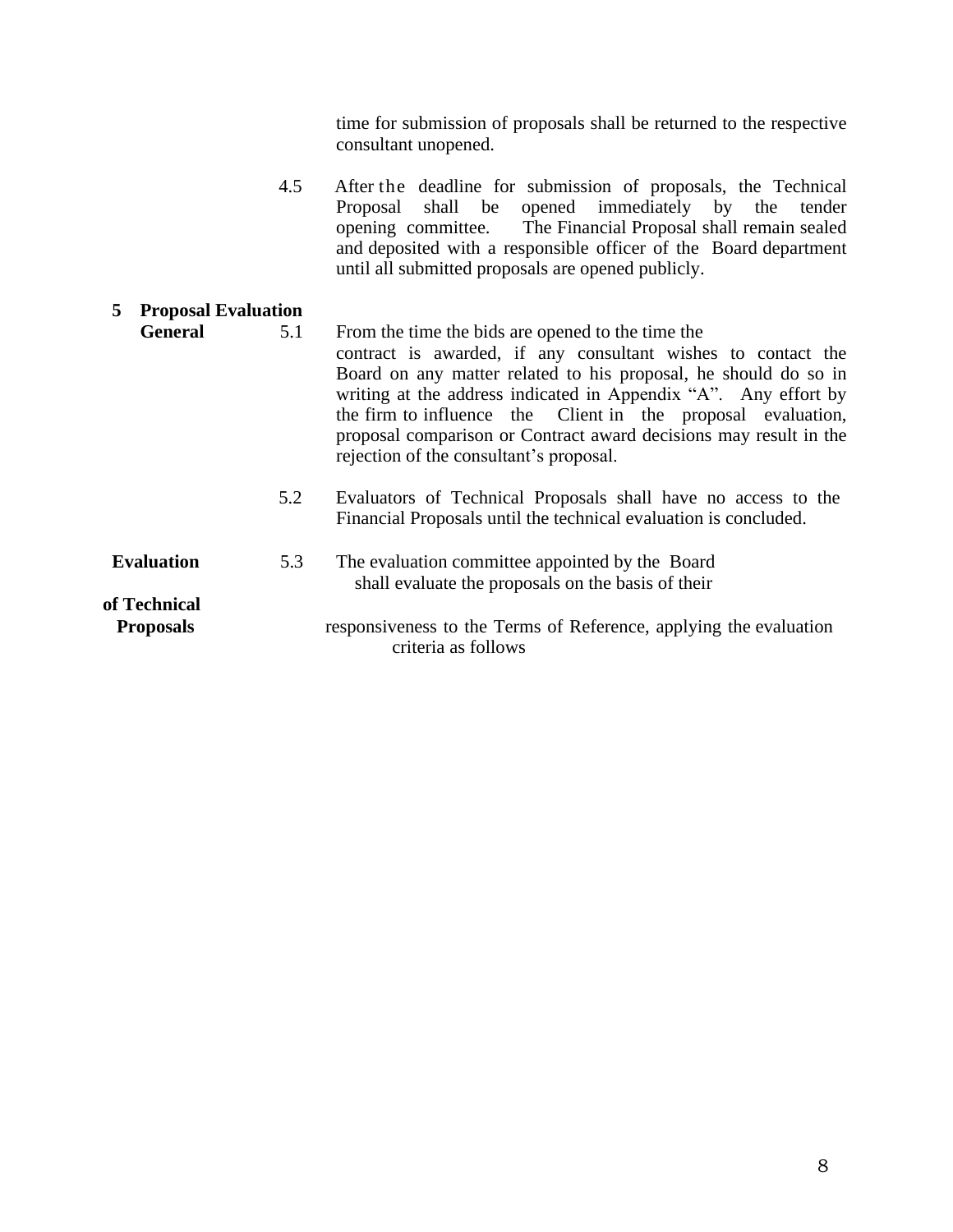### **EVALUATION CRITERIA**

The tenders submitted will be evaluated in three (3) stages; Mandatory, Technical and Financial. The evaluation criteria will be based on the following weights: -

> a. Mandatory – Pass/Fail b.Technical – Out of 80% with a pass mark of 60% c. Financial – 20%

#### **(a) Mandatory Evaluation**

The tender shall under go a general pre-qualification process in order to determine the compliance of a bid with the following mandatory requirements. Tenderers are required to comply with the following requirements, failure to which the firm shall not proceed to the next stage of evaluation:

| No. | <b>Requirements</b>                                                                                           | <b>Responsive or</b><br><b>Not</b><br><b>Responsive</b> |
|-----|---------------------------------------------------------------------------------------------------------------|---------------------------------------------------------|
| 1.  | Must submit a copy of certificate of Registration/Certificate of<br>Incorporation                             |                                                         |
| 2.  | Must fill a form of tender in the format provided                                                             |                                                         |
| 3.  | Must submit a dully filled up self-declaration form and stamped in format<br>provided                         |                                                         |
| 4.  | Must submit a dully filled and stamped confidential business<br>questionnaire in the format provided          |                                                         |
| 5.  | Must submit a valid tax compliance                                                                            |                                                         |
| 6.  | Copy of valid business permit                                                                                 |                                                         |
| 7.  | Must submit a signed and stamped tender bid security of Kshs 2% of<br>tender price valid for 90 days.         |                                                         |
| 8.  | Declaration stating that the firm has NOT been debarred by Public<br>Procurement Regulatory Authority (PPRA). |                                                         |

**The tenderers who do not satisfy any of the above requirements shall be considered non – responsive and will not be evaluated further.**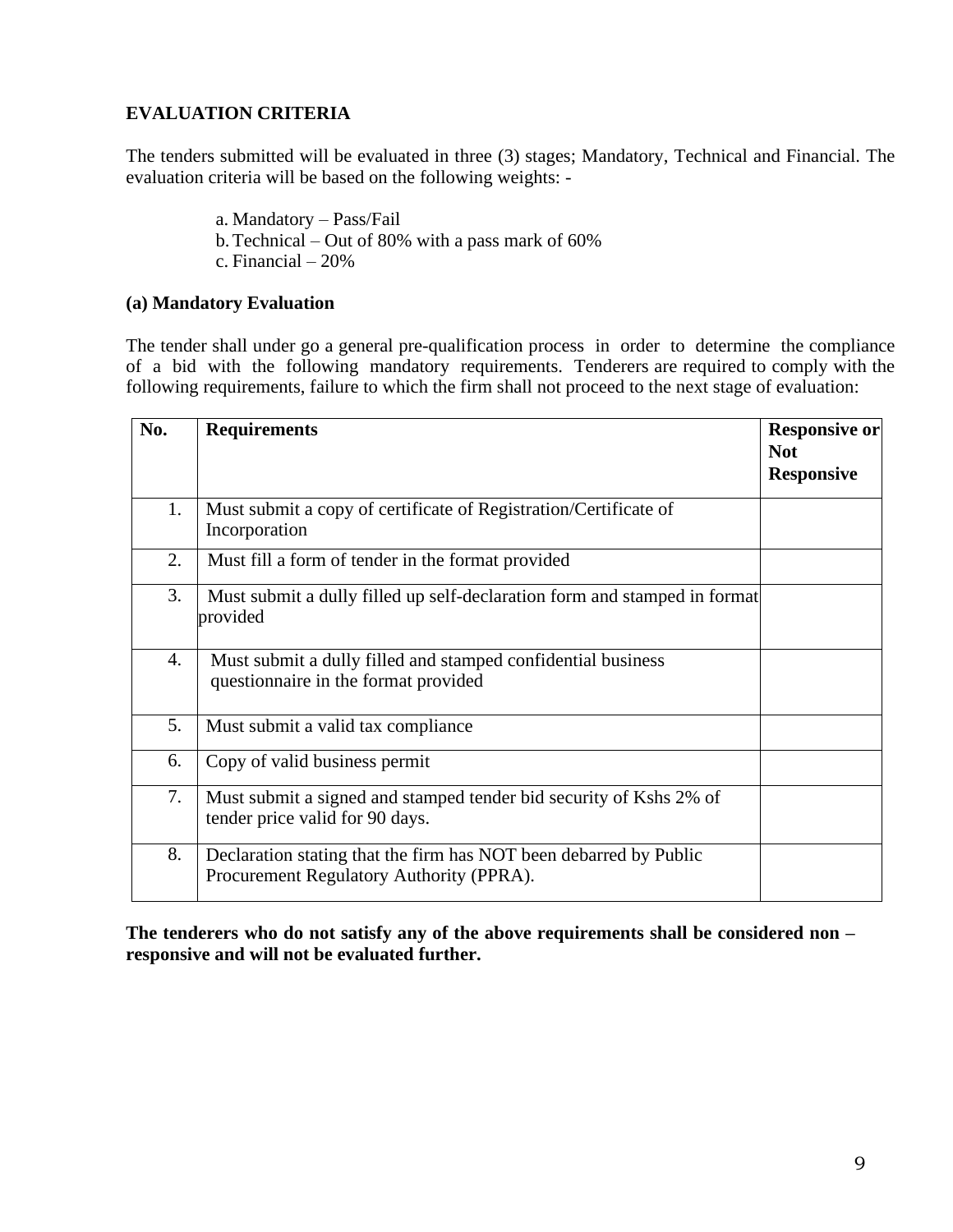## **(b) Technical Evaluation**

The technical evaluation is as appended in the table below:-

| No. | <b>Requirements</b>                                                               | Criteria on score                                                                                                                                                                                                                                                                                                                                                                                                                          | <b>Marks</b> |
|-----|-----------------------------------------------------------------------------------|--------------------------------------------------------------------------------------------------------------------------------------------------------------------------------------------------------------------------------------------------------------------------------------------------------------------------------------------------------------------------------------------------------------------------------------------|--------------|
| 1.  | Specific experience of the organization in<br>similar assignments                 | $>=$ 3 organizations=15mks<br>2 organizations-10 mks<br>1 organization-5mks<br>$0-0$ mks                                                                                                                                                                                                                                                                                                                                                   | 15           |
| 2.  | Experience in undertaking similar<br>assignment in public and private sectors.    | Over 3 years' experience including<br>in public sector - 5 marks<br>2-3 years' experience in public<br>sector $-3$ marks<br>Less than 2 years in public sector-<br>2 marks<br>Zero (0) experience in public<br>$sector - 0 marks$<br>Over 3 years' experience in private<br>sector-5 marks<br>2-3 years' experience in private<br>sector $-3$ marks<br>Less than 2 years in private sector-<br>2 marks<br>Zero $(0)$ experience $-0$ marks | 10           |
| 3.  | Provide three (3) recommendation letters<br>from reputable organizations/clients. | 3 or more recommendation letters<br>10 marks<br>2 recommendation letters $-7$<br>marks<br>1 recommendation letter $-4$ marks<br>No recommendation letter $-0$<br>marks                                                                                                                                                                                                                                                                     | 10           |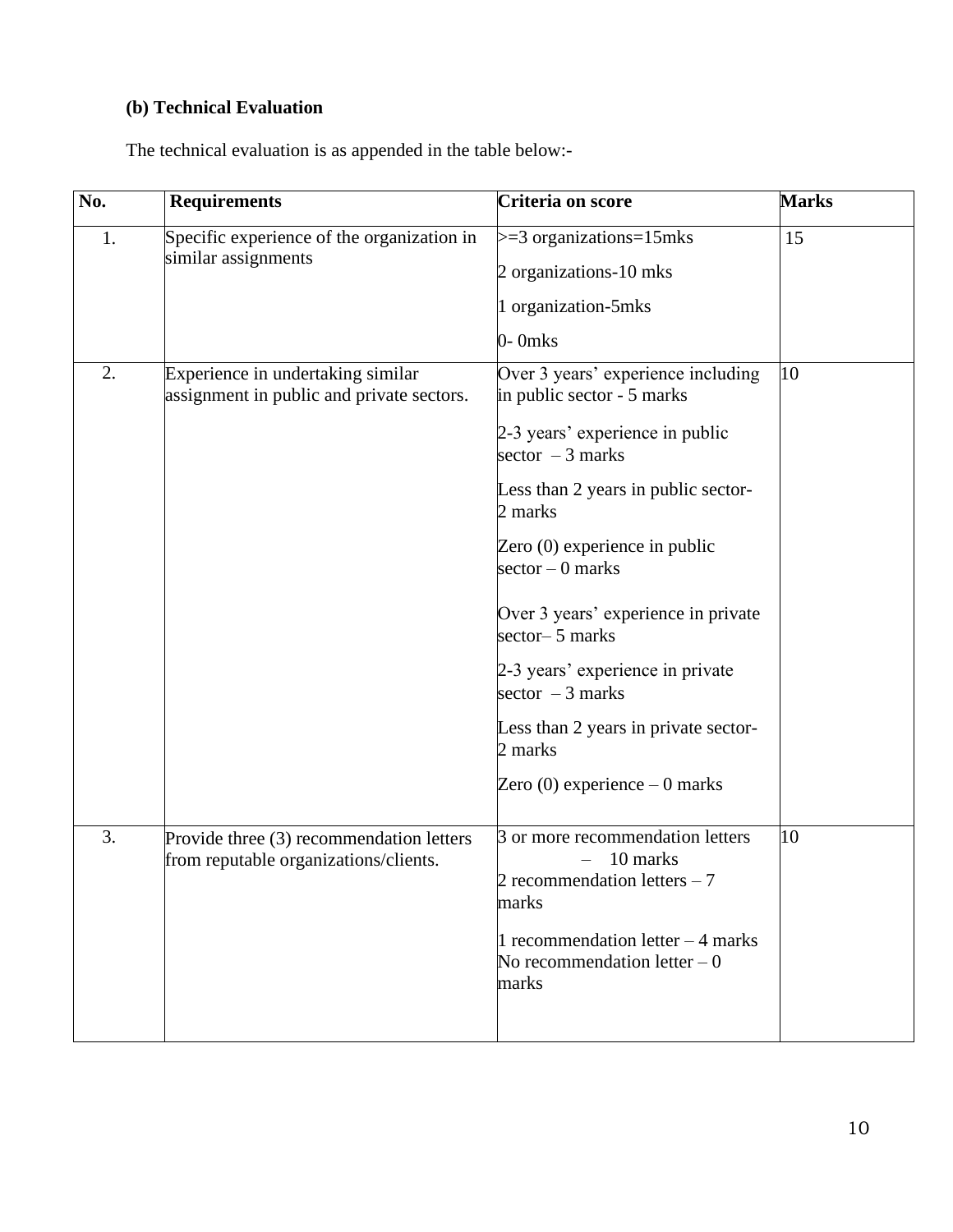| 4. | Names and CVs of professional resource<br>persons proposed to carry out the exercise.<br>The exercise will require at least four<br>consultants with the following as a<br>minimum: -                                                                                                    | 25 |
|----|------------------------------------------------------------------------------------------------------------------------------------------------------------------------------------------------------------------------------------------------------------------------------------------|----|
|    | <b>Team Leader</b>                                                                                                                                                                                                                                                                       |    |
|    | At least a graduate in business                                                                                                                                                                                                                                                          |    |
|    | Administration/management/social science<br>having strong background in quality<br>management system following<br>• ISO 9001, TQM, Policy Management.<br>Having experience in the field for at<br>least 10 years. (Must possess very<br>strong background in training)<br>$(8$ mks $)$ – |    |
|    | • Trained by National Quality Institute                                                                                                                                                                                                                                                  |    |
|    | (2mks)                                                                                                                                                                                                                                                                                   |    |
|    | <b>Senior Quality Management System</b><br><b>Expert (one):</b> At least a graduate in relevant<br>field having experience in designing Quality<br>Management System, documentation,<br>training etc. for at least 8 years. $(5 \text{ mks})$ –                                          |    |
|    | Management & HR Expert (one): At least<br>a graduate in relevant field having at least 10<br>years' experience in management, HR, and<br>training. $(5 \text{ mks})$ –                                                                                                                   |    |
|    | <b>Junior Quality Management System</b><br><b>Expert (one):</b> At least a graduate in relevant<br>field having minimum 5 years' experience in<br>design, document and implementing Quality<br>Management System.(5 mks)                                                                 |    |
|    |                                                                                                                                                                                                                                                                                          |    |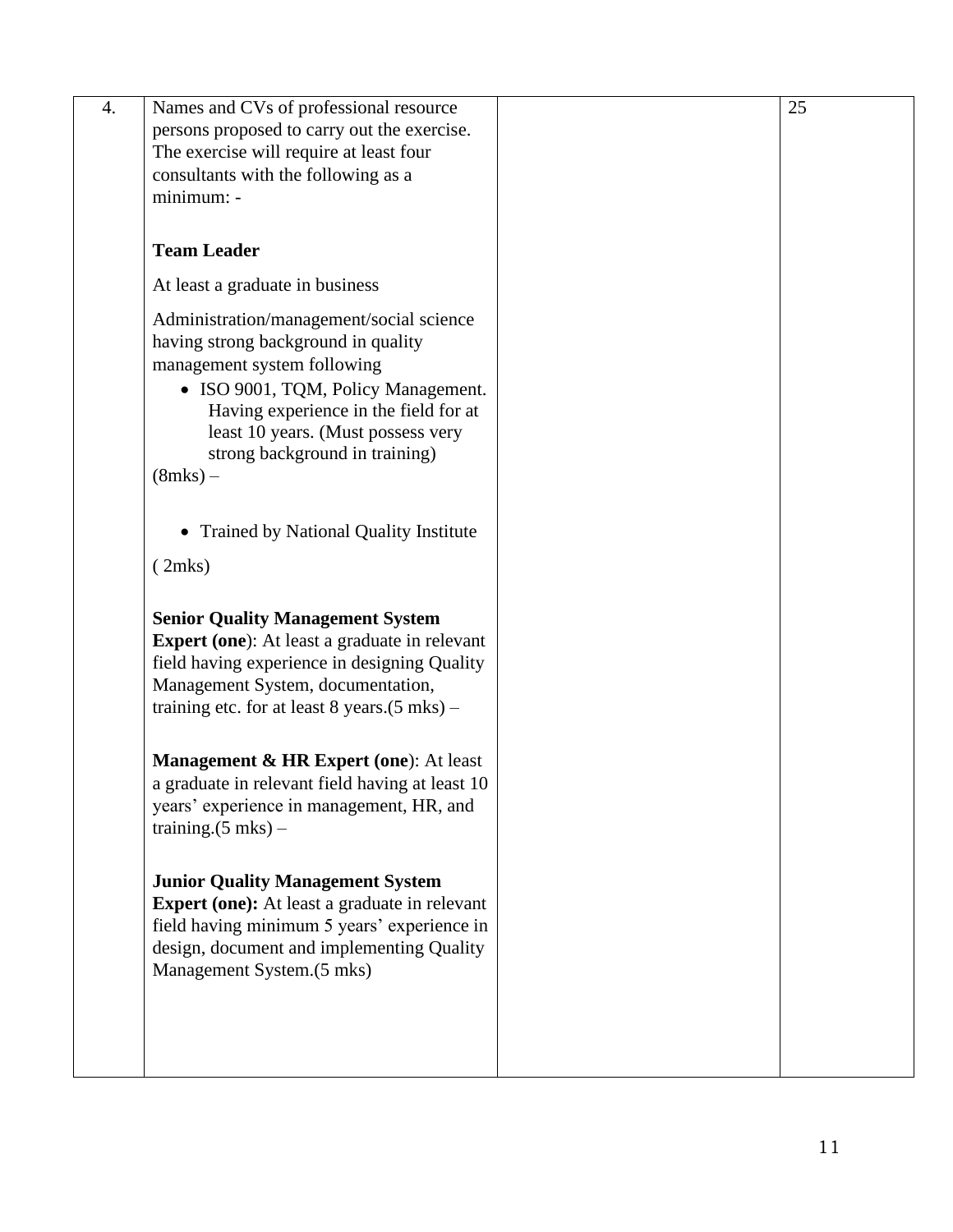|    | <b>Methodology</b>                                                                                                                                                                                                  |         |    |
|----|---------------------------------------------------------------------------------------------------------------------------------------------------------------------------------------------------------------------|---------|----|
| 5. | Work plan and methodology including<br>time frames on how the assignment will be<br>undertaken within the 30 days                                                                                                   |         | 20 |
| 6. | Understanding of the terms of reference<br>demonstrated by a brief analysis of the<br>assignment as follows;<br>(ten marks for each)<br><b>Objectives of the Consultancy</b><br>$\mathbf{i}$<br>(Refer to the TORS) | 15<br>5 | 20 |
|    | ii)<br><b>Deliverables / Outputs</b> (Refer to<br>the TORs)                                                                                                                                                         |         |    |

To be eligible for the Financial Evaluation, tenderers must score at least sixty **(60)** out of eighty **(80)** at the Technical Evaluation stage.

#### **(c) Financial Evaluation**

The financial evaluation will consist of a maximum of 20 points and these will be allocated using the following formulae: -

#### **Financial Score = 20 X Pm/P**;

where:- Pm : Lowest priced financial proposal P : Total bid price of the bid under consideration.

Both technical and financial scores will be combined and the firm achieving the highest combined technical and financial score will be considered for award of the tender.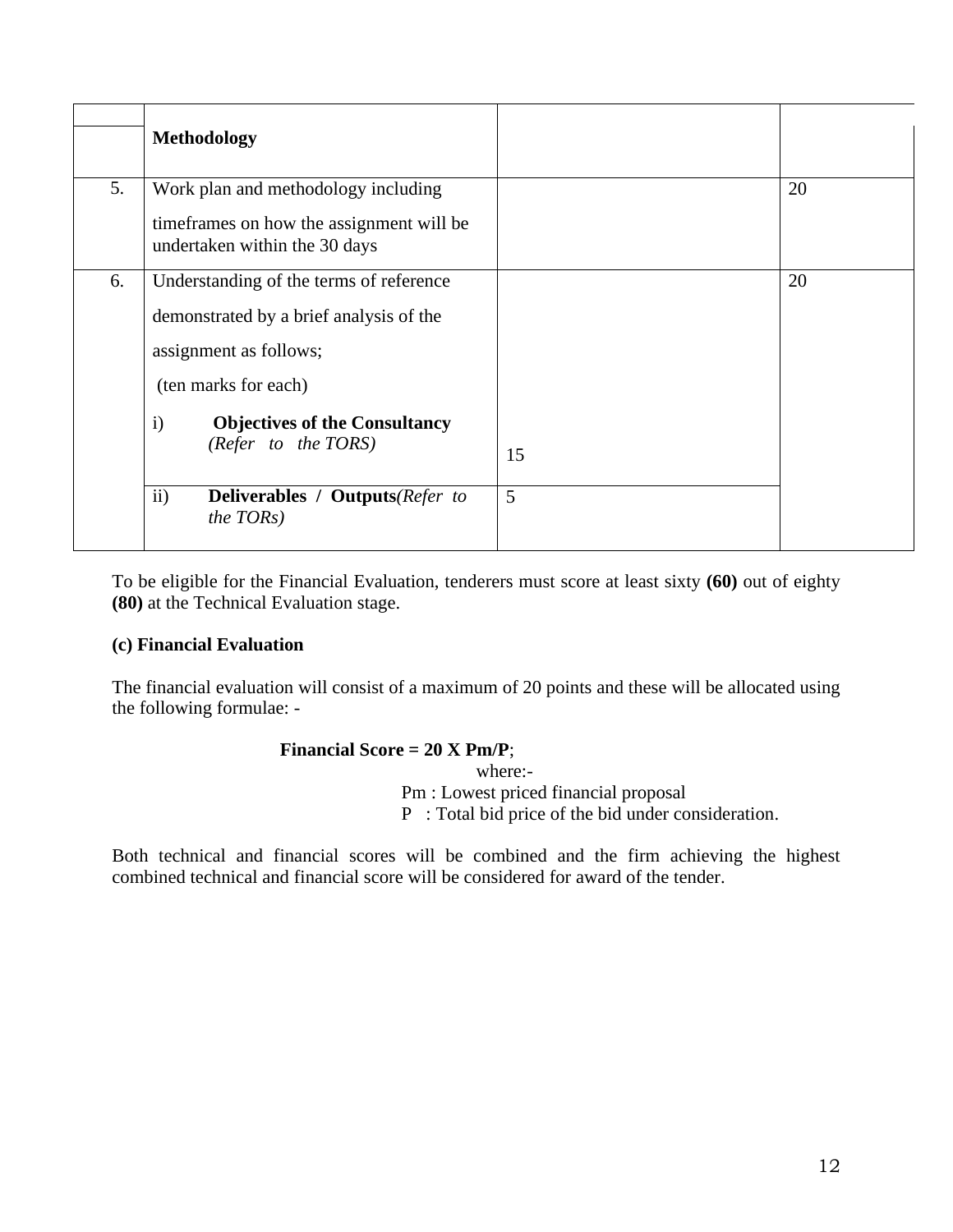Note: Tenderers will be expected to quote in KES. Inclusive of all taxes in the following format:-

| <b>Work Description</b> | <b>Amount</b> (Kshs) |
|-------------------------|----------------------|
| <b>Consultancy Fees</b> |                      |
| Disbursements (if any)  |                      |
| <b>Total</b>            |                      |

### **Duration of the Consultancy Work …………30 days…………………………….**

Tenderers are also expected to indicate their proposed payment schedule in the following format. The payment schedule will form part of the contract for the winning tenderer.

| <b>Public</b><br><b>Opening and</b>                          | 5.4 | After Technical Proposal evaluation, the Client<br>shall notify those consultants whose proposals did not                                                                                                                                                                                                                                                                                                                                                                                                                                                                                                                                                             |  |  |
|--------------------------------------------------------------|-----|-----------------------------------------------------------------------------------------------------------------------------------------------------------------------------------------------------------------------------------------------------------------------------------------------------------------------------------------------------------------------------------------------------------------------------------------------------------------------------------------------------------------------------------------------------------------------------------------------------------------------------------------------------------------------|--|--|
| <b>Evaluation of</b><br><b>Financial</b><br><b>Proposals</b> |     | meet the minimum qualifying mark or were considered<br>non-responsive to the RFP and Terms of Reference,<br>indicating that their Financial Proposals will be returned<br>after completing the selection process. The Client shall<br>simultaneously notify the consultants who have secured the<br>minimum qualifying mark, indicating the date and time set for<br>opening the Financial Proposals and stating that the opening<br>ceremony is open to those consultants who choose to attend. The<br>opening date shall not be sooner than seven (7) days after the<br>notification date. The notification may be sent by registered letter<br>or electronic mail. |  |  |
|                                                              | 5.5 | The Financial Proposals shall be opened publicly in the presence of<br>the consultants' representatives who choose to attend. The name<br>of the consultant, the technical scores and the proposed prices shall<br>be read aloud and recorded when the Financial Proposals are<br>opened. The Boards hall prepare minutes of the public opening.                                                                                                                                                                                                                                                                                                                      |  |  |
|                                                              | 5.6 | The evaluation committee will determine whether the financial<br>proposals are complete (i.e. whether the consultant has costed all<br>the items of the corresponding Technical Proposal and correct any<br>The cost of any unpriced items shall be<br>computational errors.<br>assumed to be included in other costs in the proposal. In all cases,<br>the total price of the Financial Proposal as submitted shall prevail                                                                                                                                                                                                                                          |  |  |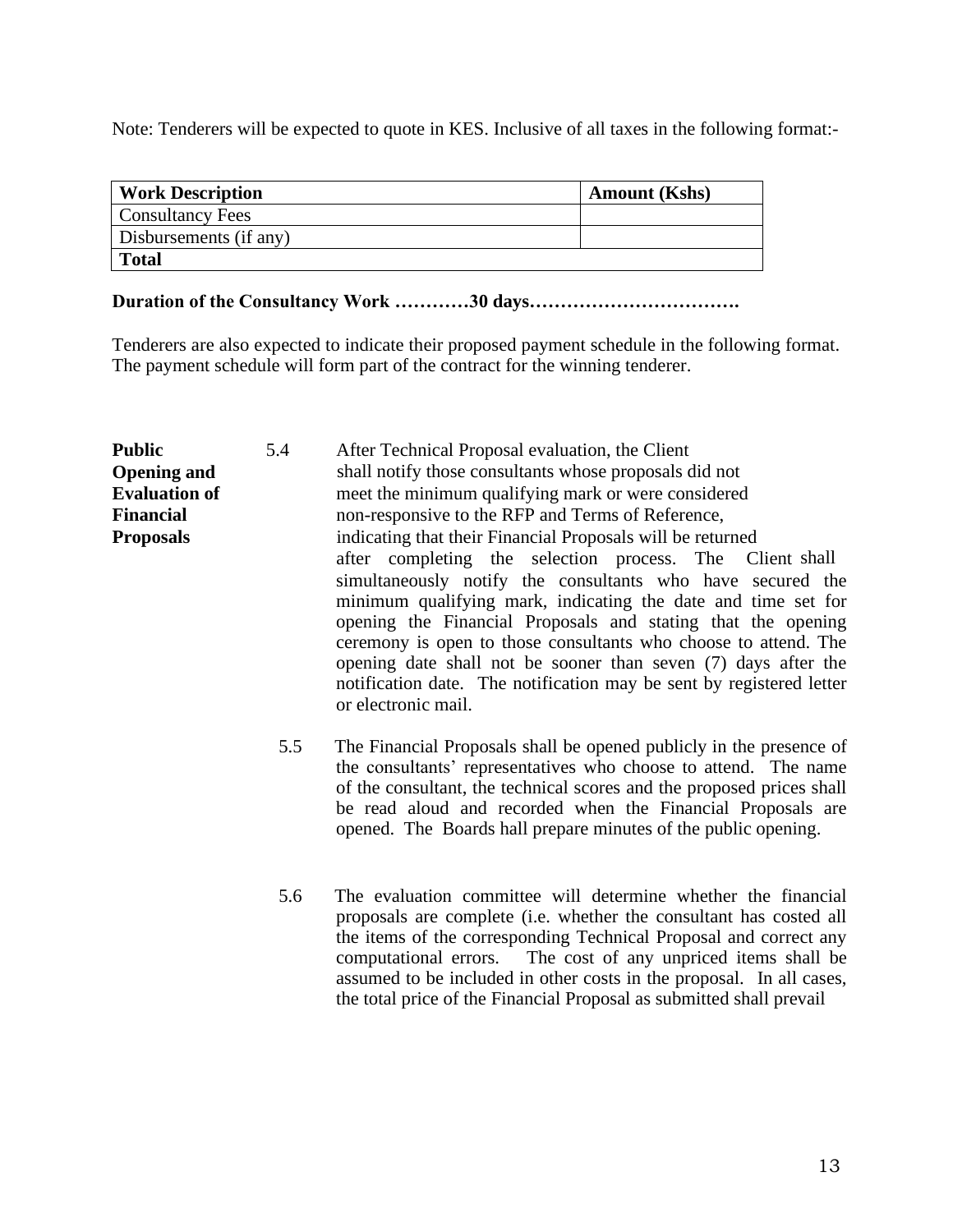- **6. Negotiations** 6.1 Negotiations will be held at the same address as "address" to send information to the Client" indicated in Appendix "A". The aim is to reach agreement on all points and sign a contract.
	- 7.2 Negotiations will include a discussion of the Technical Proposal, the proposed methodology (work plan), staffing and any suggestions made by the firm to improve the Terms of Reference. The Client and firm will then work out final Terms of Reference, staffing and bar charts indicating activities, staff periods in the field and in the head office, staff-months, logistics and reporting. The agreed work plan and final Terms of Reference will then be incorporated in the "Description of Services" and form part of the Contract. Special attention will be paid to getting the most the firm can offer within the available budget and to clearly defining the inputs required from the Client to ensure satisfactory implementation of the assignment.

6.3 Unless there are exceptional reasons, the financial negotiations will not I involve the remuneration rates for staff (no breakdown of fees)

6.4 Having selected the firm based on, among other things, an evaluation of proposed key professional staff, the Client expects to negotiate a contract based on the experts named in the proposal. Before contract negotiations, the Board will require assurances that the experts will be actually available. The Board will not consider substitutions during contract negotiations unless both parties agree that undue delay in the selection process makes such substitution unavoidable or that such changes are critical to meet the objectives of the assignment. If this is not the case and if it is established that key staff were offered in the proposal without confirming their availability, the firm may be disqualified.

6.5 The negotiations will conclude with a review of the draft form of the Contract. To complete negotiations the Board and the selected firm will initial the agreed Contract. If negotiations fail, the Board will invite the firm whose proposal received the second highest score to negotiate a contract.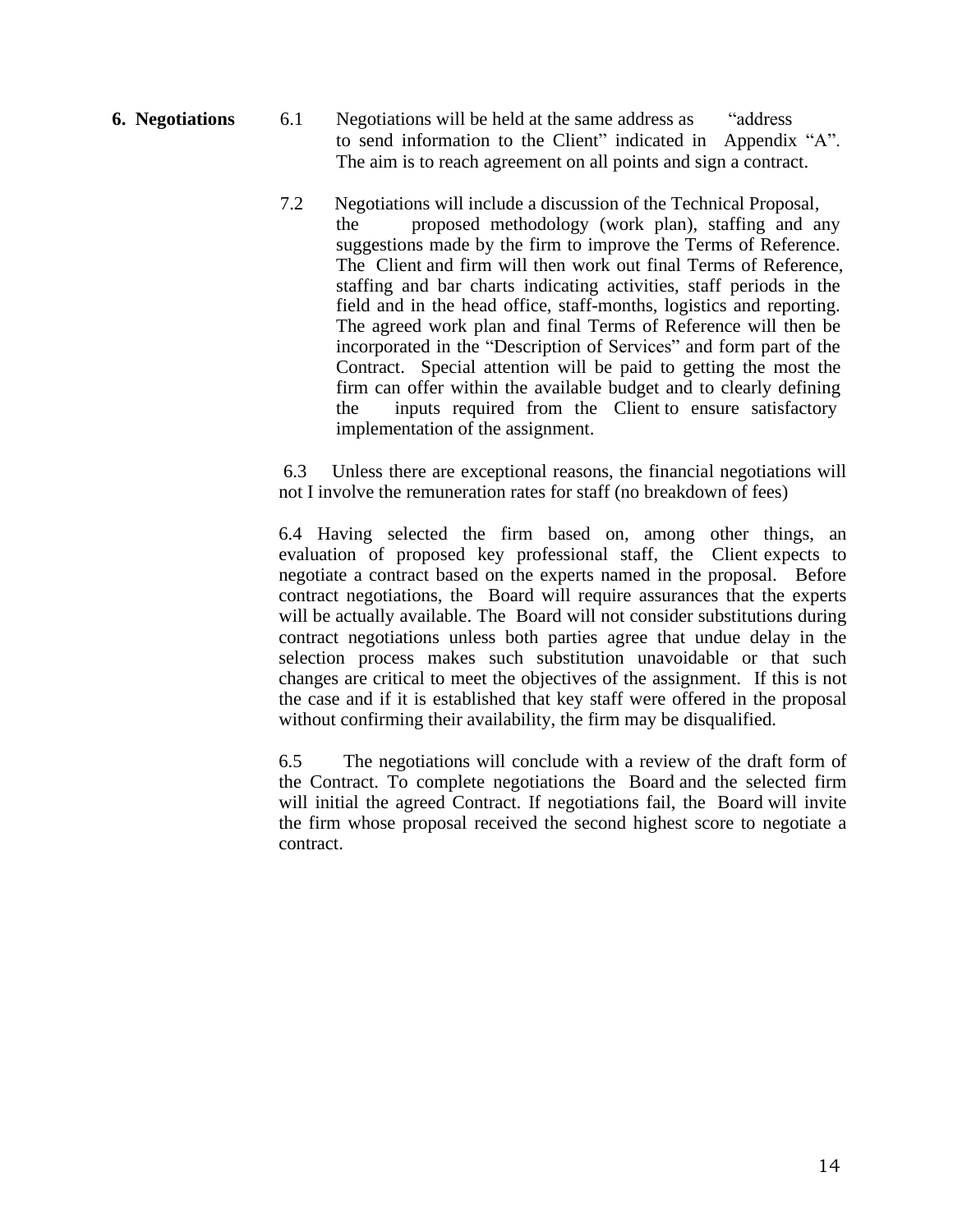- **7. Award of** 7.1 The Contract will be awarded following negotiations if need be.
	- **Contract** After negotiations are completed, the Board will promptly notify other consultants on the shortlist that they were unsuccessful and return the Financial Proposals of those consultants who did not pass the technical evaluation.
		- 7.2 The selected firm is expected to commence the assignment on the date and at the location specified in Appendix "A".

### **8. Performance**

**Bond** The selected firm shall prior to execution of the Contract Agreement furnish NGOs Co-ordination Client with a Performance Bond in form of bank guarantee that will remain valid for Thirty (30) days beyond the duration of this Agreement or any termination thereof and whose value shall be equivalent to **5% of the Contract Value.**

> The proceeds of the performance Bond shall be payable to NGOs Co-ordination Client as compensation for any loss or damage resulting from failure by the firm to fulfill its obligations hereunder.

> The Performance Bond shall be in the form of an On-Demand-Bank-Guarantee issued by a reputable Bank carrying on b u s i n e s s within Kenya and acceptable to the Authority.

> The Performance Bond will be discharged by NGOs Co-ordination Board and returned to the firm not later than Ninety (90) days following the expiry of this Agreement or earlier termination.

**9. Confidentiality** 9.1 Information relating to evaluation of proposals and recommendations concerning awards shall not be disclosed to the consultants which submitted the proposals or to other persons not officially concerned with the process, until the winning firm has been notified that it has been awarded the Contract.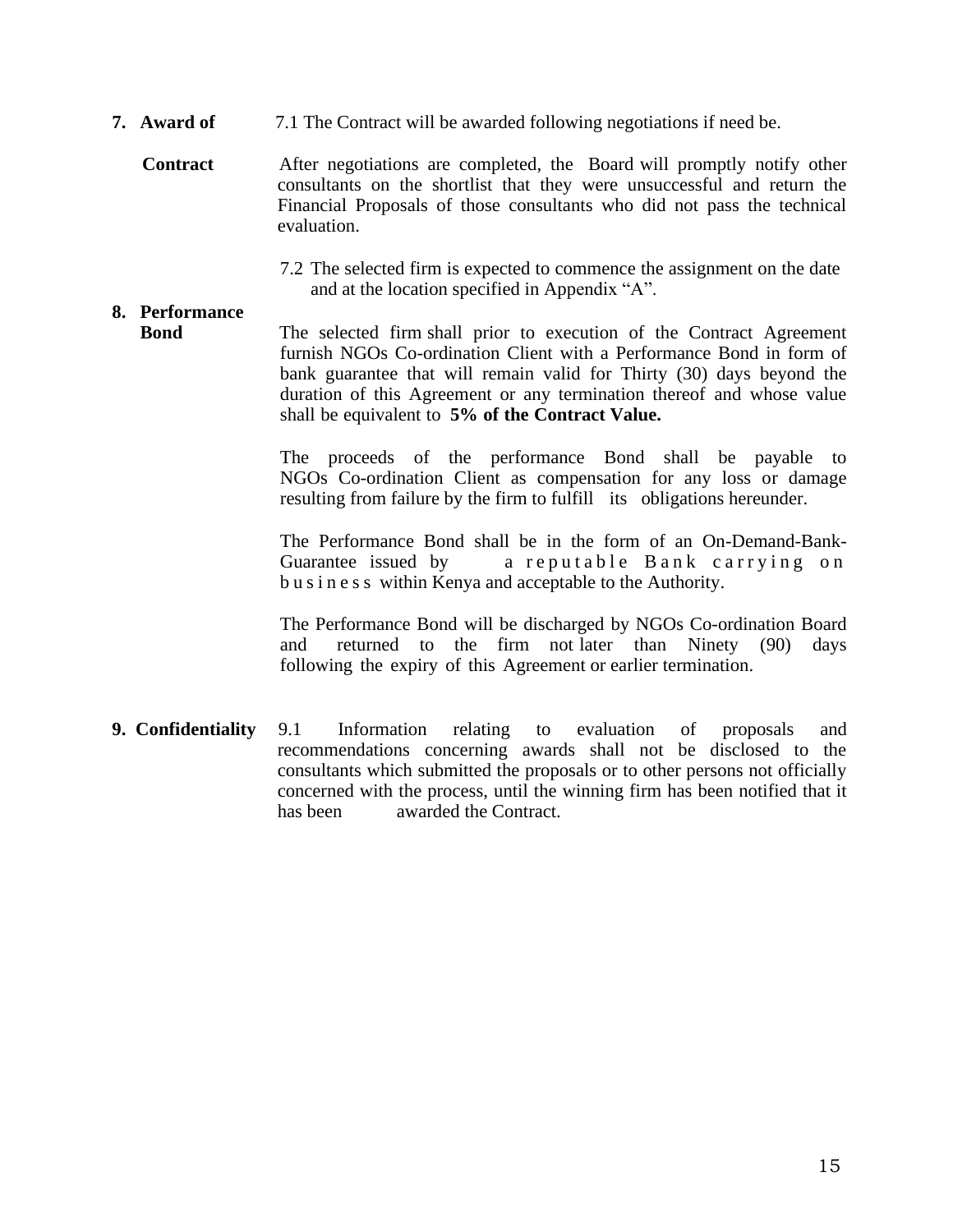### **Appendix to Information to Consultants**

The following information for procurement of consultancy services and selection of a consultant shall complement or amend the provisions of the information to consultants, wherever there is a conflict between the provisions of the information to consultants and the provisions of the appendix, the provision of the appendix herein shall prevail over those of the information to consultants.

#### **Clause Reference**

- 2.1 The name of the client is: **NGOs CO-ORDINATION BOARD**
- 2.1.1The method of selection is: **QUALITY AND COST BASED SELECTION (QCBS)**
- 2.1.2 Technical and Financial Proposals are requested: **YES**

### The name, objectives, and description of the assignment are: **REQUEST FOR PROPOSAL (RFP) FOR CONSULTANCY SERVICES FOR PROVISION OF QUALITY MANAGEMENT SYSTEM (ISO 9001:2015).**

2.1.3 A pre-proposal conference will be held: **NO**

The name(s), address (es) and telephone numbers of the Client's official(s) are:

#### **EXECUTIVE DIRECTOR,**

#### **NGOS CO-RDINATION BOARD**

#### **P.O. Box 44617 -00100**

#### **NAIROBI.**

**Email: [procurement@ngobureau.go.ke](mailto:procurement@ngobureau.go.ke)**

**Website: [www.ngobureau.go.ke](http://www.ngobureau.go.ke/)**

#### 2.1.4 The Board will provide the following inputs:

- (i) All data statistics and information required for the assignment.
- (ii) Provide space necessary for the consultant to deliver.

#### 2.1.5 The estimated number of professional staff months required for the assignment is; 30 DAYS

2.1.6 Training is a specific component of this assignment: **YES**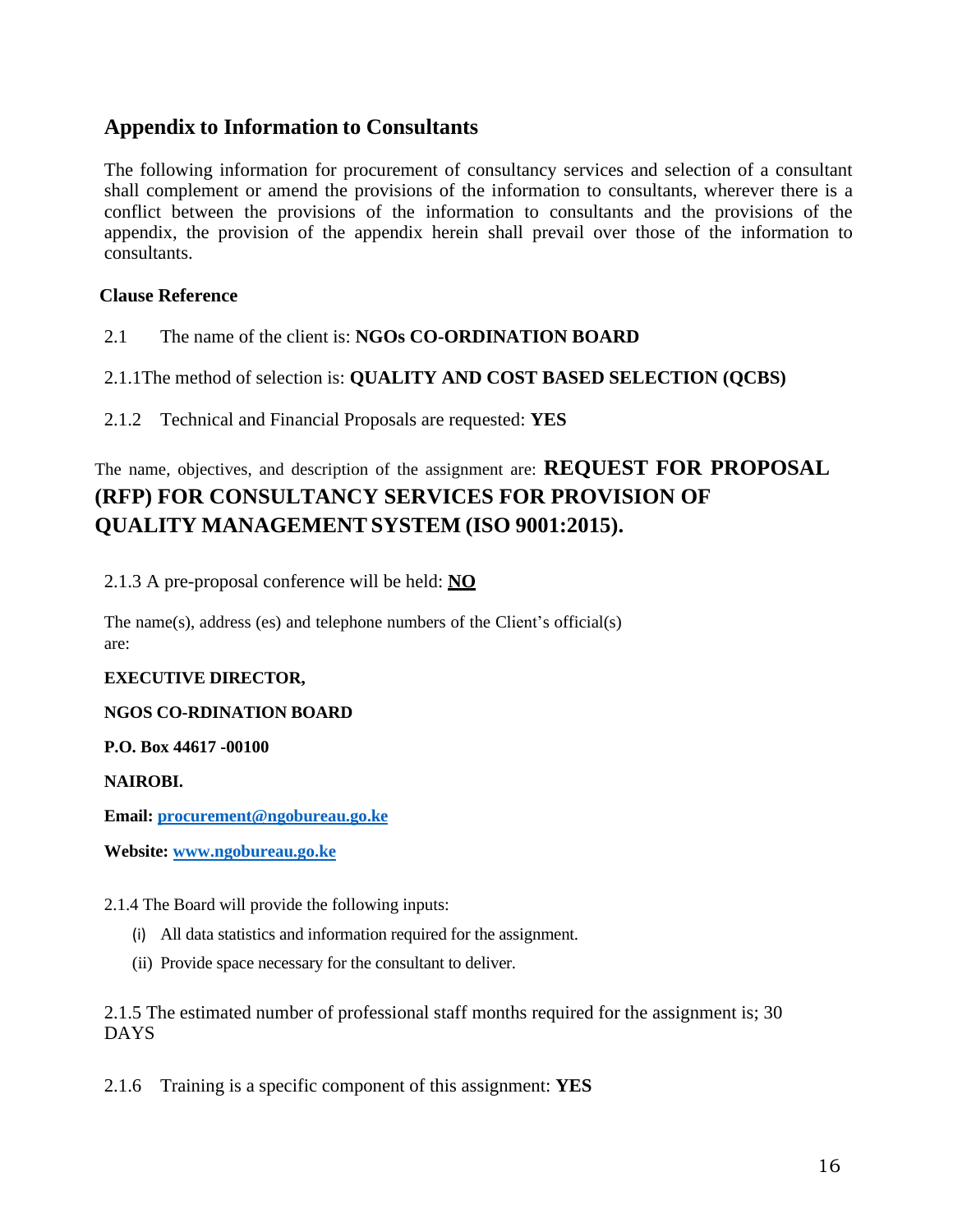2.1.7 Taxes: All costs should be net inclusive of all taxes.

2.5.2 Consultants must submit an original and one additional copies of each proposal.

2.5.3 The proposal submission address is: and Information on the outer envelope should also include:

#### **EXECUTIVE DIRECTOR,**

**NGOS CO-RDINATION BOARD**

**P.O. Box 44617 -00100**

**NAIROBI.**

**Email: [procurement@ngobureau.go.ke](mailto:procurement@ngobureau.go.ke)**

 **Website: [www.ngobureau.go.ke](http://www.ngobureau.go.ke/)**

**Located along Haile Selassie avenue, Co-operative Bank House 15th floor**

2.5.4 Proposals must be submitted no later than: **3rd February, 2021 at 11:00am to be deposited in the Tender Box available on 14th floor** 

2.6.1 The address to send information to the Board is:

**Procurement Manager, Supply Chain Management, NGOs Co-ordination Board, P.O. Box 44617-00100, Nairobi. Cell: 0722387990** [procurement@ngobureau.go.ke](mailto:procurement@ngobureau.go.ke)

2.6.3 The minimum technical score required to pass: 80%

2.7.1 Formulae for determining the financial scores is the following: The weights given to the Technical and Financial Proposals are:

| $T =$ | $(0.80 \text{ to } 0.90)$ |
|-------|---------------------------|
| $P=$  | $(0.10 \text{ to } 0.20)$ |

2.9.2 The assignment is expected to commence immediately after contract signing.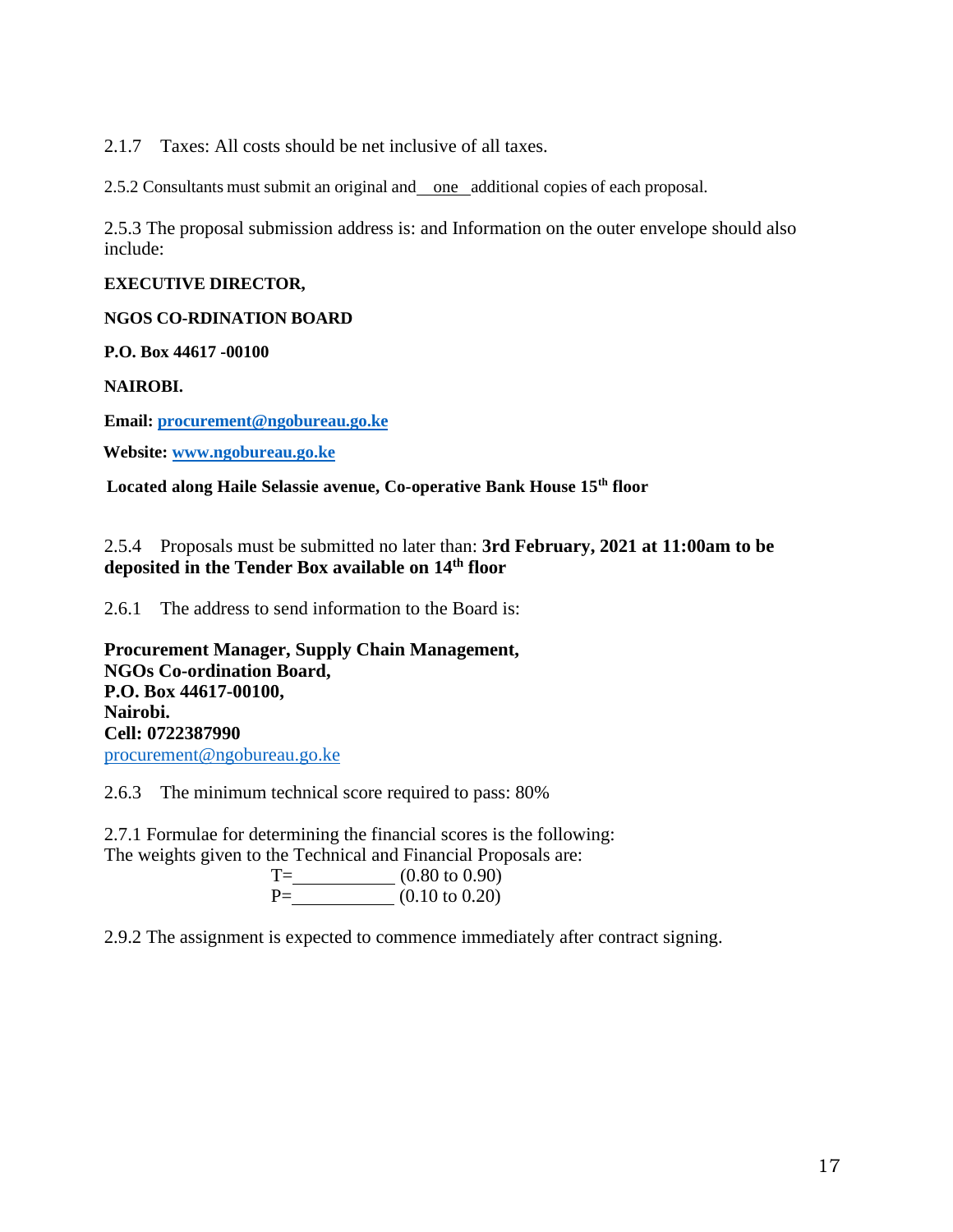### **SECTION C: - TECHNICAL PROPOSAL – STANDARD FORMS**

These forms shall include;

- i) Technical Proposal submission form.
- ii) Firm's references.
- iii) Comments and suggestions of consultants on the Terms of Reference and on data, services and facilities to be provided by the Board.
- iv) Description of the methodology and work plan for performing the assignment.
- v) Team composition and task assignments.
- vi) Format of curriculum vitae (CV) for proposed professional staff.
- vii) Time schedule for professional personnel.
- viii) Activity (work) schedule.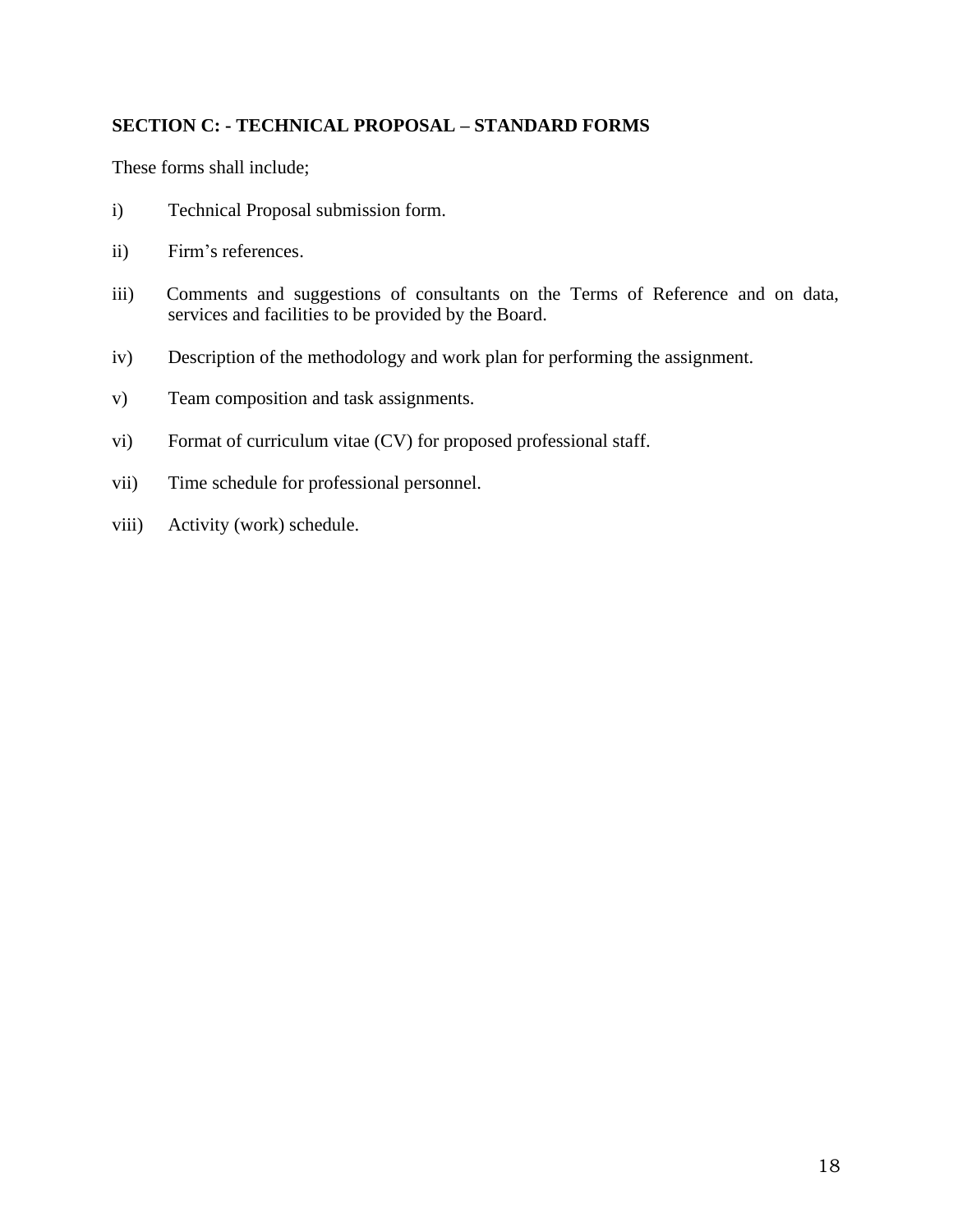### **(i). TECHNICAL PROPOSAL SUBMISSION FORM**

[ *Date*]

To: [*Name and address of Board)*

Ladies/Gentlemen:

We, the undersigned, offer to provide the consulting services for QUALITY MANAGEMENT SYSTEM (ISO9001:2015) in accordance with your Request for Proposal dated [*Date*] and our Proposal. We are hereby submitting our Proposal, which includes this Technical Proposal, [and a Financial Proposal sealed under a separate envelope-*where applicable*].

We understand you are not bound to accept any Proposal you receive.

We remain,

Yours sincerely,

 *[Authorized Signature]: [Name and Title of Signatory] [Name of Firm] [Address:]*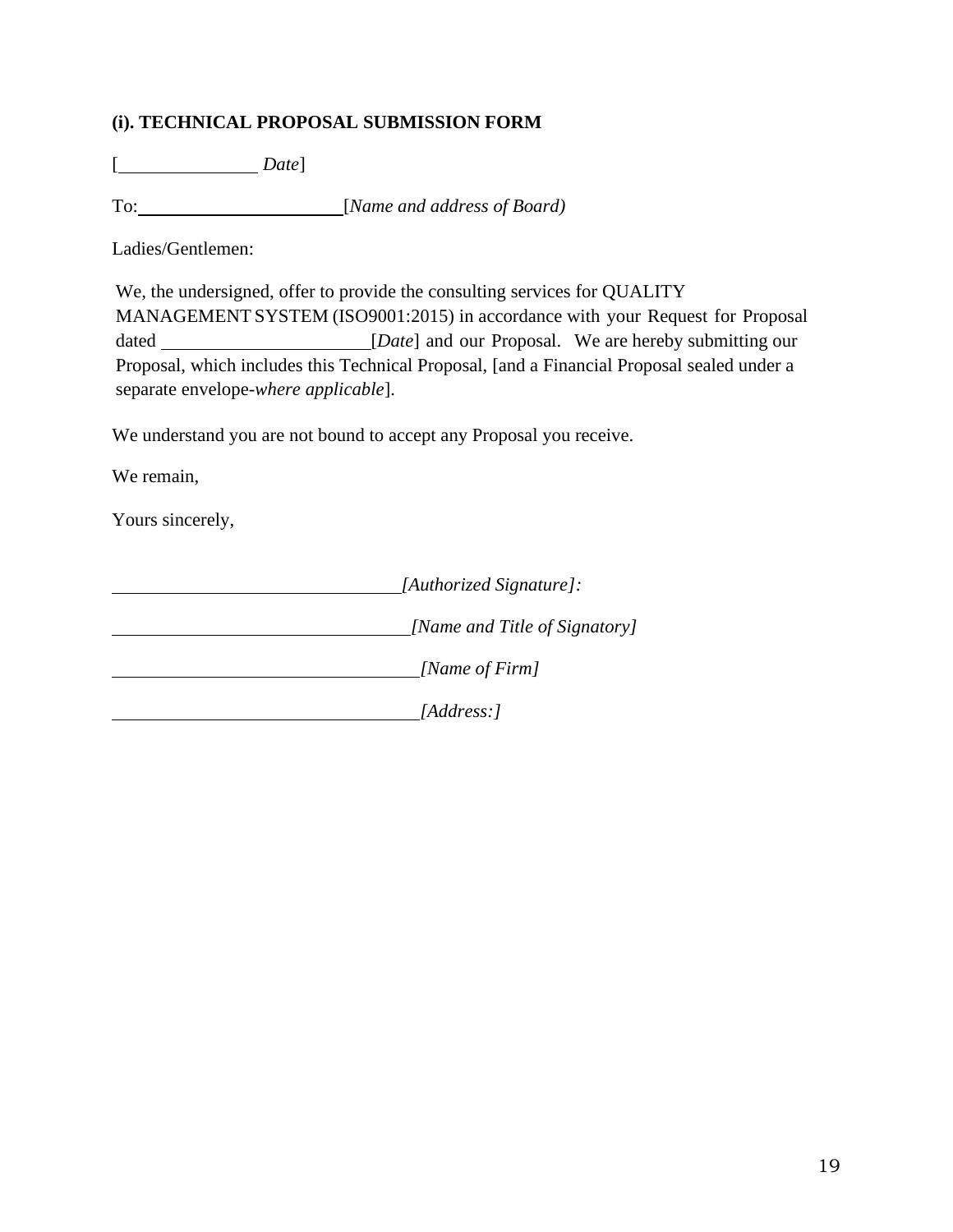### **(ii). FIRM'S REFERENCES**

### **Relevant Services Carried Out in the Last Five Years That Best Illustrate Qualifications**

Using the format below, provide information on each assignment for which your firm either individually or as a corporate entity or in association was legally contracted.

| <b>Assignment Name:</b>                                | Country                                                                                 |  |  |
|--------------------------------------------------------|-----------------------------------------------------------------------------------------|--|--|
| Location within Country:                               | provided<br>Professional<br><b>Staff</b><br>by<br>your                                  |  |  |
|                                                        | Firm/Entity (profiles):                                                                 |  |  |
| Name of Client:                                        | No. of Staff:                                                                           |  |  |
| Address:                                               | of<br>Staff-<br><b>Months</b><br>(Duration<br>No.<br>of                                 |  |  |
|                                                        | Assignment):                                                                            |  |  |
| Start Date (Month/Year):                               | Approx. Value of Services (Kshs):                                                       |  |  |
|                                                        |                                                                                         |  |  |
| Completion Date (Month/Year):                          |                                                                                         |  |  |
| Name of Associated Consultants (If any):               | No. of Months of Professional Staff Provided                                            |  |  |
|                                                        | by Associated Consultants:                                                              |  |  |
|                                                        | Name of Senior Staff (Project Director/Coordinator, Team Leader) Involved and Functions |  |  |
| Performed:                                             |                                                                                         |  |  |
|                                                        |                                                                                         |  |  |
|                                                        |                                                                                         |  |  |
| Narrative Description of project:                      |                                                                                         |  |  |
|                                                        |                                                                                         |  |  |
|                                                        |                                                                                         |  |  |
| Description of Actual Services Provided by Your Staff: |                                                                                         |  |  |
|                                                        |                                                                                         |  |  |
|                                                        |                                                                                         |  |  |
|                                                        |                                                                                         |  |  |

Firm's Name:

Name and title of signatory; Name and title of signatory;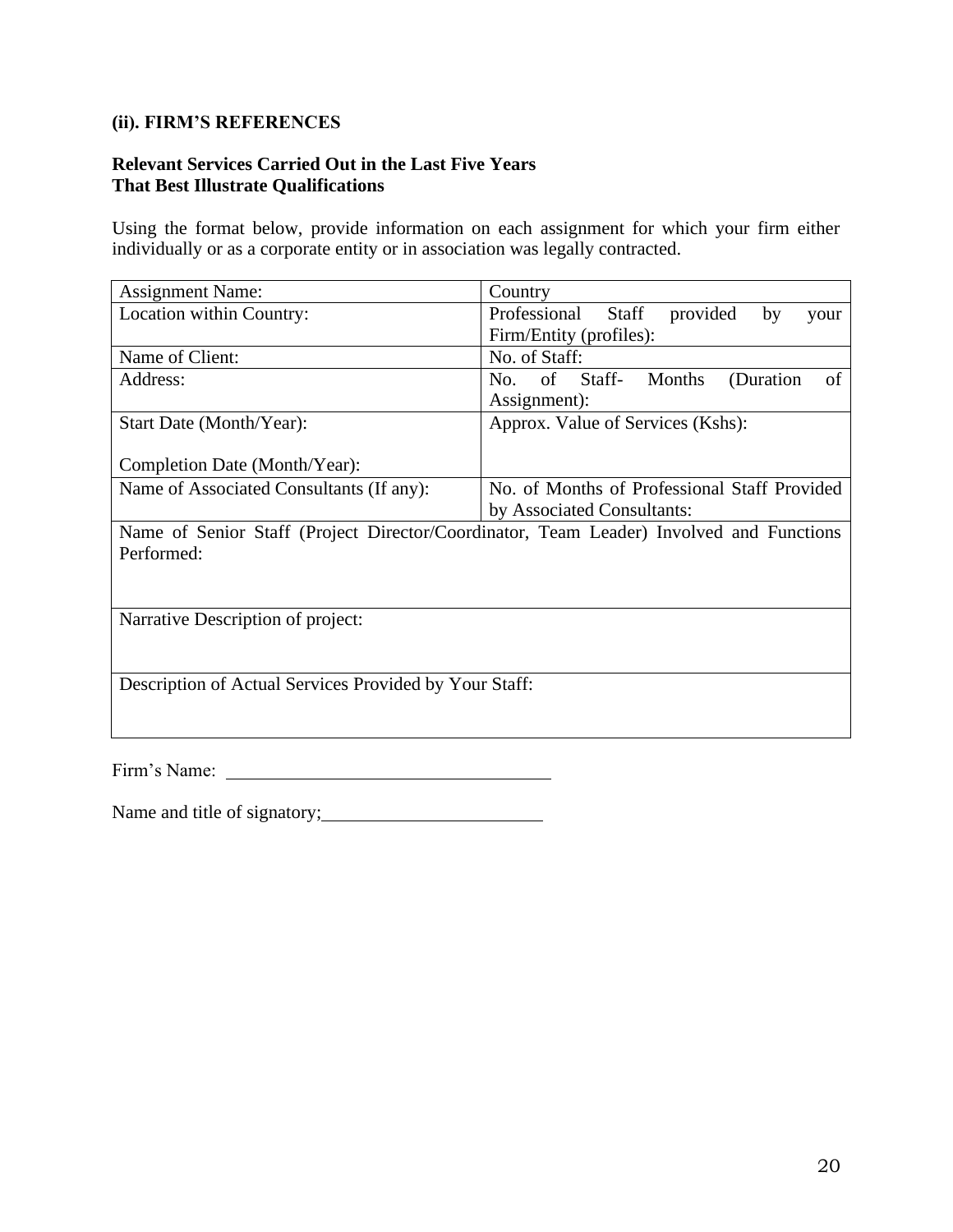### **(iii) COMMENTS AND SUGGESTIONS OF CONSULTANTS ON THE TERMS OF REFERENCE AND ON DATA, SERVICES AND FACILITIES TO BE PROVIDED BY THE CLIENT.**

On the Terms of Reference:

| 1.                                                                 |
|--------------------------------------------------------------------|
| 2.                                                                 |
| 3.                                                                 |
| 4.                                                                 |
| 5.                                                                 |
|                                                                    |
| On the data, services and facilities to be provided by the Client: |
| 1.                                                                 |
| 2.                                                                 |
| 3.                                                                 |
| $\overline{4}$ .                                                   |

### **(IV) DESCRIPTION OF THE METHODOLOGY AND WORK PLAN FOR PERFORMING THE ASSIGNMENT**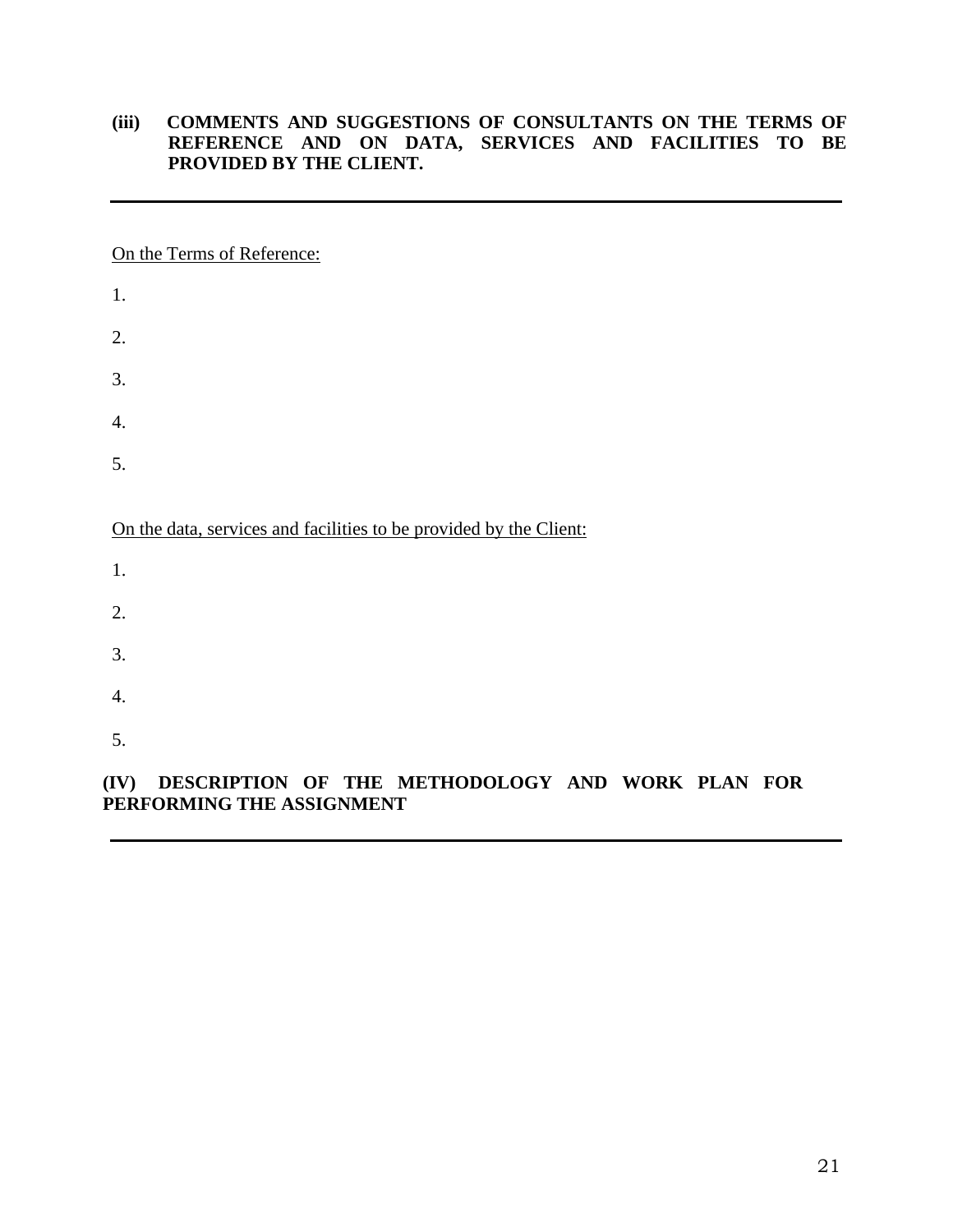### **(v). TEAM COMPOSITION AND TASK ASSIGNMENTS**

### **1. Technical/Managerial Staff**

| Name | Position | $\operatorname{{\bf Task}}$ |
|------|----------|-----------------------------|
|      |          |                             |
|      |          |                             |
|      |          |                             |
|      |          |                             |
|      |          |                             |
|      |          |                             |
|      |          |                             |
|      |          |                             |
|      |          |                             |
|      |          |                             |

### **2. Support Staff**

| Name | Position | Task |
|------|----------|------|
|      |          |      |
|      |          |      |
|      |          |      |
|      |          |      |
|      |          |      |
|      |          |      |
|      |          |      |
|      |          |      |

### **(Vi). FORMAT OF CURRICULUM VITAE (CV) FOR PROPOSED PROFESSIONAL STAFF**

Date of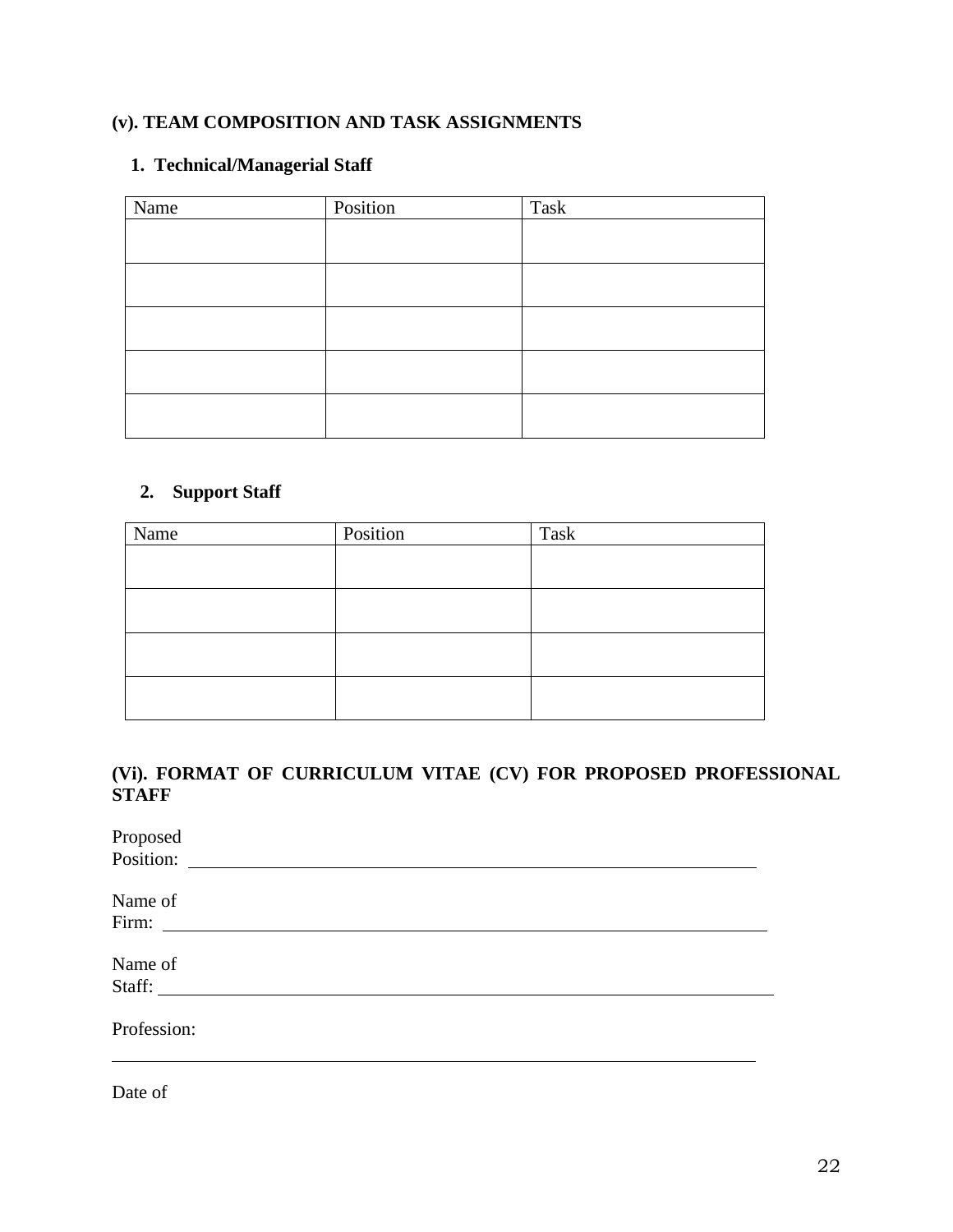| Membership in Professional<br>Societies: |  |
|------------------------------------------|--|
| <b>Detailed Tasks</b>                    |  |

#### **Key Qualifications:**

*[Give an outline of staff member's experience and training most pertinent to tasks on assignment. Describe degree of responsibility held by staff member on relevant previous assignments and give dates and locations].*

#### **Education:**

*[Summarize college/university and other specialized education of staff member, giving names of schools, dates attended and degree[s] obtained.]*

### **Employment Record:**

*[Starting with present position, list in reverse order every employment held. List all positions held by staff member since graduation, giving dates, names of employing organizations, titles of positions held, and locations of assignments.]*

#### **Certification:**

I, the undersigned, certify that these data correctly describe me, my qualifications, and my experience.

\_Date:

*[Signature of staff member]*

*Date;* [*Signature of authorized representative of the firm*]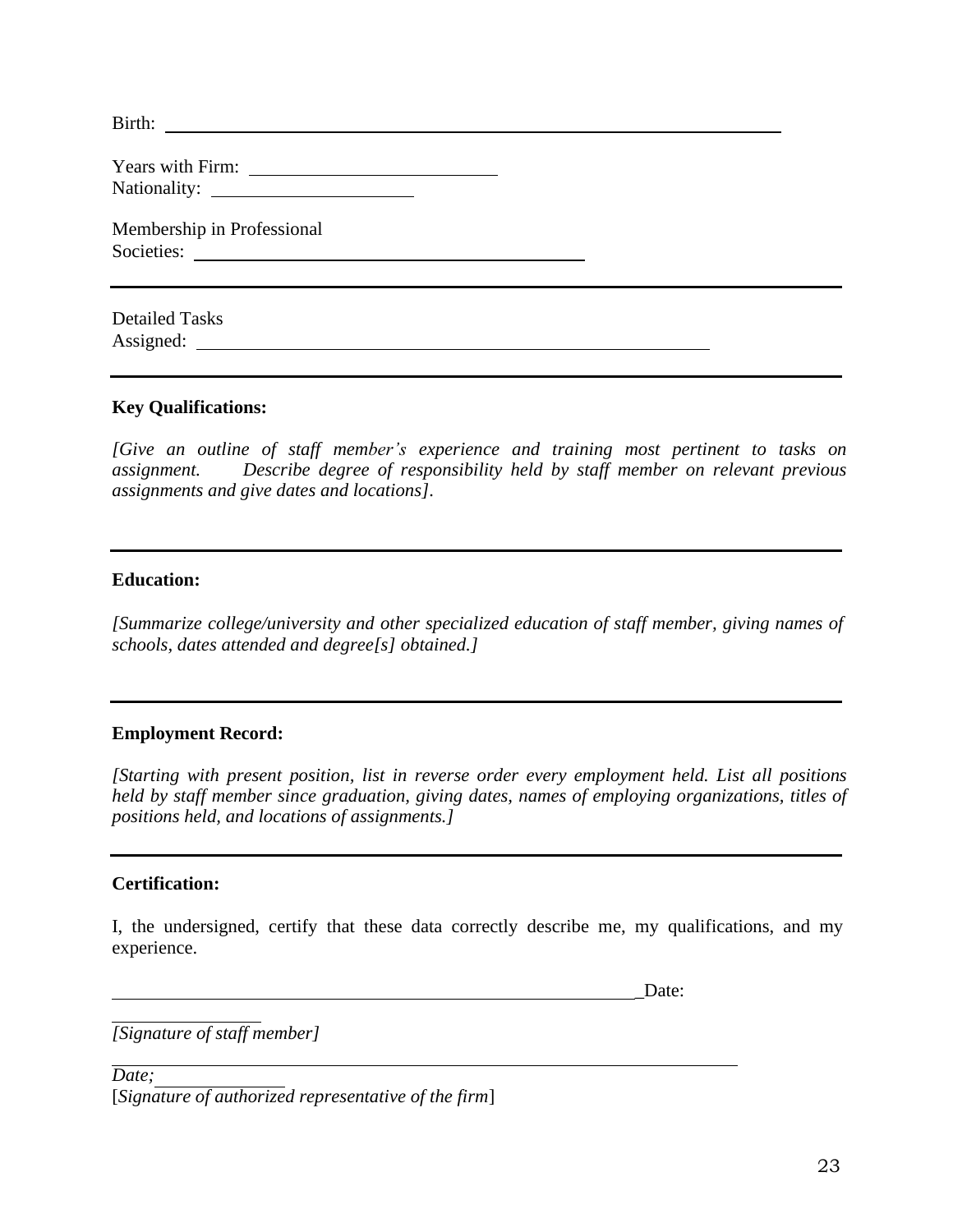Full name of staff member:

Full name of authorized representative:

### **(vii). TIME SCHEDULE FOR PROFESSIONAL PERSONNEL**

|      |          |            |              |                |   |                |   |   |        |   |   |    | Weeks (in the Form of a Bar Chart) |    |           |
|------|----------|------------|--------------|----------------|---|----------------|---|---|--------|---|---|----|------------------------------------|----|-----------|
| Name | Position | Reports    |              |                |   |                |   |   |        |   |   |    |                                    |    | Number of |
|      |          | Due/       | $\mathbf{1}$ | $\overline{2}$ | 3 | $\overline{4}$ | 5 | 6 | $\tau$ | 8 | 9 | 10 | <sup>11</sup>                      | 12 | weeks     |
|      |          | Activities |              |                |   |                |   |   |        |   |   |    |                                    |    |           |
|      |          |            |              |                |   |                |   |   |        |   |   |    |                                    |    |           |
|      |          |            |              |                |   |                |   |   |        |   |   |    |                                    |    |           |
|      |          |            |              |                |   |                |   |   |        |   |   |    |                                    |    |           |
|      |          |            |              |                |   |                |   |   |        |   |   |    |                                    |    |           |
|      |          |            |              |                |   |                |   |   |        |   |   |    |                                    |    |           |
|      |          |            |              |                |   |                |   |   |        |   |   |    |                                    |    |           |
|      |          |            |              |                |   |                |   |   |        |   |   |    |                                    |    |           |
|      |          |            |              |                |   |                |   |   |        |   |   |    |                                    |    |           |
|      |          |            |              |                |   |                |   |   |        |   |   |    |                                    |    |           |
|      |          |            |              |                |   |                |   |   |        |   |   |    |                                    |    |           |

Reports Due: Activities Duration:

> Signature: (Authorized representative)

Full Name:

Title:

Address: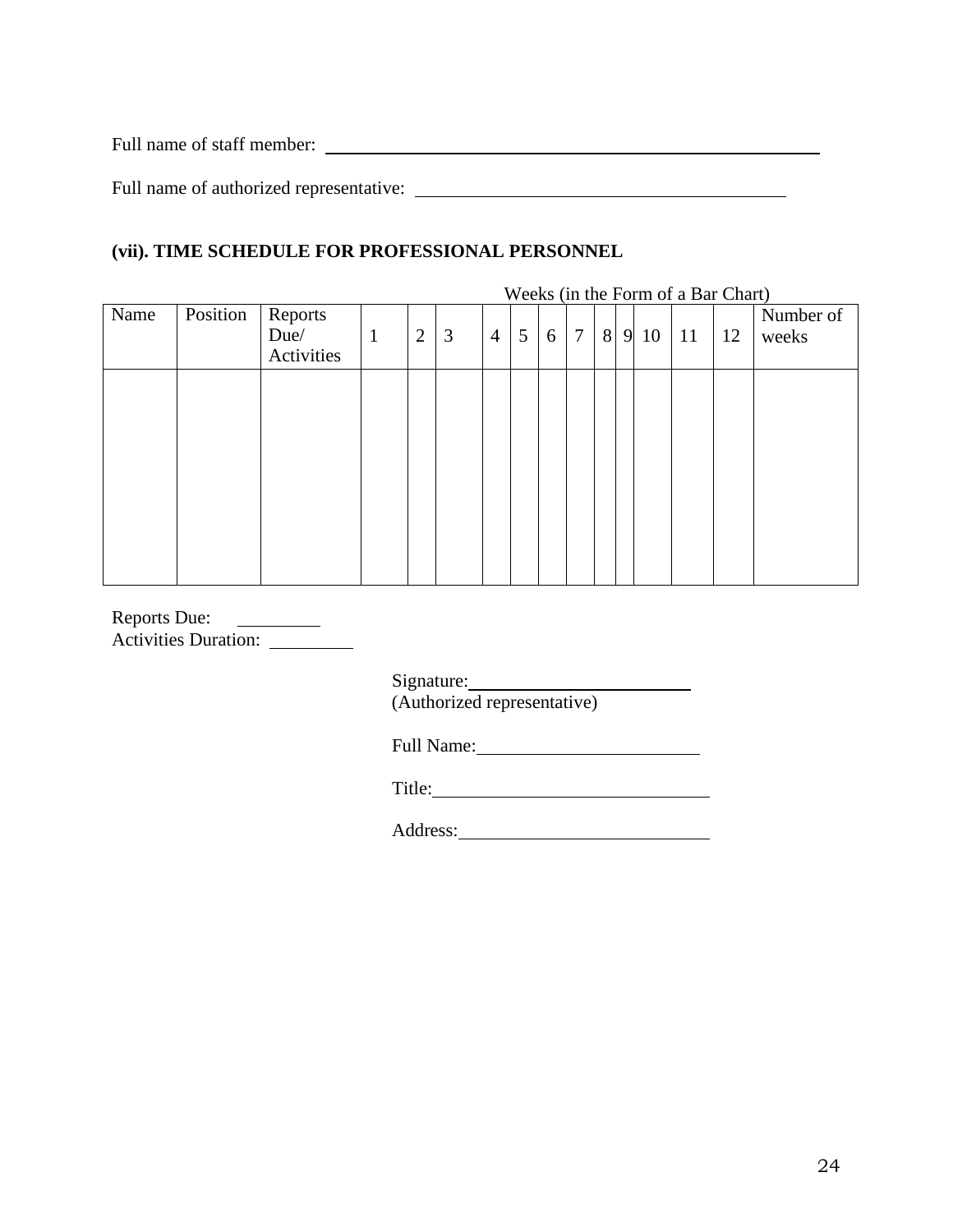### **(viii). ACTIVITY (WORK) SCHEDULE**

#### **(a). Field Investigation and Study Items**

| <u>, 2nd, etc, are weeks from the start of assignment)</u><br>T |        |                 |                 |                 |                 |                 |           |                                   |                 |                  |           |                  |  |
|-----------------------------------------------------------------|--------|-----------------|-----------------|-----------------|-----------------|-----------------|-----------|-----------------------------------|-----------------|------------------|-----------|------------------|--|
|                                                                 | $1$ st | 2 <sup>nd</sup> | 3 <sup>rd</sup> | 4 <sup>th</sup> | $5^{\text{th}}$ | 6 <sup>th</sup> | $\neg$ th | $\circ$ <sup>th</sup><br>$\Omega$ | 9 <sup>th</sup> | $10^{\text{th}}$ | $11^{th}$ | $12^{\text{th}}$ |  |
|                                                                 |        |                 |                 |                 |                 |                 |           |                                   |                 |                  |           |                  |  |
| Activity (Work)                                                 |        |                 |                 |                 |                 |                 |           |                                   |                 |                  |           |                  |  |
|                                                                 |        |                 |                 |                 |                 |                 |           |                                   |                 |                  |           |                  |  |
|                                                                 |        |                 |                 |                 |                 |                 |           |                                   |                 |                  |           |                  |  |
|                                                                 |        |                 |                 |                 |                 |                 |           |                                   |                 |                  |           |                  |  |
|                                                                 |        |                 |                 |                 |                 |                 |           |                                   |                 |                  |           |                  |  |

*[1 st , 2nd, etc, are weeks from the start of assignment)*

### **(b). Completion and Submission of Reports**

| Reports                    | Date |
|----------------------------|------|
|                            |      |
| 1. Inception Report        |      |
| 2. Interim Progress Report |      |
| (a) First Status Report    |      |
| (b) Second Status Report   |      |
| 3. Draft Report            |      |
| 4. Final Report            |      |

#### **SECTION D: - FINANCIAL PROPOSAL – STANDARD FORMS**

These forms shall include: -

- i) Financial Proposal submission form.
- ii) Summary of costs.
- iii) Breakdown of price per activity.
- iv) Breakdown of remuneration per activity.
- v) Reimbursable per activity.
- vi) Miscellaneous expenses.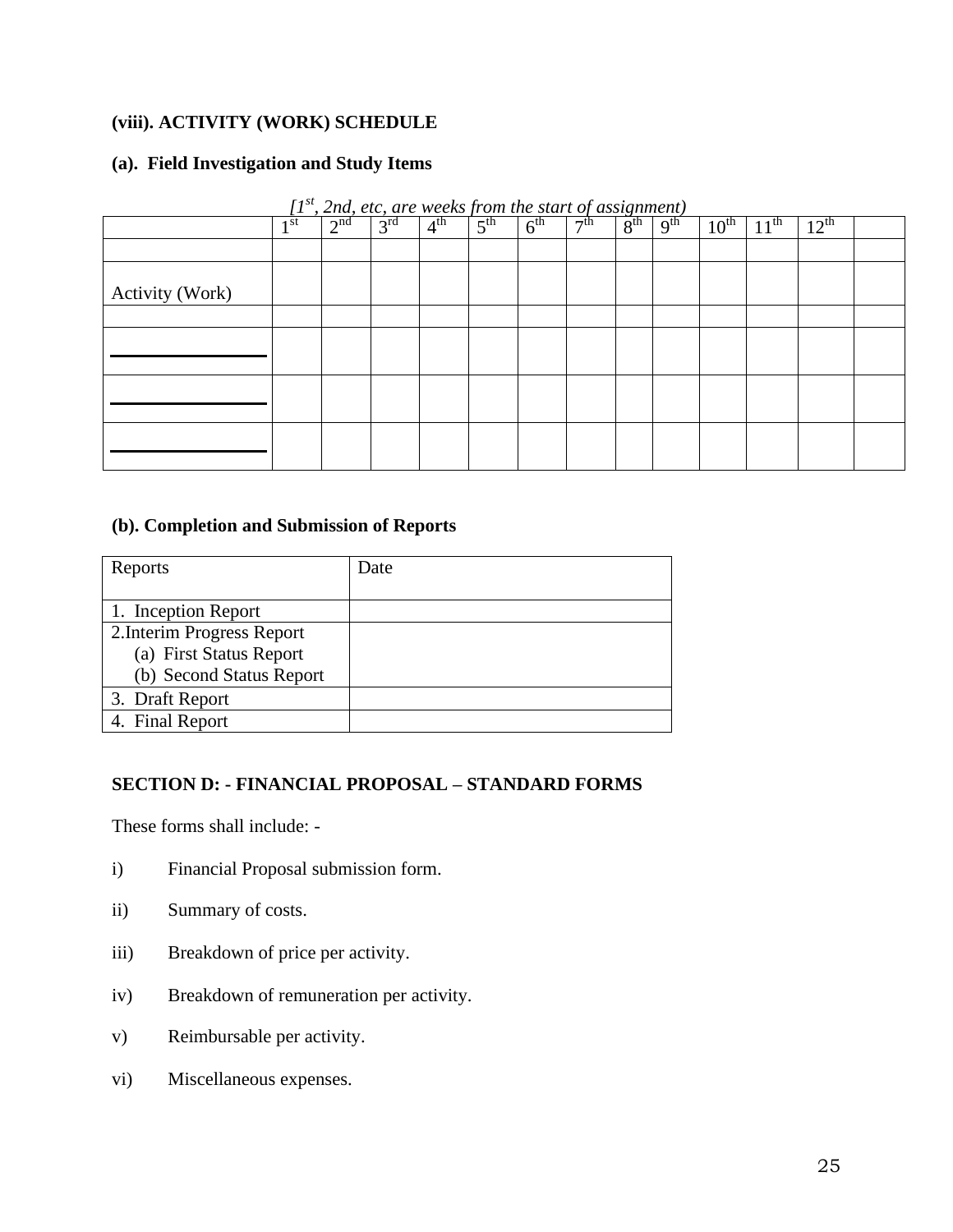### **(i). FINANCIAL PROPOSAL SUBMISSION FORM**

|                  |                                                                                                                                                                     | Date l   |    |     |
|------------------|---------------------------------------------------------------------------------------------------------------------------------------------------------------------|----------|----|-----|
| To:              |                                                                                                                                                                     |          |    |     |
|                  |                                                                                                                                                                     |          |    |     |
|                  | [Name and address of Client]                                                                                                                                        |          |    |     |
|                  | Ladies/Gentlemen:                                                                                                                                                   |          |    |     |
|                  | We, the undersigned, offer to provide the consulting services for QUALITY MANAGEMENT<br>SYSTEM (ISO 9001:2015) in accordance with your Request for Proposal dated ( |          |    |     |
|                  | ( <i>Date l</i> and our Proposal. Our attached Financial                                                                                                            | Proposal | is | for |
| the              | $\int$ of (<br>sum<br>) [Amount in words and figures] inclusive of the taxes.                                                                                       |          |    |     |
|                  | We understand you are not bound to accept any Proposal you receive.                                                                                                 |          |    |     |
| We remain,       |                                                                                                                                                                     |          |    |     |
| Yours sincerely, |                                                                                                                                                                     |          |    |     |
|                  | [Authorized Signature]                                                                                                                                              |          |    |     |
|                  | [Name and Title of Signatory]:                                                                                                                                      |          |    |     |
|                  | [Name of Firm]                                                                                                                                                      |          |    |     |
|                  | [Address]                                                                                                                                                           |          |    |     |

### **(ii). SUMMARY OF COSTS**

| Costs                                     | Currency(ies) | Amount(s) |  |
|-------------------------------------------|---------------|-----------|--|
|                                           |               |           |  |
|                                           |               |           |  |
|                                           |               |           |  |
| Subtotal                                  |               |           |  |
| Taxes                                     |               |           |  |
|                                           |               |           |  |
| <b>Total Amount of Financial Proposal</b> |               |           |  |
|                                           |               |           |  |
|                                           |               |           |  |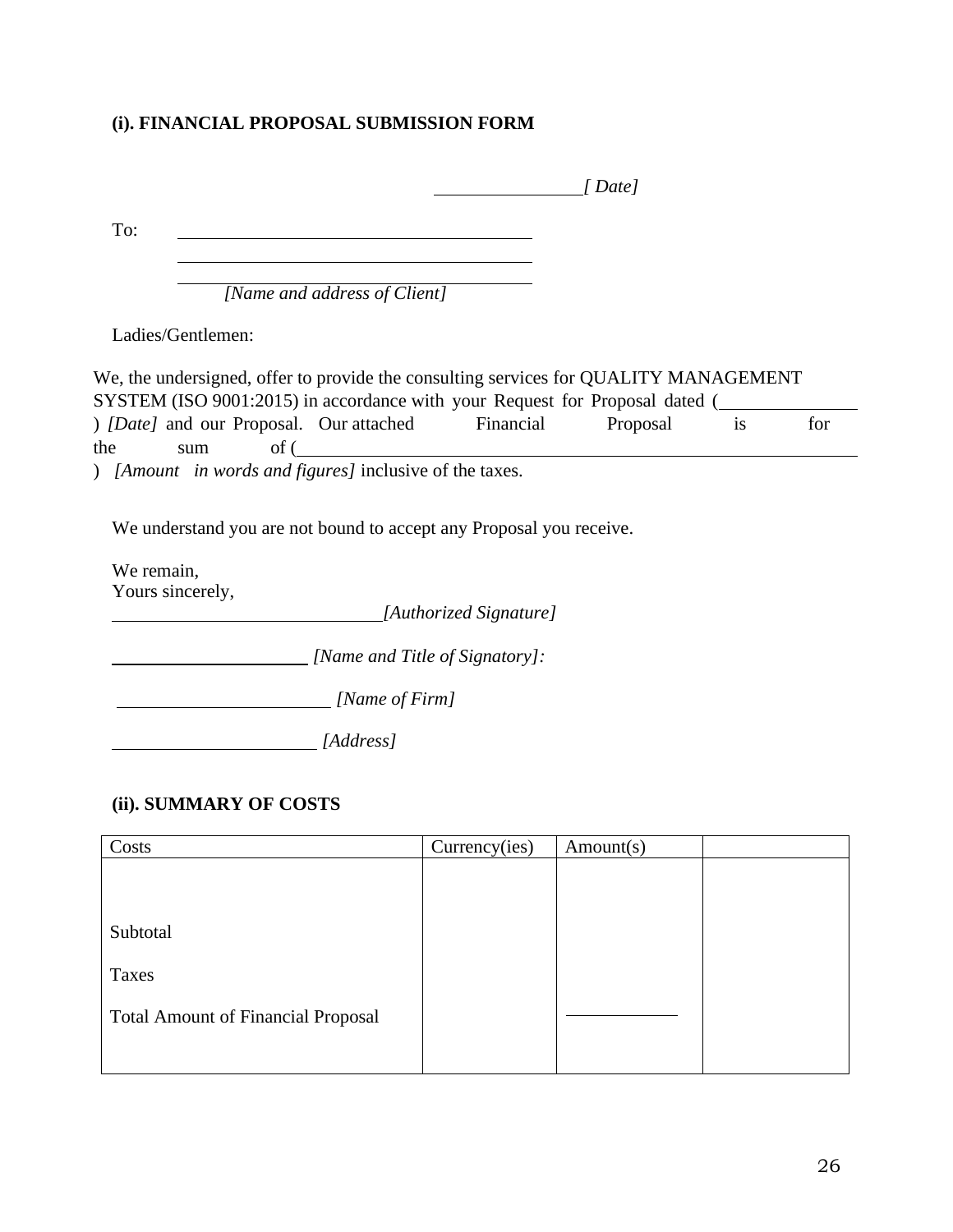### **iii). BREAKDOWN OF PRICE PER ACTIVITY**

|                        | Description: |
|------------------------|--------------|
| Price Component        | Amount(s)    |
| Remuneration           |              |
| Reimbursable           |              |
| Miscellaneous Expenses |              |
| Subtotal               |              |

### **(iv). BREAKDOWN OF REMUNERATION PER ACTIVITY**

| Activity No.                | Name:                                                    |                      |        |  |  |  |  |
|-----------------------------|----------------------------------------------------------|----------------------|--------|--|--|--|--|
| Names Position              | Input (Staff months<br>days or hours<br>as appropriate.) | Remuneration<br>Rate | Amount |  |  |  |  |
| Regular staff               |                                                          |                      |        |  |  |  |  |
| $(i)$ $(ii)$<br>Consultants |                                                          |                      |        |  |  |  |  |
| <b>Grand Total</b>          |                                                          |                      |        |  |  |  |  |

### **(v). REIMBURSABLE PER ACTIVITY**

|                | <b>Activity No:</b>          |            |          |                   |                     |
|----------------|------------------------------|------------|----------|-------------------|---------------------|
| No.            | Description                  | Unit       | Quantity | <b>Unit Price</b> | <b>Total Amount</b> |
| 1.             | Air travel                   | Trip       |          |                   |                     |
| $\overline{2}$ | Road travel                  | <b>Kms</b> |          |                   |                     |
| 3.             | Rail travel                  | <b>Kms</b> |          |                   |                     |
| 4.             | <b>Subsistence Allowance</b> | Night      |          |                   |                     |
|                | <b>Grand Total</b>           |            |          |                   |                     |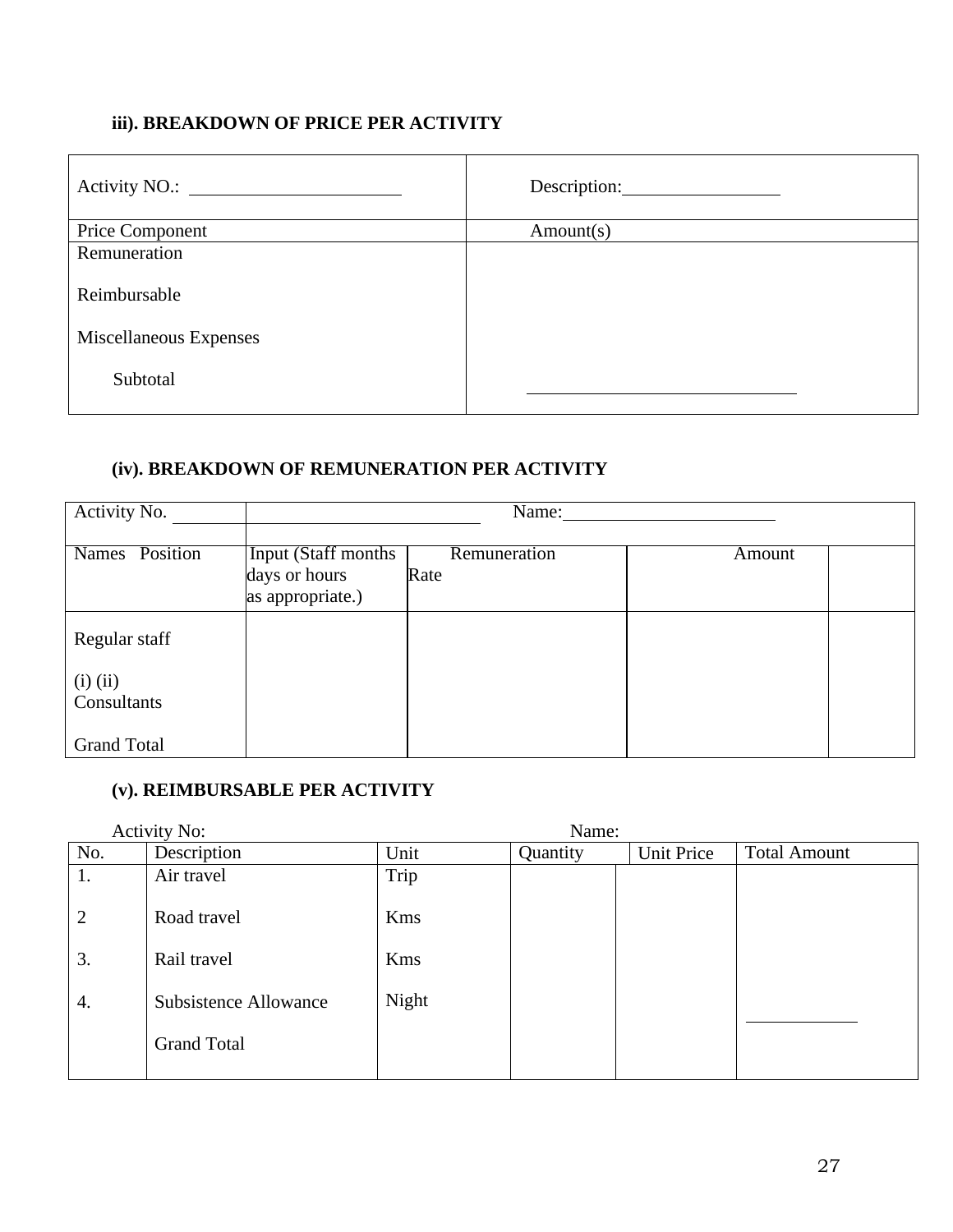### **(Vi). MISCELLANEOUS EXPENSES**

Activity No Activity Name:

| No. | Description                       | Unit | Quantity | <b>Unit Price</b> | <b>Total Amount</b> |
|-----|-----------------------------------|------|----------|-------------------|---------------------|
| 1.  | Communication costs_              |      |          |                   |                     |
|     | (telephone, telegram, telex)      |      |          |                   |                     |
| 2.  | Drafting, reproduction of reports |      |          |                   |                     |
| 3.  | Equipment: computers etc.         |      |          |                   |                     |
| 4.  | <b>Grand Total</b>                |      |          |                   |                     |
|     |                                   |      |          |                   |                     |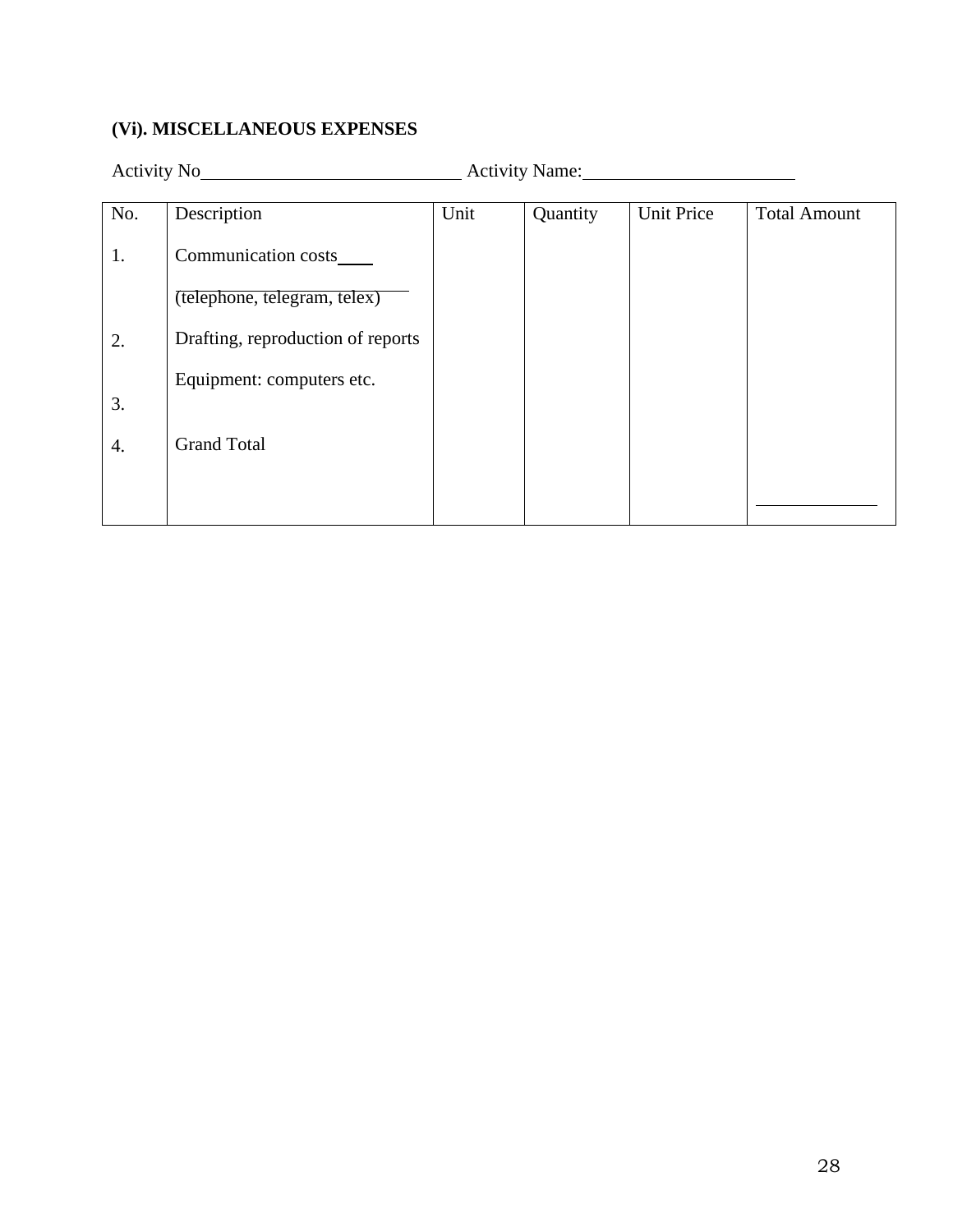### **SECTION E: - TERMS OF REFERENCE RE CERTIFICATION PROCESS FOR CONSULTANCY SERVICES FOR ISO 9001: 2015**

### **1. Introduction**

The Non-Governmental Organisations Co-ordination Board is a State Corporation established under the Non-Governmental Organisations Co-ordination Act No. 19 of 1990. The Board has the responsibility of regulating and enabling the NGO sector in Kenya. Presently, there are approximately more than 12,000 NGOs registered organizations operating in various sectors of the economy and in every corner of the country. The number is growing by over 500 Organisations per year.

The sector contributes an estimated **KES 120 billion** annually to the Kenyan economy. The foregoing situation means that the NGOs Board has to constantly improve service provision and enhance its capacity to enable it respond effectively to the evolving needs of a dynamic NGO sector that continues to grow in size and in the complexity of its operations.

#### **NGO Board's Strategic Objectives**

In the next five years the Board will aim to achieve the following strategic objectives:

- i. Improve the legislative and policy framework for the regulation of charities in Kenya
- ii. Strengthen enforcement of compliance and improve capacity for investigations.
- iii. Increase compliance and effectiveness of charities.
- iv. Improve quality of registration and post registration services.
- v. Increase the Board's visibility and improve its image among stakeholders
- vi. Improve support services

### **2. Our strategy**

### **2.1 Vision**

A vibrant, efficient, effective and sustainable PBO sector

### **2.2 Mission**

To regulate, facilitate, develop capacity and provide policy advice to the PBO sector

### **2.3 Core Values**

- Integrity
- Professionalism
- Team work
- Ouality service
- Diversity and inclusivity

#### **3. The assignment**

In line with our mandate, the Board is committed to provide its customers with high quality services. In this regard, the Board seeks to engage the services of a consultant facilitate in the establishment of the Quality Management System (QMS) in preparation for ISO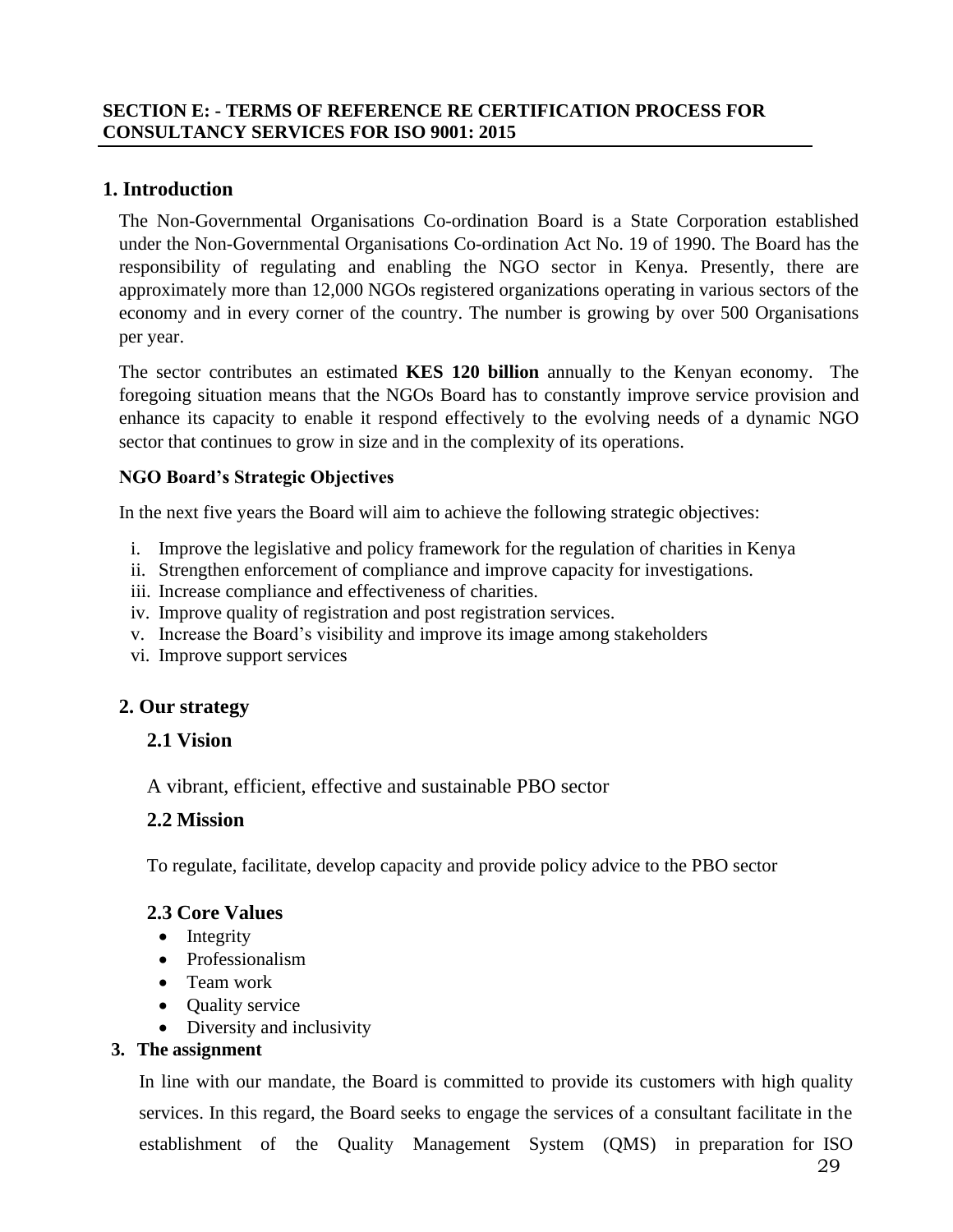9001:2015 Certification.

### **4. ISO 9001:2015 Certification Process**

The Board has appointed ISO 9001:2015 Certification process champions who will spearhead QMS documentation process. The consultant will be expected to carry out all relevant certification activities. The specific responsibilities of the consultant will be (but not limited to) to perform the following:

i. Conduct a Gap Analysis

ii. Capacity building trainings on QMS requirements based on ISO 9001:2015 standard.

These shall involve:

- Training of process ISO champions/implementers
- Training of new internal quality auditors
- General staff training/sensitization on the ISO Certification process

iii. Support in development of documented information. This will involve assisting process owners/Implementers in development of new documented information. This documented information may include:

- Quality objectives
- Policies and standard operational procedures
- The context analysis documents
- Risks analysis and opportunities assessment documents
- Control tools and data collection documents such as forms and registers

iv. Support during QMS audits (both internal audits and surveillance audits): This will involve-

• Assisting management representative and internal quality auditors in planning, preparing and conducting internal quality audits.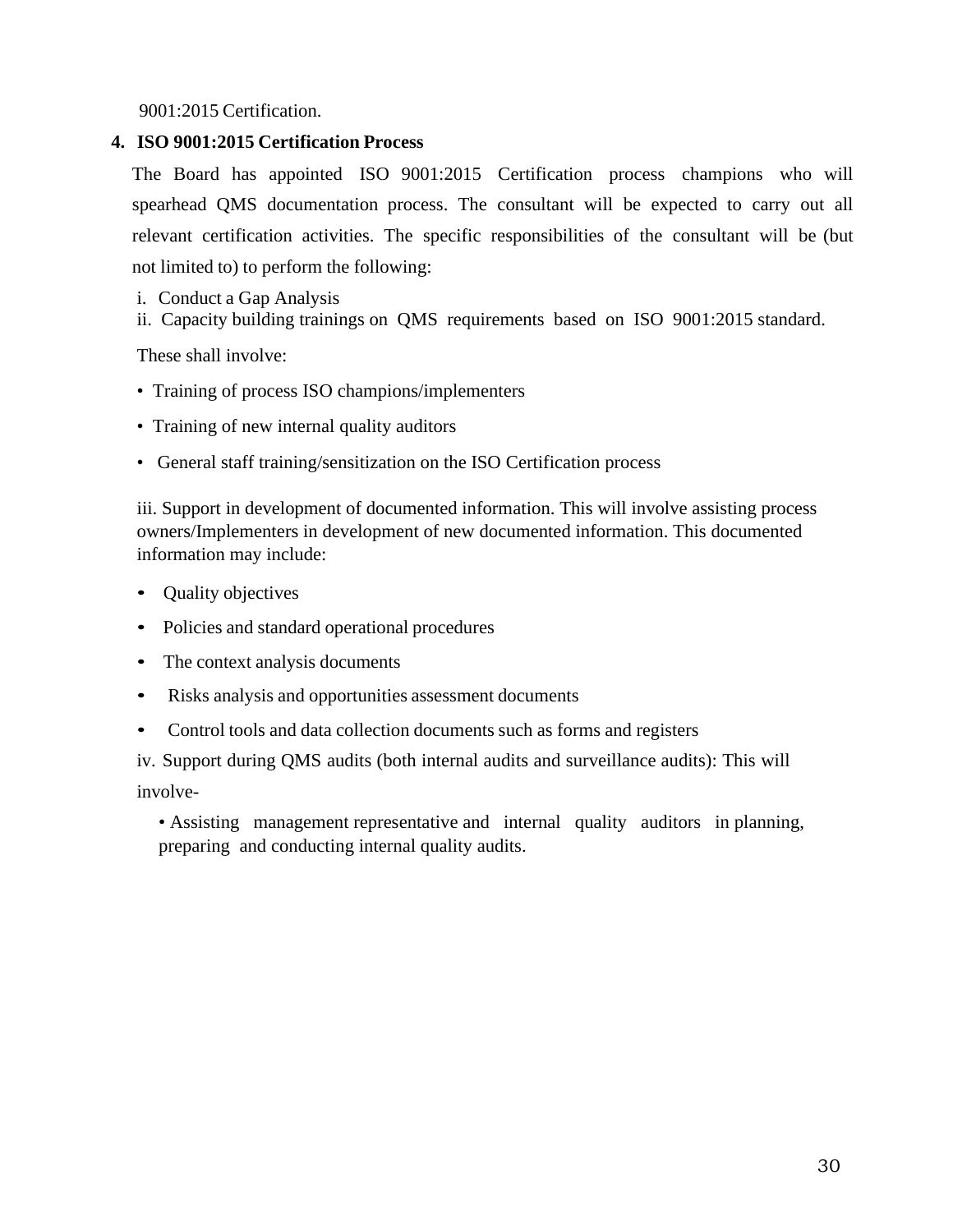• Assisting process owners/implementers in undertaking root cause analysis, preparation of corrective action plans and undertaking corrections and corrective actions after audits

v. Guidance during QMS management review meetings- This will involve assisting the management representative and process owners during planning for meetings and giving guidance during meetings to ensure effectiveness and efficiency in conducting management review meetings

vi. General support on QMS - This will involve any support that the Board may require to enhance the implementation of the Quality Management System up to KEBS certification.

### **5. Expected Deliverables**

- a) Gap analysis report
- b) Training records including reports and certificates where applicable
	- Implementers training
	- internal quality auditors training
	- All staff training
- c) QMS documented information
- d) Report on internal audit on QMS implementation and correction measures matrix
- e) Final report demonstrating support on management review and implementation of

Quality Management System upon successful completion of activities

### **6. Duration of the Consultancy**

This consultancy is expected to last for a period of thirty days (30)

### **7. Payments**

Payments will be done when all deliverables have been met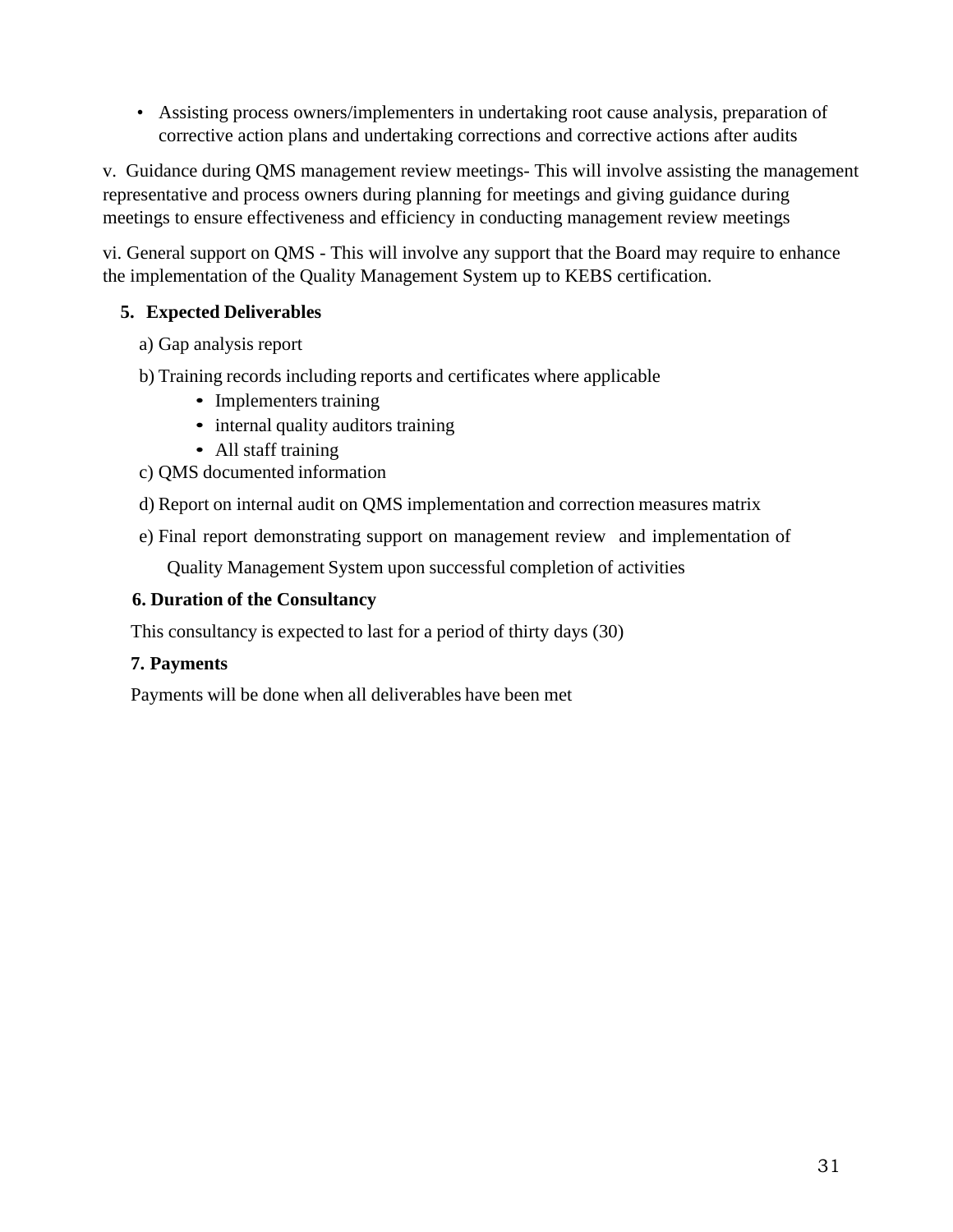#### **II. GENERAL CONDITIONS OF CONTRACT**

#### **1. GENERAL PROVISIONS**

**1.1 Definitions** Unless the context otherwise requires, the following terms whenever used in this Contract shall have the following meanings:

- (a) "Applicable Law" means the laws and any other instruments having the force of law in the Republic of Kenya as they may be issued and in force from time to time;
- (b) "Contract" means the Contract signed by the Parties, to which these General Conditions of Contract (GC) are attached together with all the documents listed in Clause 1 of such signed Contract;
- (c) "Contract Price" means the price to be paid for the performance of the Services in accordance with Clause 6 here
- (d) below;
- (e) "Foreign Currency" means any currency other than the Kenya Shilling;
- (f) "GC" means these General Conditions of Contract;
- (g) "Government" means the Government of the Republic of Kenya;
- (h) "Local Currency" means the Kenya Shilling;
- (i) "Member", in case the Consultant consists of a joint venture of more than one entity, means any of these entities; "Members" means all these entities, and "Member in Charge" means the entity specified in the SC to act on their behalf in exercising all the Consultant's rights and obligations towards the Client under this Contract;
- (j) "Party" means the Client or the Consultant, as the case may be and "Parties" means both of them;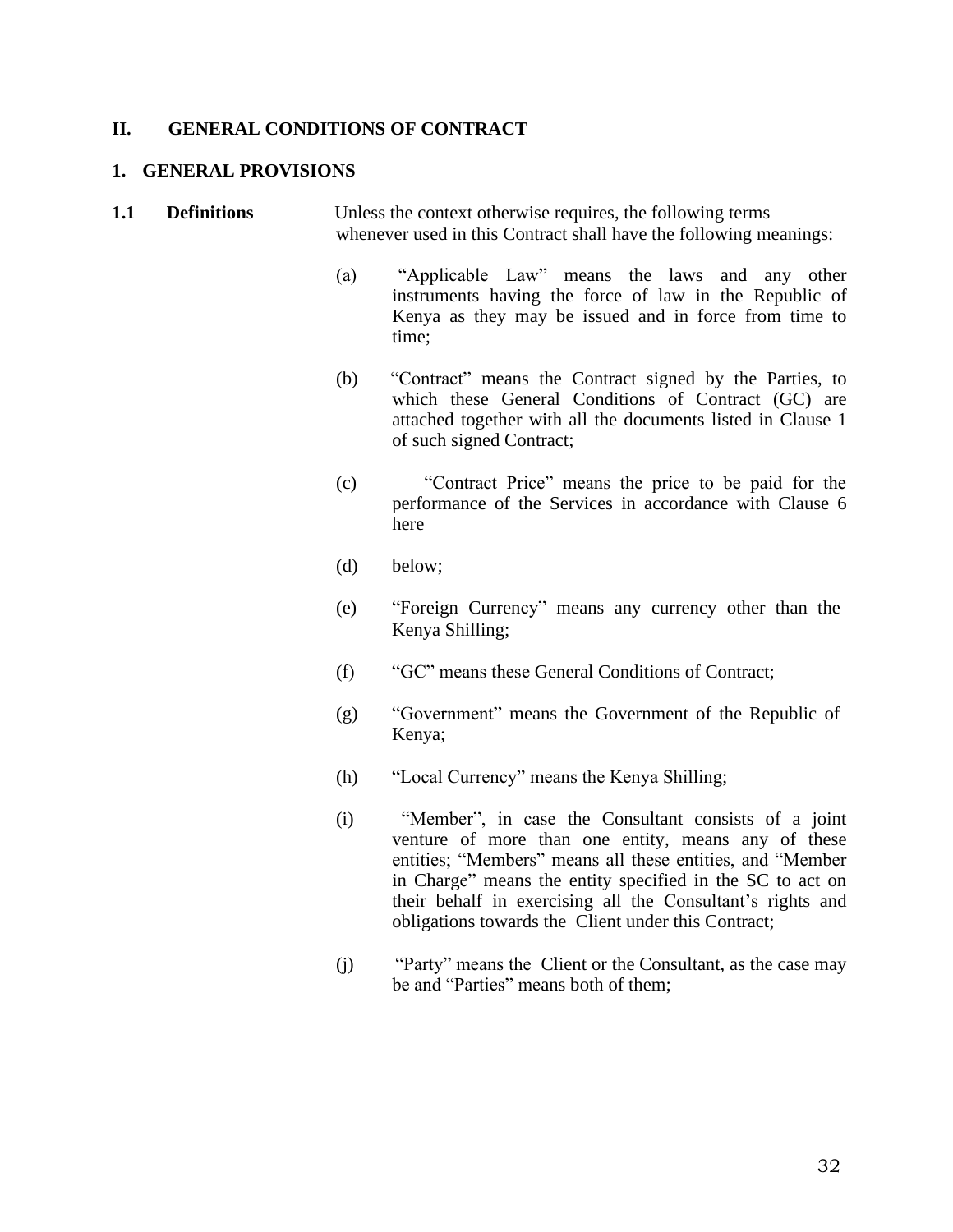**(viii)**

|                                              | (k)                                                                                                                                                                                                                                                                                                                                                                  | "Personnel" means persons hired by the Consultant or by<br>any Sub consultant as employees and assigned to the<br>performance of the Services or any part thereof;                                                                                      |  |  |  |
|----------------------------------------------|----------------------------------------------------------------------------------------------------------------------------------------------------------------------------------------------------------------------------------------------------------------------------------------------------------------------------------------------------------------------|---------------------------------------------------------------------------------------------------------------------------------------------------------------------------------------------------------------------------------------------------------|--|--|--|
|                                              | (1)                                                                                                                                                                                                                                                                                                                                                                  | "SC" means the Special Conditions of Contract by which<br>the GC may be amended or supplemented;                                                                                                                                                        |  |  |  |
|                                              | (m)                                                                                                                                                                                                                                                                                                                                                                  | "Services" means the work to be performed by the<br>Consultant pursuant to this Contract, as described in<br>Appendix A; and                                                                                                                            |  |  |  |
|                                              | (n)                                                                                                                                                                                                                                                                                                                                                                  | "Sub consultant" means any entity to which the Consultant<br>subcontracts any part of the Services in accordance with the<br>provisions of Clauses 3 and 4.                                                                                             |  |  |  |
| 1.2 Law Governing<br>the Contract            | Kenya.                                                                                                                                                                                                                                                                                                                                                               | This Contract, its meaning and interpretation and the<br>relationship between the Parties shall be governed by the Laws of                                                                                                                              |  |  |  |
| 1.3 Language                                 | This Contract has been executed in English language which shall<br>be the binding and controlling language for all matters relating to<br>the meaning or interpretation of this Contract.                                                                                                                                                                            |                                                                                                                                                                                                                                                         |  |  |  |
| 1.4 Notices                                  | Any notice, request, or consent made pursuant to this Contract<br>shall be in writing and shall be deemed to have been made when<br>delivered in person to an authorized representative of the Party to<br>whom the communication is addressed or when sent by registered<br>mail, telex, telegram or facsimile to such Party at the address<br>specified in the SC. |                                                                                                                                                                                                                                                         |  |  |  |
| 1.5 Location                                 |                                                                                                                                                                                                                                                                                                                                                                      | The Services shall be performed at such locations as are specified<br>in Appendix A and, where the location of a particular task is not so<br>specified, at such locations, whether in the Republic of Kenya or<br>elsewhere, as the Board may approve. |  |  |  |
| <b>Authorized</b><br>1.6<br>Representatives' |                                                                                                                                                                                                                                                                                                                                                                      | Any action required or permitted to be taken and any<br>document required or permitted to be executed under this Contract<br>by the Board or the Consultant may be taken or executed by the<br>officials specified in the SC.                           |  |  |  |
| <b>Taxes and</b><br>1.7<br><b>Duties</b>     |                                                                                                                                                                                                                                                                                                                                                                      | The Consultant, Sub-consultant [s] and their personnel<br>shall pay such taxes, duties, fees and other impositions as may be<br>levied under the Laws of Kenya, the amount of which is deemed to<br>have been included in the Contract Price.           |  |  |  |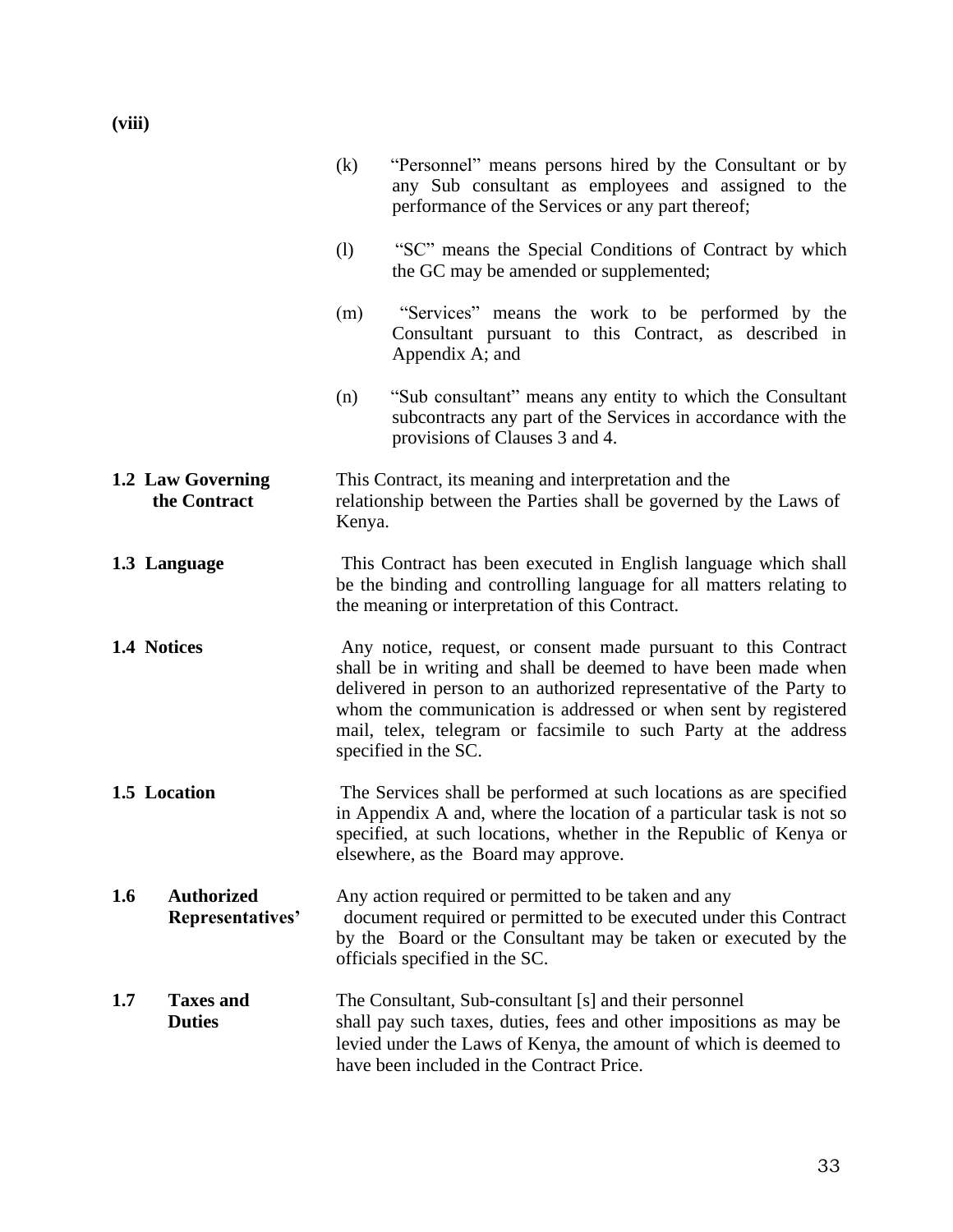#### **2. COMMENCEMENT, COMPLETION, MODIFICATION AND TERMINATION OF CONTRACT**

| 2.1 Effectiveness of<br><b>Contract</b> | This Contract shall come into effect on the date the<br>Contract is signed by both Parties and such other later date as may<br>be stated in the SC.                                                           |
|-----------------------------------------|---------------------------------------------------------------------------------------------------------------------------------------------------------------------------------------------------------------|
| 2.2 Commencement<br>of Services         | The Consultant shall begin carrying out the Services<br>thirty (30) days after the date the Contract becomes effective or at<br>such other date as may be specified in the SC.                                |
| 2.3 Expiration of<br><b>Contract</b>    | Unless terminated earlier pursuant to Clause 2.6, this<br>Contract shall terminate at the end of such time period, after the<br>Effective Date, as is specified in the SC.                                    |
| 2.4 Modification                        | Modification of the terms and Conditions of this Contract,<br>including any modification of the scope of the Services or the<br>Contract Price, may only be made by written agreement between<br>the Parties. |

#### **2.5 Force Majeure**

| 2.5.1 Definition | For the purposes of this Contract, "Force Majeure" means       |  |  |
|------------------|----------------------------------------------------------------|--|--|
|                  | an event which is beyond the reasonable control of a Party and |  |  |
|                  | which makes a Party's performance of its obligations under the |  |  |
|                  | Contract impossible or so impractical as to be considered      |  |  |
|                  | impossible under the circumstances.                            |  |  |

**2.5.2 No Breach** The failure of a Party to fulfill any of its obligations under

**of Contract** the Contract shall not be considered to be a breach of, or default under, this Contract insofar as such inability arises from an event of Force Majeure, provided that the Party affected by such an event (a) has taken all reasonable precautions, due care and reasonable alternative measures in order to carry out the terms and conditions of this Contract, and (b) has informed the other Party as soon as possible about the occurrence of such an event.

- **2.5.3 Extension** Any period within which a Party shall, pursuant to this **of Time** Contract complete any action or task shall be extended for a period equal to the time during which such Party was unable to perform such action as a result of Force Majeure.
- **2.5.4 Payments** During the period of his inability to perform the Services as a result of an event of Force Majeure, the Consultant shall be entitled to continue to be paid under the terms of this Contract, as well as to be reimbursed for additional costs reasonably and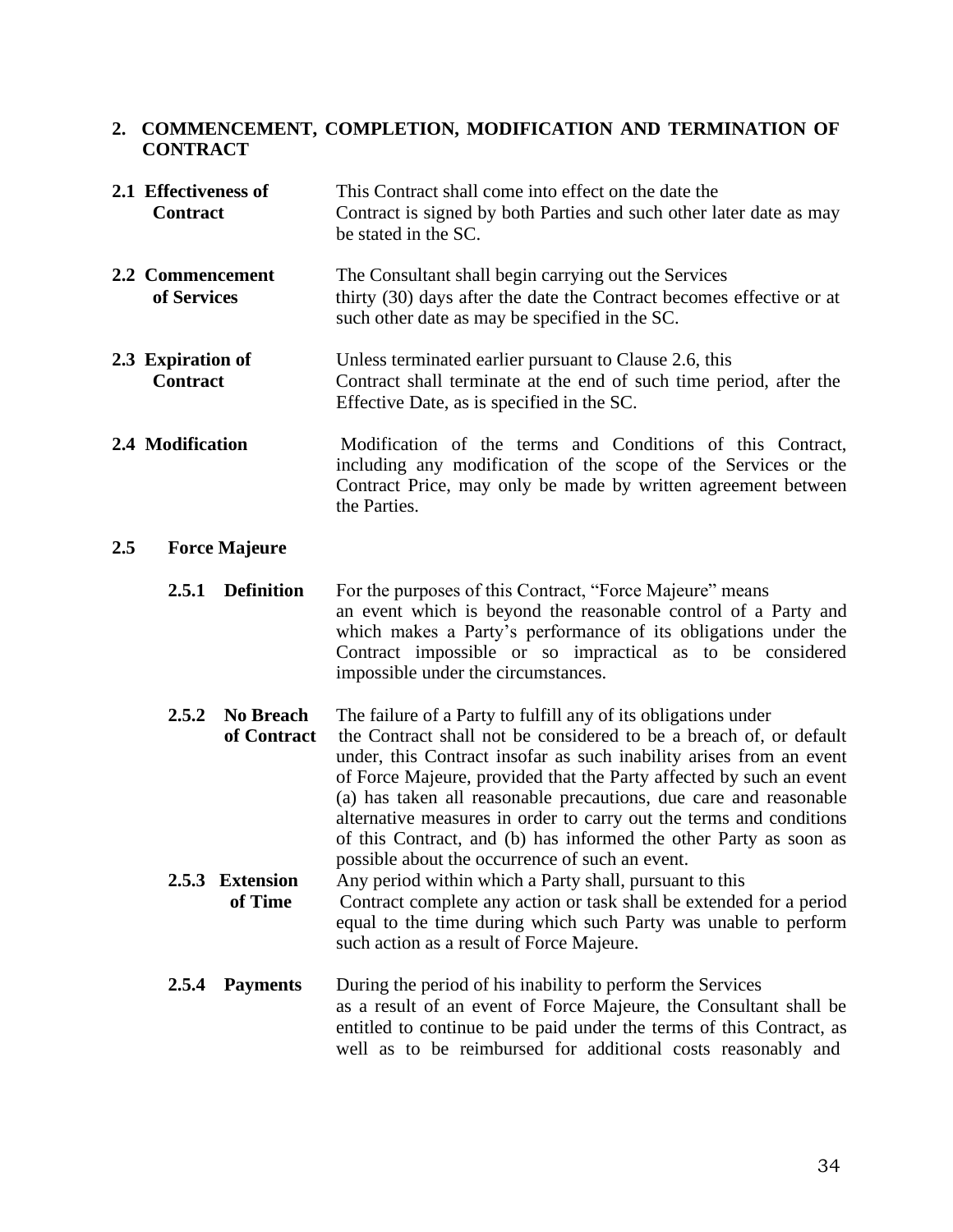necessarily incurred by him during such period for the purposes of the Services and in reactivating the Service after the end of such period.

#### **2.6 Termination**

#### **2.6.1 By the** The Board may terminate this Contract by not less than **Client** thirty (30) days' written notice of termination to the Consultant, to be given after the occurrence of any of the events specified in this Clause;

- (a) If the Consultant does not remedy a failure in the performance of his obligations under the Contract within thirty (30) days after being notified or within any further period as the Board may have subsequently approved in writing;
- (b) If the Consultant becomes insolvent or bankrupt;
- (c) If, as a result of Force Majeure, the Consultant is unable to perform a material portion of the Services for a period of not less than sixty (60) days; or
- (d) If the Consultant, in the judgment of the Client, has engaged in corrupt or fraudulent practices in competing for or in executing the Contract.

For the purpose of this clause;

"Corrupt practice" means the offering, giving, receiving or soliciting of anything of value to influence the action of a public official in the selection process or in Contract execution.

**(xi)**

"fraudulent practice" means a misrepresentation of facts in order to influence a selection process or the execution of Contract to the detriment of the Client, and includes collusive practice among consultants (prior to or after submission of proposals) designed to establish prices at artificial non-competitive levels and to deprive the Board of the benefits of free and open competition.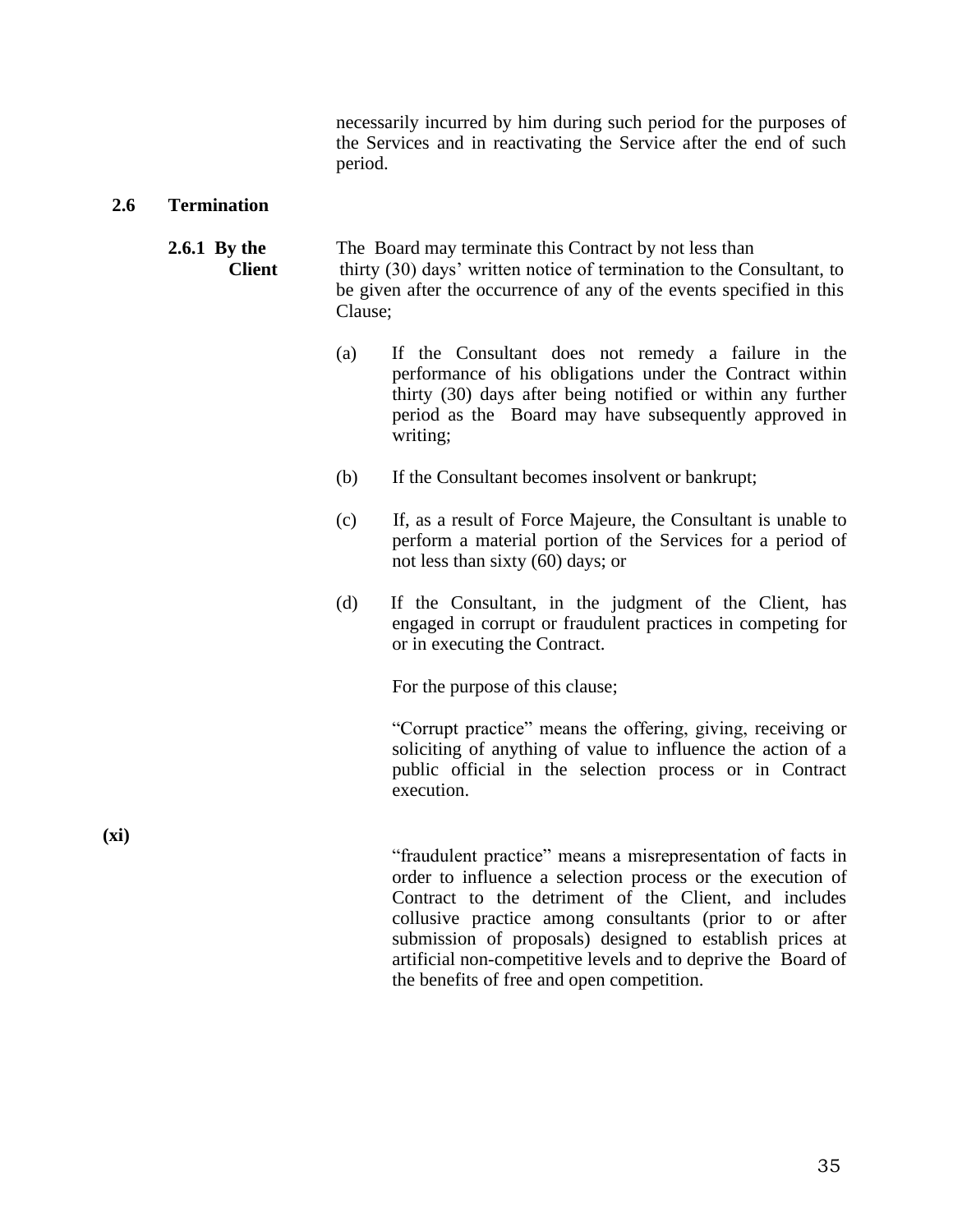(e) If the Board in his sole discretion decides to terminate this Contract.

### **2.6.2 By the** The Consultant may terminate this Contract by not less **Consultant** than thirty (30) days' written notice to the Client, such notice to be given after the occurrence of any of the following events;

- (a) if the Board fails to pay any monies due to the Consultant pursuant to this Contract and not subject to dispute pursuant to Clause 7 within sixty (60) days after receiving written notice from the Consultant that such payment is overdue; or
- (b) if, as a result of Force Majeure, the Consultant is unable to perform a material portion of the Services for a period of not less than sixty (60) days.

#### **2.6.3 Payment** Upon termination of this Contract pursuant to Clauses **Upon** 2.6.1 or 2.6.2, the Board shall make the following **Termination** payments to the Consultant:

- (a) remuneration pursuant to Clause 6 for Services satisfactorily performed prior to the effective date of termination;
- (b) Except in the case of termination pursuant to paragraphs (a) and (b) of Clause 2.6.1, reimbursement of any reasonable costs incident to the prompt and orderly termination of the Contract, including the cost of the return travel of the Personnel and their eligible dependents.

### **3. OBLIGATIONS OF THE CONSULTANT**

**3.1 General** The Consultant shall perform the Services and carry out his Obligations with all due diligence, efficiency and economy in accordance with generally accepted professional techniques and practices and shall observe sound management practices, and employ appropriate advanced technology and safe methods. The Consultant shall always act, in respect of any matter relating to this Contract or to the Services, as faithful adviser to the Board and shall at all times support and safeguard the Client's legitimate interests in any dealing with Sub consultants or third parties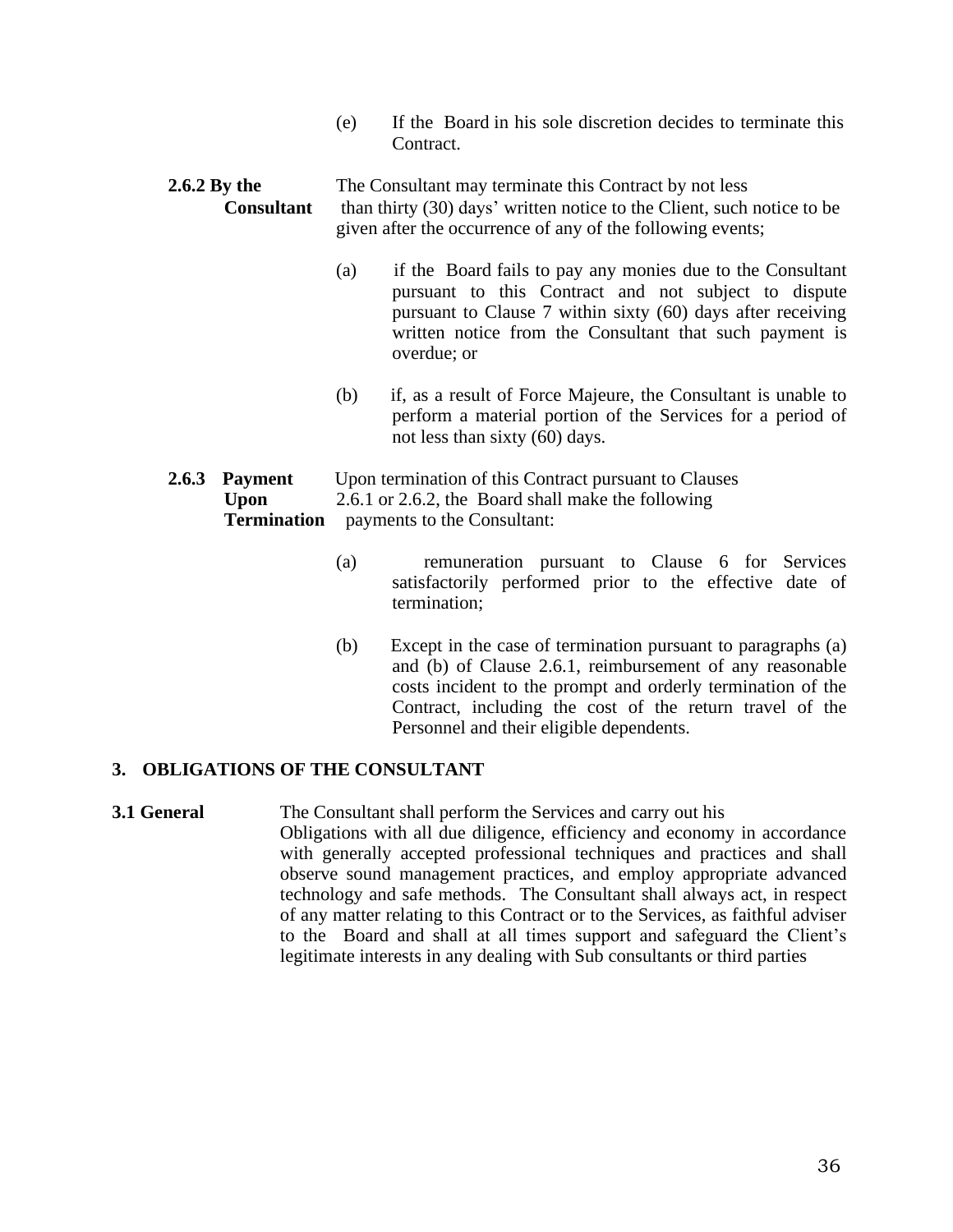| 3.2.1<br>shall | <b>Consultant</b>              | (i)  | The remuneration of the Consultant pursuant to Clause 6                                                                                                                                                                                       |
|----------------|--------------------------------|------|-----------------------------------------------------------------------------------------------------------------------------------------------------------------------------------------------------------------------------------------------|
|                | Not to<br>connection with      |      | Consultant's<br>constitute<br>sole remuneration<br>the<br>in                                                                                                                                                                                  |
|                | <b>Benefit from</b><br>accept  |      | this Contract or the Services and the Consultant shall not                                                                                                                                                                                    |
|                | <b>Placement</b><br>Discounts, |      | for his own benefit any trade Authority discount or similar<br>payment in connection with activities pursuant to this                                                                                                                         |
|                | Contract<br>Etc.               |      | or to the Services or in the discharge of his obligations                                                                                                                                                                                     |
|                | under the                      |      | Contract and the Consultant shall use his best efforts to<br>ensure that his personnel, any sub consultant [s] and agents<br>of either of them similarly shall not receive any such<br>additional remuneration.                               |
|                |                                | (ii) | For a period of two years after the expiration of this<br>Contract, the Consultant shall not engage and shall cause<br>his personnel as well as his sub consultant[s] and his/their<br>personnel not to engage in the activity of a purchaser |

- (directly or indirectly) of the assets on which he advised the Board on this Contract nor shall he engage in the activity of an adviser (directly or indirectly) of potential purchasers of such assets.
- (iii) Where the Consultant as part of the Services has the responsibility of advising the Board on the procurement of goods, works or services, the Consultant will comply with any applicable
- **(xiii)**

> Procurement guidelines and shall at all times exercise such responsibility in the best interest of the Client. Any discounts or Authority's obtained by the Consultant in the exercise of such procurement shall be for the account of the Client.

**3.2.2 Consultant and Affiliates Not to be Otherwise Interested in** The Consultant agrees that, during the term of this Contract and after its termination, the Consultant and his affiliates, as well as any Sub-consultant and any of his affiliates, shall be disqualified from providing goods, works or services (other than the Services and any continuation thereof) for any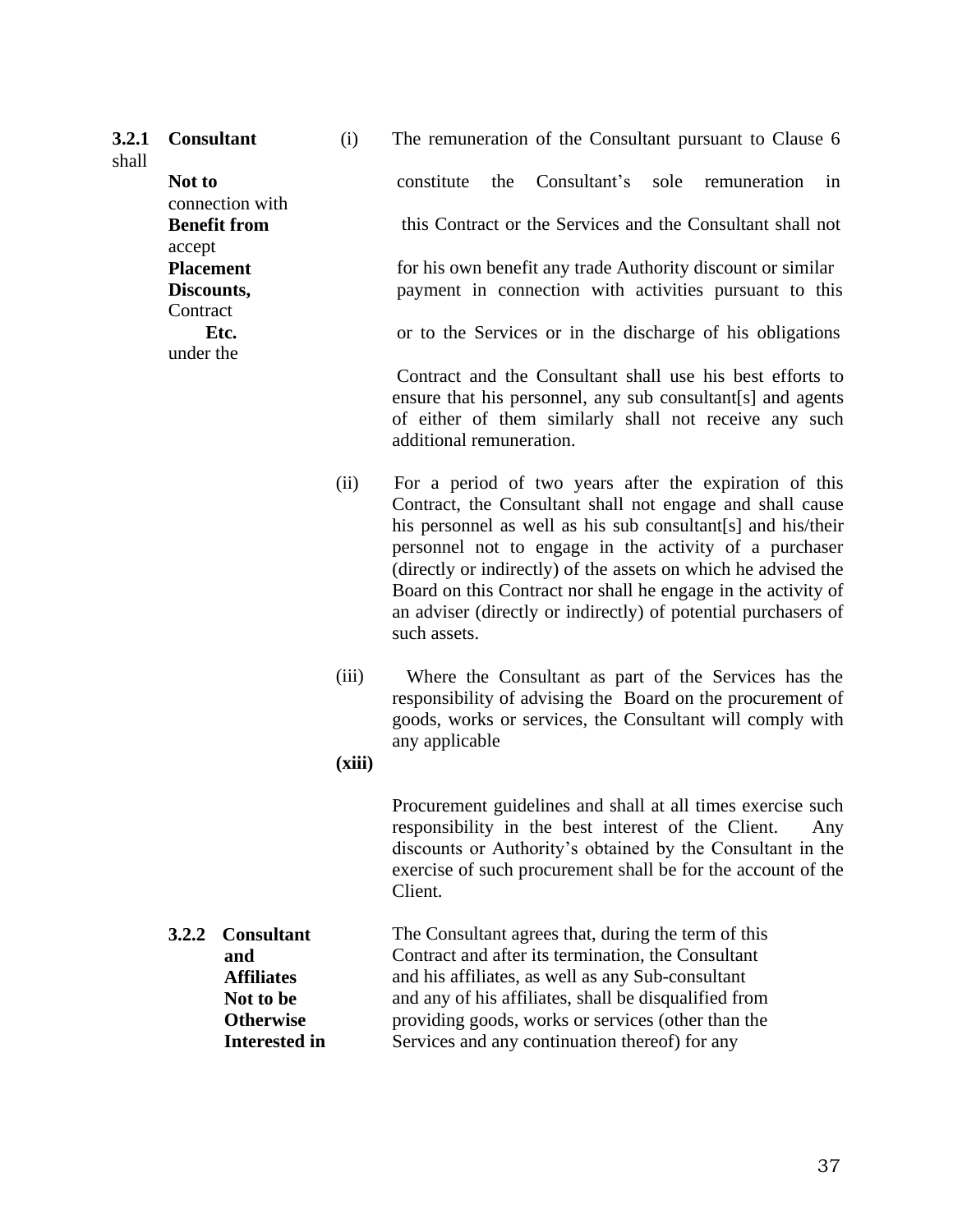| Project                                                                                  | project resulting from or closely related to the<br>Services.                                                                                                                                                                                                                                                                                                                                                                                                                                                                 |  |  |
|------------------------------------------------------------------------------------------|-------------------------------------------------------------------------------------------------------------------------------------------------------------------------------------------------------------------------------------------------------------------------------------------------------------------------------------------------------------------------------------------------------------------------------------------------------------------------------------------------------------------------------|--|--|
| 3.2.3 Prohibition<br>of<br><b>Conflicting</b>                                            | Neither the Consultant nor his sub-consultant [s]<br>nor their personnel shall engage, either directly or<br>indirectly in any of the following activities:                                                                                                                                                                                                                                                                                                                                                                   |  |  |
| <b>Activities</b>                                                                        | (a)<br>During the term of this Contract, any business or<br>professional activities in the Republic of Kenya<br>which would conflict with the activities assigned to<br>them under this Contract; or                                                                                                                                                                                                                                                                                                                          |  |  |
|                                                                                          | After the termination of this Contract, such other<br>(b)<br>activities as may be specified in the SC.                                                                                                                                                                                                                                                                                                                                                                                                                        |  |  |
| 3.3 Confidentiality                                                                      | The Consultant, his sub-consultant[s] and the personnel of<br>either of them shall not, either during the term of this<br>Contract or within five $(5)$ years after the expiration of this<br>any proprietary<br>Contract,<br>disclose<br><b>or</b><br>confidential<br>information relating to the Project, the Services, this<br>Contract or the Client's business or operations without the<br>prior written consent of the Client.                                                                                         |  |  |
| <b>3.4 Insurance to be</b><br><b>Taken Out by the</b><br><b>Consultant</b>               | The Consultant (a) shall take out and maintain<br>and shall cause any sub-consultant[s] to take out<br>and maintain, at his (or the sub-consultants', as the case<br>may be) own cost but on terms and conditions approved by<br>the Client, insurance against the risks and for the coverage,<br>as shall be specified in the SC; and (b) at the Client's<br>request, shall provide evidence to the Client showing that<br>such insurance has been taken out and maintained and that<br>the current premiums have been paid. |  |  |
| 3.5 Consultant's<br><b>Actions Requiring</b><br><b>Client's Prior</b><br><b>Approval</b> | The Consultant shall obtain the Client's prior<br>approval in writing before taking any of the<br>following actions;                                                                                                                                                                                                                                                                                                                                                                                                          |  |  |
|                                                                                          | entering into a subcontract for the performance of any<br>(a)<br>part of the Services,                                                                                                                                                                                                                                                                                                                                                                                                                                        |  |  |
|                                                                                          | (b) Appointing such members of the personnel not listed<br>by name in Section C ("Key Personnel and Sub-<br>consultants").                                                                                                                                                                                                                                                                                                                                                                                                    |  |  |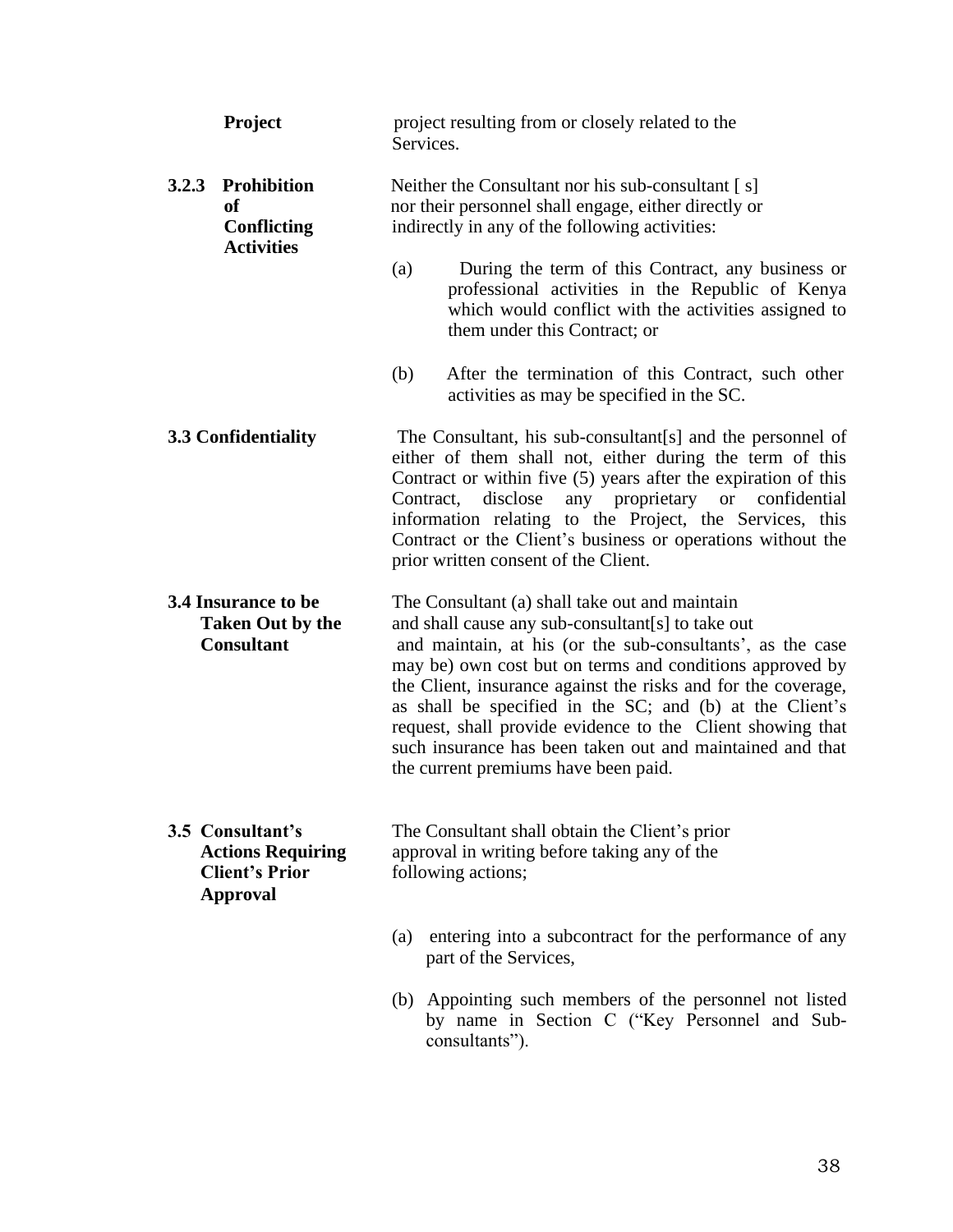| 3.6 Reporting<br><b>Obligations</b> | The Consultants shall submit to the Client the reports<br>and documents specified in Appendix A in the form, in    |
|-------------------------------------|--------------------------------------------------------------------------------------------------------------------|
|                                     | the numbers, and within the periods set forth in the said Appendix.                                                |
| 3.7 Documents                       | All plans, drawings, specifications, designs, reports and                                                          |
| prepared by<br>the Consult-         | other documents and software submitted by the Consult-<br>ant in accordance with Clause 3.6 shall become and       |
| ant to Be                           | remain the property of the Client and the Consultant                                                               |
| the Property                        | shall, not later than upon termination or expiration of this                                                       |
| of the Client                       | Contract, deliver all such documents and software to the Client<br>together with a detailed inventory thereof. The |
|                                     | Consultant may retain a copy of such documents and software.                                                       |
|                                     | Neither Party shall use these documents for purposes unrelated to                                                  |
|                                     | this Contract without the prior approval of the other Party.                                                       |

#### **4. CONSULTANT'S PERSONNEL**

| <b>4.1 Description</b><br>of Personnel                                     | The titles, agreed job descriptions, minimum qualifications-<br>and estimated periods of engagement in the carrying out of the<br>Services of the Consultant's Key Personnel are described in<br>Section C. The Key Personnel and Sub consultants listed by title<br>as well as by name in Section C are hereby approved by the Client.       |  |  |
|----------------------------------------------------------------------------|-----------------------------------------------------------------------------------------------------------------------------------------------------------------------------------------------------------------------------------------------------------------------------------------------------------------------------------------------|--|--|
| <b>4.2 Removal</b><br>and/ or<br><b>Replacement</b><br><b>Of Personnel</b> | Except as the Client may otherwise agree, no changes<br>(a)<br>shall be made in the Key Personnel. If for any reason<br>beyond the reasonable control of the Consultant, it<br>becomes necessary to replace any of the Key<br>Personnel, the Consultant shall provide as a<br>replacement a person of equivalent or better<br>qualifications. |  |  |

(b) If the Client finds that any of the Personnel have (i) committed serious misconduct or have been charged with having committed a criminal action, or (ii) the Client has reasonable cause to be dissatisfied with the performance of any of the Personnel, then the Consultant shall, at the Client's written request specifying the grounds thereof, provide as a replacement a person with qualifications and experience acceptable to the Client.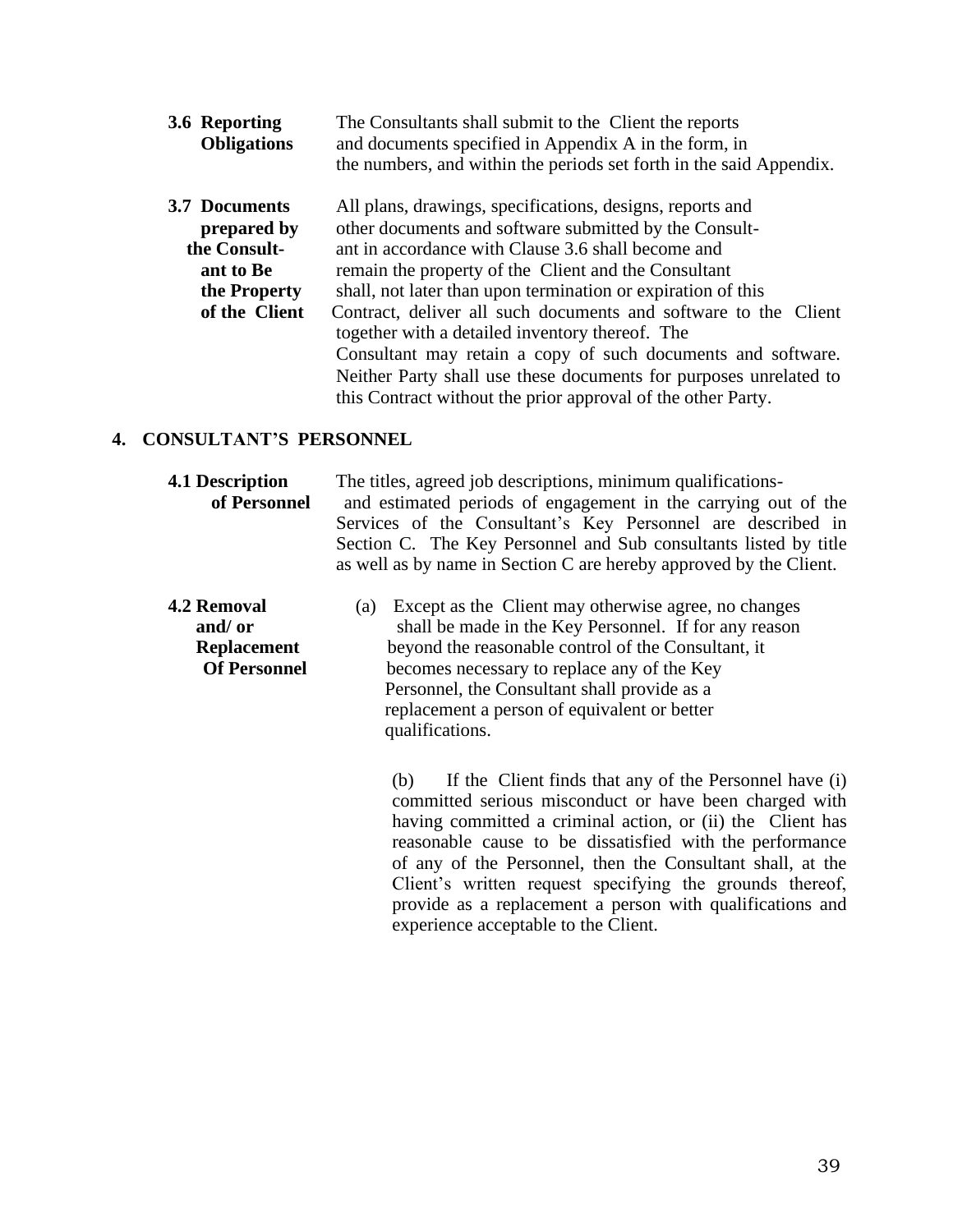(c) The Consultant shall have no claim for additional costs arising out of or incidental to any removal and/or replacement of Personnel.

### **5. OBLIGATIONS OF THE CLIENT**

| 5.1 Assistance and<br><b>Exemptions</b>    | The Client shall use his best efforts to ensure that<br>the provides the Consultant such assistance<br>and exemptions as may be necessary for due<br>performance of this Contract.                                                                                                                                                                                                                                                                                                                                                     |  |  |
|--------------------------------------------|----------------------------------------------------------------------------------------------------------------------------------------------------------------------------------------------------------------------------------------------------------------------------------------------------------------------------------------------------------------------------------------------------------------------------------------------------------------------------------------------------------------------------------------|--|--|
| 5.2 Change in the<br><b>Applicable Law</b> | If after the date of this Contract, there is any<br>change in the Laws of Kenya with respect to taxes<br>and duties which increases or decreases the cost of the<br>Services rendered by the Consultant, then the remuneration<br>and reimbursable expenses otherwise<br>payable to the Consultant under this Contract shall be<br>increased or decreased accordingly by agreement between<br>the Parties and corresponding adjustments shall be made to<br>the amounts referred to in Clause $6.2$ (a) or (b), as the case<br>may be. |  |  |
| <b>5.3 Services and Facilities</b>         | The Client shall make available to the Consultant the<br>Services and Facilities listed under Appendix F.                                                                                                                                                                                                                                                                                                                                                                                                                              |  |  |

### **6. PAYMENTS TO THE CONSULTANT**

| 6.1<br>Lump-Sum<br><b>Remuneration</b> |                                         | The Consultant's total remuneration shall not<br>exceed the Contract Price and shall be a fixed lump-sum<br>including all staff costs, Sub-consultants' costs, printing,<br>communications, travel, accommodation and the like and<br>all other costs incurred by the Consultant in carrying out<br>the |
|----------------------------------------|-----------------------------------------|---------------------------------------------------------------------------------------------------------------------------------------------------------------------------------------------------------------------------------------------------------------------------------------------------------|
|                                        |                                         | (xvi)                                                                                                                                                                                                                                                                                                   |
|                                        |                                         | Services described in Appendix A. Except as provided in<br>Clause 5.2, the Contract Price may only be increased above<br>the amounts stated in Clause 6.2 if the Parties have agreed<br>to additional payments in accordance with Clause 2.4.                                                           |
|                                        | <b>6.2 Contract Price</b>               | a) The price payable in local currency is set forth in the SC.                                                                                                                                                                                                                                          |
| 6.3                                    | <b>Payment for</b><br><b>Additional</b> | For the purposes of determining the remuneration<br>due for additional services as may be agreed under Services                                                                                                                                                                                         |

Clause 2.4, a breakdown of the lump-sum price is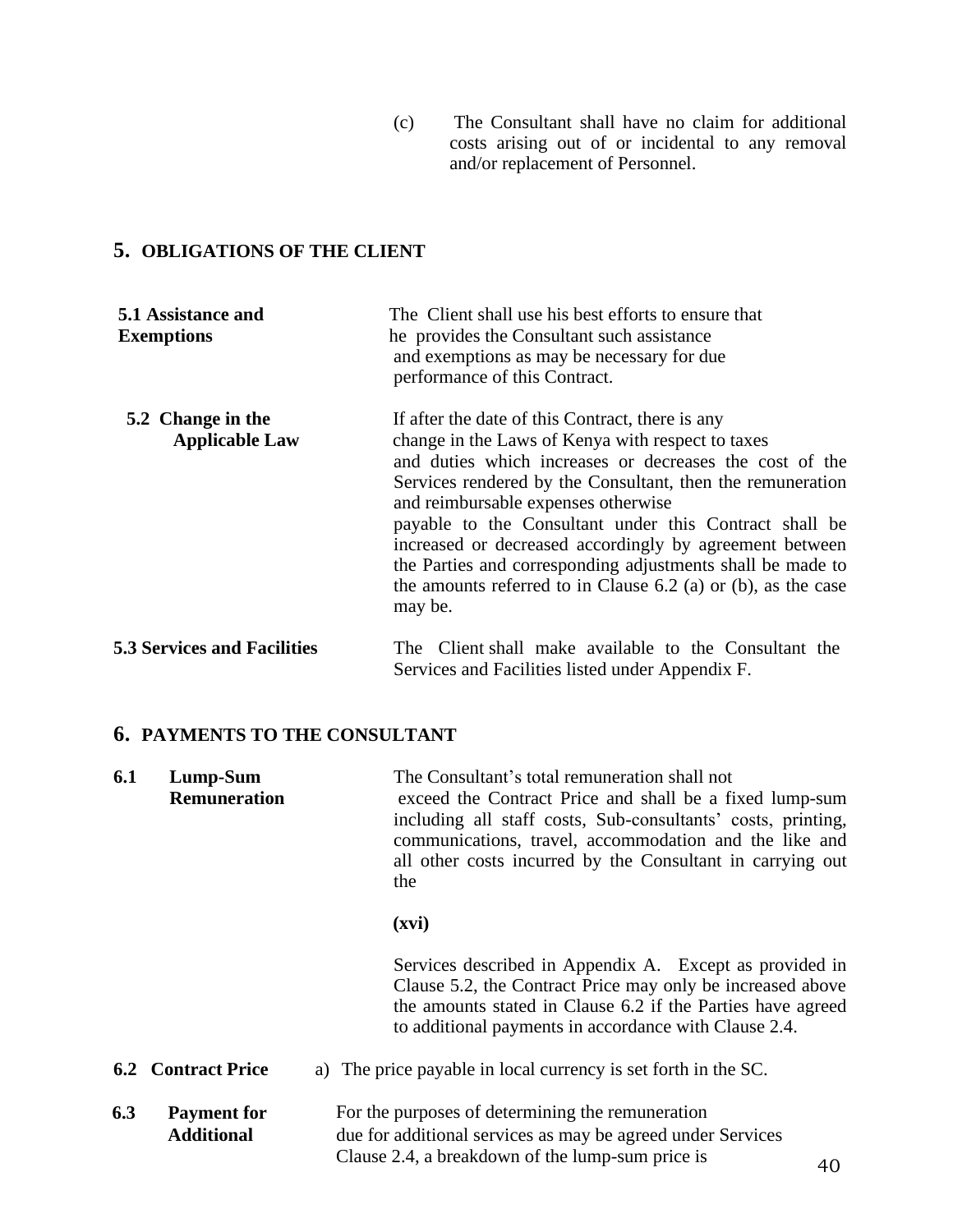|     |                                                            | provided in Appendices D and E.                                                                                                                                                                                                                                                                                                                                            |
|-----|------------------------------------------------------------|----------------------------------------------------------------------------------------------------------------------------------------------------------------------------------------------------------------------------------------------------------------------------------------------------------------------------------------------------------------------------|
| 6.4 | <b>Terms and</b><br><b>Conditions of</b><br><b>Payment</b> | Payments will be made to the account of the<br>Consultant and according to the payment<br>schedule stated in the SC. Unless otherwise stated in the SC, the<br>first payment shall be made against the provision by the Consultant<br>of a bank guarantee for the same amount and shall be valid for the<br>period stated in the SC. Any other payment shall be made after |
|     |                                                            | the conditions listed in the SC for such payment have been met and<br>the Consultant has submitted an invoice to the Board specifying<br>the amount due.                                                                                                                                                                                                                   |
| 6.5 | Interest on<br><b>Delayed</b><br><b>Payment</b>            | Payment shall be made within thirty (30) days of<br>receipt of invoice and the relevant documents<br>specified in Clause 6.4. If the Board has delayed<br>payments beyond thirty (30) days after the due date<br>hereof, simple<br>interest shall be paid to the Consultant for each day of<br>delay at a rate three percentage points above the prevailing                |
|     |                                                            | Central Bank of Kenya's average rate for base lending.                                                                                                                                                                                                                                                                                                                     |

#### **7. SETTLEMENT OF DISPUTES**

**7.1 Amicable Settlement**The Parties shall use their best efforts to settle

amicably all disputes arising out of or in connection with this Contract or its interpretation.

**(xvii)**

**7.2 Dispute Settlement** Any dispute between the Parties as to matters

arising pursuant to this Contract that cannot be settled amicably within thirty (30) days after receipt by one Party of the other Party's request for such amicable settlement may be referred by either Party to the arbitration and final decision of a person to be agreed between the Parties. Failing agreement to concur in the appointment of an Arbitrator, the Arbitrator shall be appointed by the Chairman of the Chartered Institute of Arbitrators, Kenya Branch, on the request of the applying par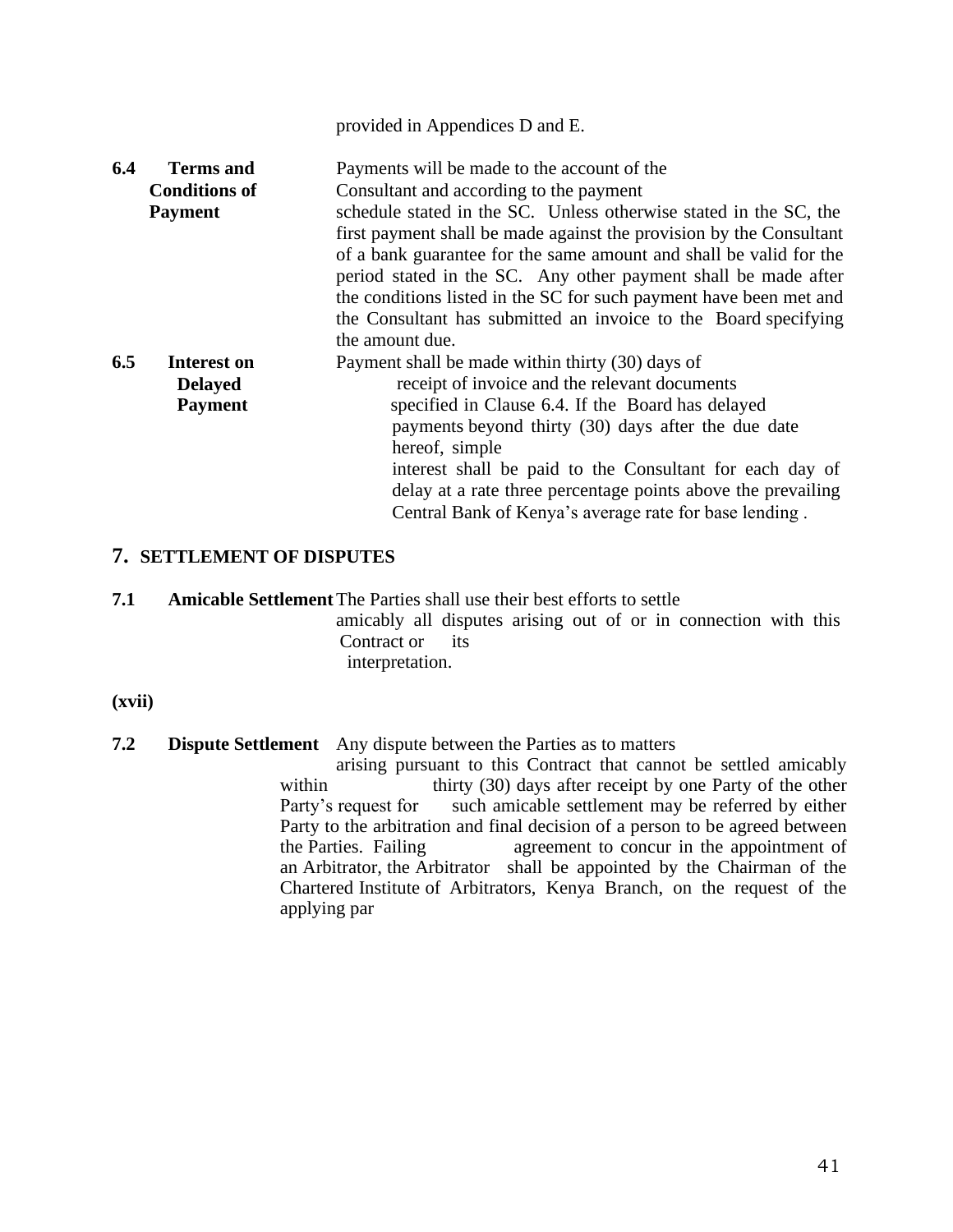### **Appendix 1**

**FORM OF TENDER (To be submitted with the Financial proposal)**

| FROM---------------------------                                                                    |                                                                                                                                                                                                               |
|----------------------------------------------------------------------------------------------------|---------------------------------------------------------------------------------------------------------------------------------------------------------------------------------------------------------------|
| -------------------------<br>DATE --------------------------                                       |                                                                                                                                                                                                               |
|                                                                                                    |                                                                                                                                                                                                               |
| RE:                                                                                                |                                                                                                                                                                                                               |
|                                                                                                    |                                                                                                                                                                                                               |
|                                                                                                    |                                                                                                                                                                                                               |
|                                                                                                    |                                                                                                                                                                                                               |
|                                                                                                    |                                                                                                                                                                                                               |
| and in conformity with the scheduled delivery arrangements stated.                                 | In accordance with the attached tender forms / conditions of tender / schedule of requirements                                                                                                                |
| reason it considers justifiable.                                                                   | I/We understand that the NGOs Board has the right to accept or reject this tender for any                                                                                                                     |
| submission of tender.                                                                              | I/We agree that the terms of this tender will remain valid for and will not be withdraw for a                                                                                                                 |
| and failure on my/ our part to meet these requirements constitutes a breach of contract.           | I/We agree to provide consultancy services as indicated in this tender to be quoted delivery dates                                                                                                            |
| Witnessed by-----------------------------------<br>Signature of Witness--------------------------- | Tenderer's Name------------------------<br>Tenderer's Signature-------------------<br>Tenderer's designation------------------<br>Full address------------------------------<br>Telephone No----------------- |
|                                                                                                    | ---------- Telegraphic Address---------                                                                                                                                                                       |

-----------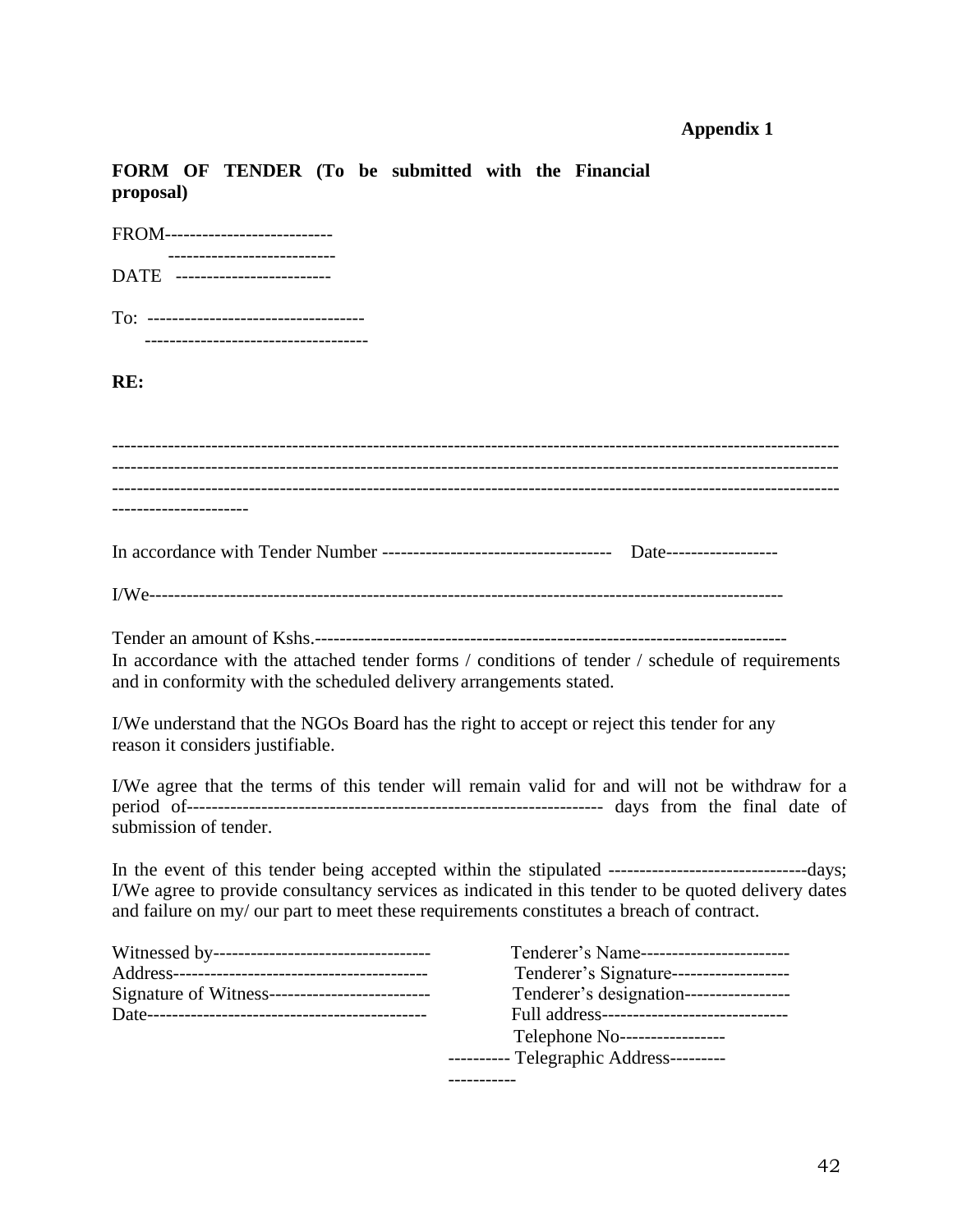Date---------------------------------------

#### **Appendix II**

### **PERFORMANCE BANK GUARANTEE**

*(To be on the letterhead of the Bank)*

To: NGOs Co-ordination Board P.O. Box 44617 -00100, **NAIROBI. Kenya.**

| WHEREAS            |  |                                                                                |      |                          | $l$ <i>name</i> | of |
|--------------------|--|--------------------------------------------------------------------------------|------|--------------------------|-----------------|----|
| Consultant]<br>No. |  | (hereinafter called "the Contractor") has undertaken, in pursuance of Contract |      |                          |                 |    |
| dated              |  |                                                                                | 2020 |                          |                 | to |
| provide            |  |                                                                                |      | (hereinafter called "the |                 |    |
|                    |  |                                                                                |      |                          |                 |    |

Contract").

AND WHEREAS it has been stipulated by you in the said Contract that the Consultant shall furnish you with a bank guarantee by a reputable bank for the sum specified therein as security for compliance with the Contractor's performance obligations in accordance with the Contract.

AND WHEREAS we have agreed to give the Contractor a guarantee:

THEREFORE WE hereby affirm that we are Guarantors and responsible to you, on behalf of the Contractor, up to a total of (5% of BID PRICE).

 (words) (figures), and we undertake to pay you, upon your

first written demand declaring the Contractor to be in default under the Contract and without cavil or argument, any sum or sums within the limits of

as aforesaid, without your needing to prove or

to

show grounds or reasons for your demand or the sum specified therein.

The guarantee is valid until the day of 2021.

Signature and seal of the Guarantors

*[name of bank]* 

*[address]*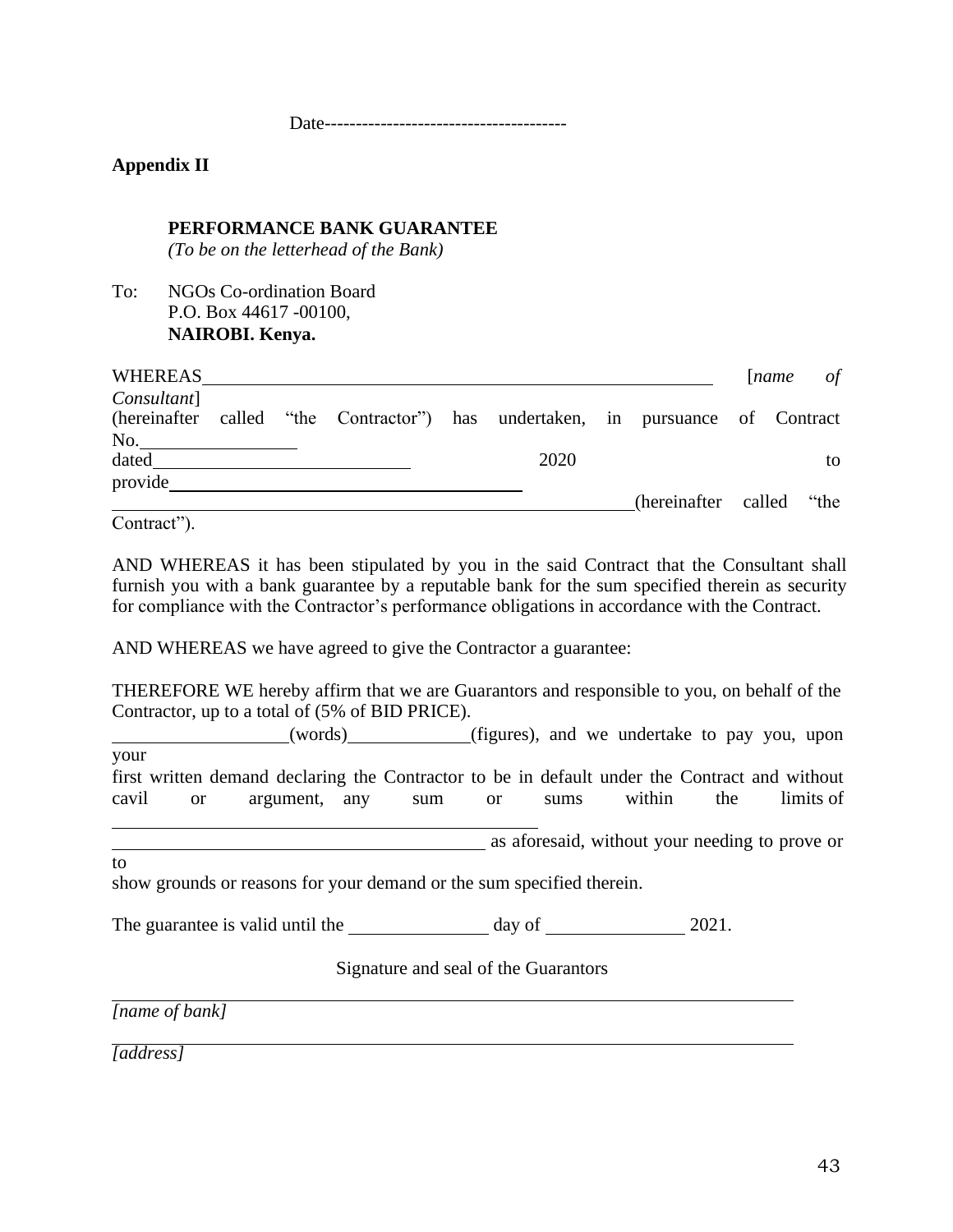*[date] Appendix III*

#### **CONTRACT FORM**

THIS AGREEMENT made the day of 2017 between **NGOs Co-ordination Board** (hereinafter called "the Employer") of the one part and (hereinafter called "the consultant ) of

the other part:

WHEREAS the Employer invited tenders for certain goods and ancillary services, viz., Provision of consultancy Services and has accepted a tender by the Contractor for the provision of the services in the sum of

Price"). (*words*) [*figures]* (hereinafter called "the Contract

NOW THIS AGREEMENT WITNESSETH AS FOLLOWS:

- 1. In this Agreement words and expressions shall have the same meanings as are respectively assigned to them in the Conditions of Contract referred to.
- 2. The following documents shall be deemed to form and be read and construed as part of this Agreement, viz:
- (a) The Tender Form and the Price Schedule submitted by the Tenderer;
- (b) The schedule of Requirements;
- (c) The General Conditions of Contract;
- (d) The Special Conditions of Contract; and
- (e) The Notification of Award and Consultants' letter of Acceptance.
- 3. In consideration of the payments to be made by the Employer to the Contractor, the Contractor hereby covenants with the Employer to provide the services in conformity in all respects with the provisions of the Contract.
- 4. The Employer hereby covenants to pay the Consultant in consideration of the provision of the services, the Contract Price or such other sum as may become payable under the provisions of the Contract at the times and in the manner prescribed by the contract.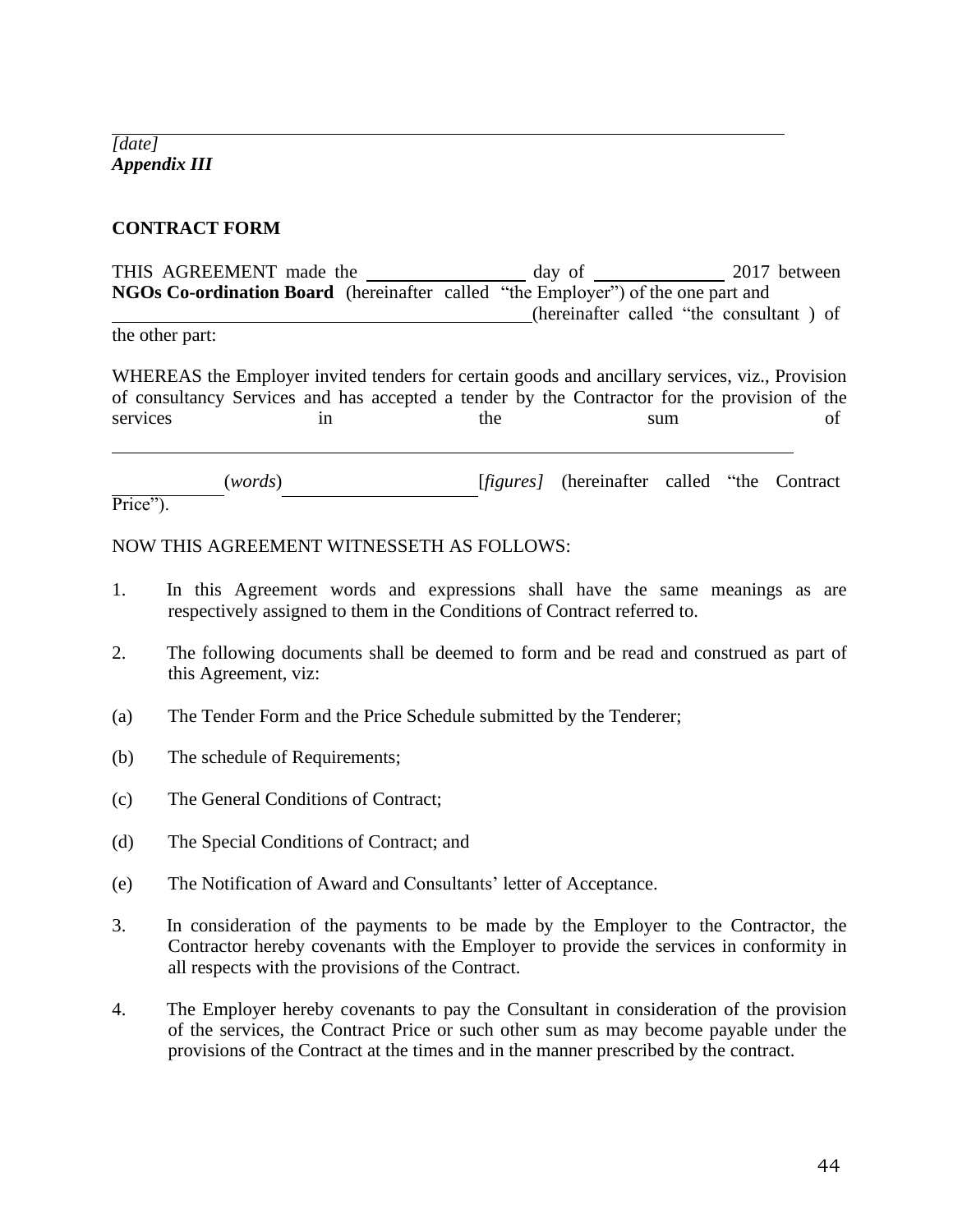5. The consultant undertakes to perform the services with the highest standards of proficiency and ethical competence and integrity.

IN WITNESS whereof the parties hereto have caused this Agreement to be executed in accordance with their respective laws the day and year first above written.

 $\begin{smallmatrix} \frac{1}{2} \\ 1 \end{smallmatrix}$ 

)  $\lambda$ 

### SIGNED FOR AND ON BEHALF OF THE NGOs CO-ORDINATION BOARD

**EXECUTIVE DIRECTOR** )

SIGNED FOR AND ON BEHALF OF

**DIRECTOR** )

In the presence of:

**WITNESS**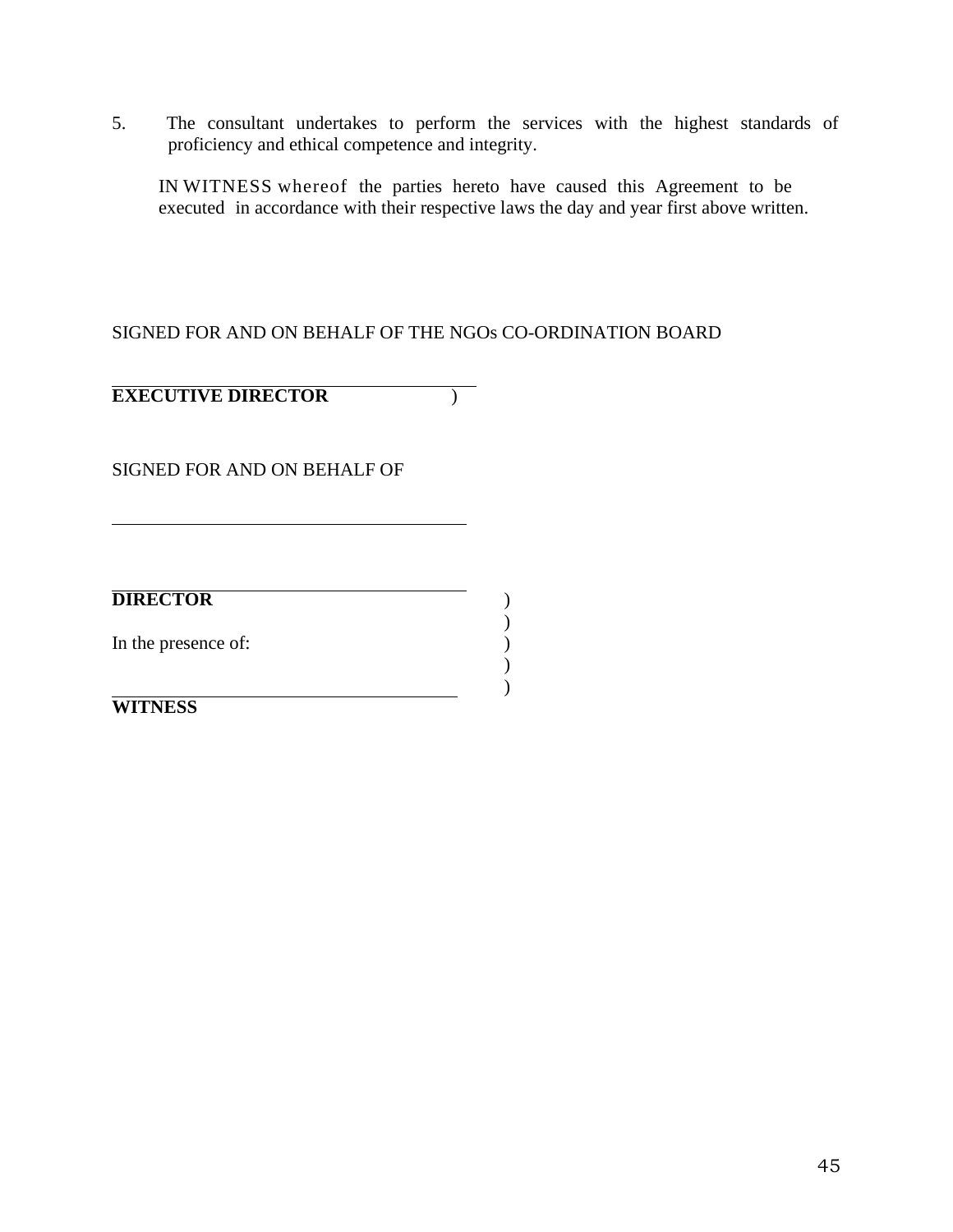### **CONFIDENTIAL BUSINESS QUESTIONNAIRE s.33**

You are requested to give the particulars indicated in Part 1 and either Part 2 (a), 2(b) or 2(c) whichever applied to your type of business. You are advised that it is a serious offence to give false information on this form. Part 1 General

|                                                |                                                                      |                                                                                                                               | Maximum value of business which you can handle at any one time – Kshs.                                                                                                                                                                               |               |
|------------------------------------------------|----------------------------------------------------------------------|-------------------------------------------------------------------------------------------------------------------------------|------------------------------------------------------------------------------------------------------------------------------------------------------------------------------------------------------------------------------------------------------|---------------|
|                                                |                                                                      |                                                                                                                               |                                                                                                                                                                                                                                                      |               |
| Sole<br>Proprietor                             | Citizenship details                                                  |                                                                                                                               |                                                                                                                                                                                                                                                      |               |
|                                                | Part $2(b)$ – Given details of partners as follows                   |                                                                                                                               |                                                                                                                                                                                                                                                      |               |
| $\mathbf{P}$ artnership $\bigg _{\text{Name}}$ |                                                                      | Nationality                                                                                                                   | Citizenship details                                                                                                                                                                                                                                  | <b>Shares</b> |
| Company                                        | Part 2 (c) – Private or Public<br>Nominal Kshs. Issued Kshs.<br>Name | Registered State the nominal and issued capital of company<br>Given details of all directors as follows<br><b>Nationality</b> | the control of the control of the control of the control of the control of the control of the control of the control of the control of the control of the control of the control of the control of the control of the control<br>Citizenship details | <b>Shares</b> |
|                                                |                                                                      |                                                                                                                               |                                                                                                                                                                                                                                                      |               |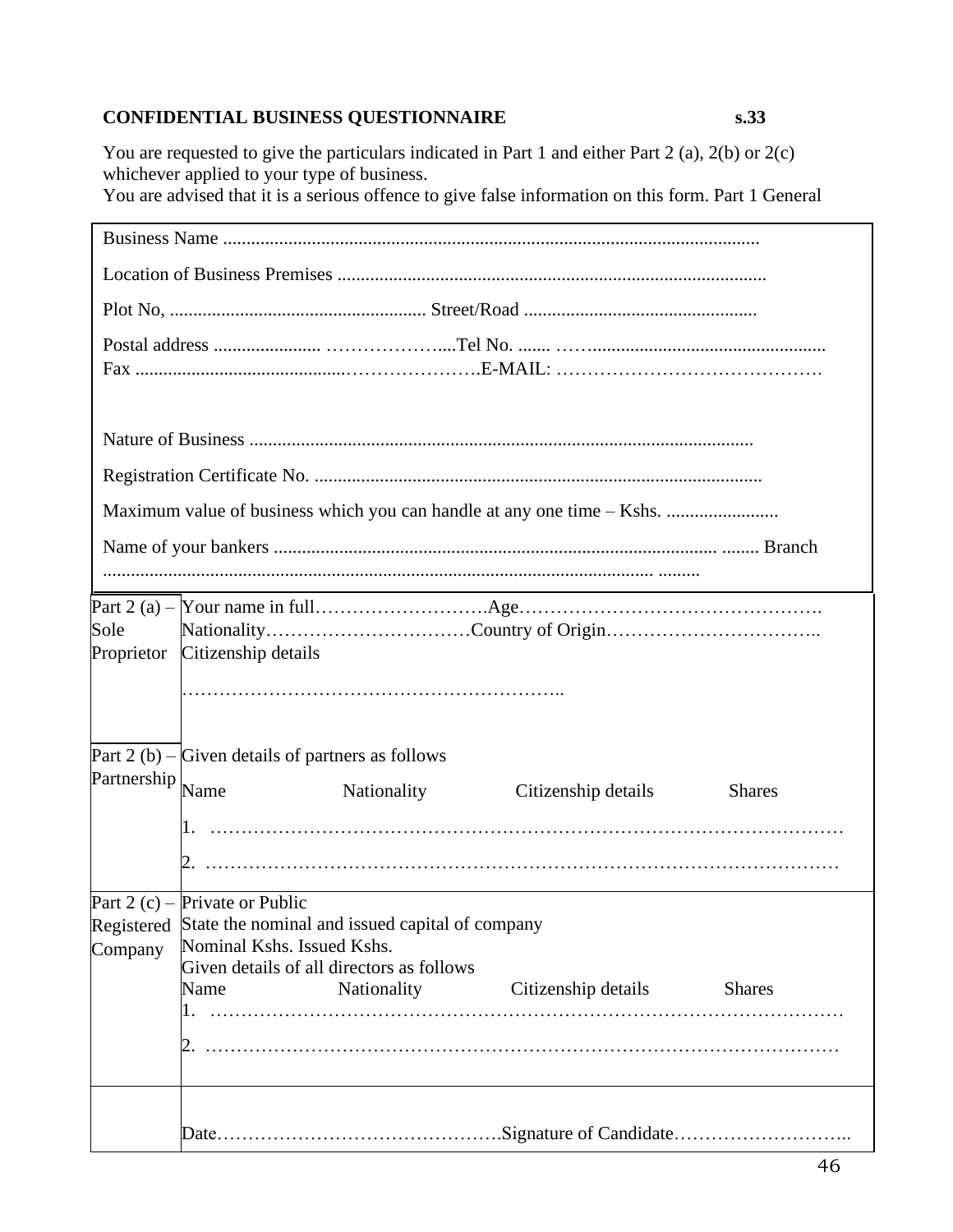### **SELF DECLARATION THAT THE PERSON/TENDERER IS NOT DEBARRED IN THE MATTER OF THE PUBLIC PROCUREMENT AND ASSET DISPOSAL ACT 2015.**

| resident of |  |
|-------------|--|
|             |  |
| statement   |  |
|             |  |

as follows:-

1. THAT I am the Company Secretary/ Chief Executive/Managing Director/Principal Officer/Director of

| authorized and competent to make this statement. |  |
|--------------------------------------------------|--|

- 2. THAT the aforesaid Bidder, its Directors and subcontractors have not been debarred from participating in procurement proceeding under Part IV of the Act.
- 3. THAT what is deponed to herein above is true to the best of my knowledge, information and belief.

………………………… …………………………… ………………………

(Title) (Signature) (Date) Bidder Official Stamp